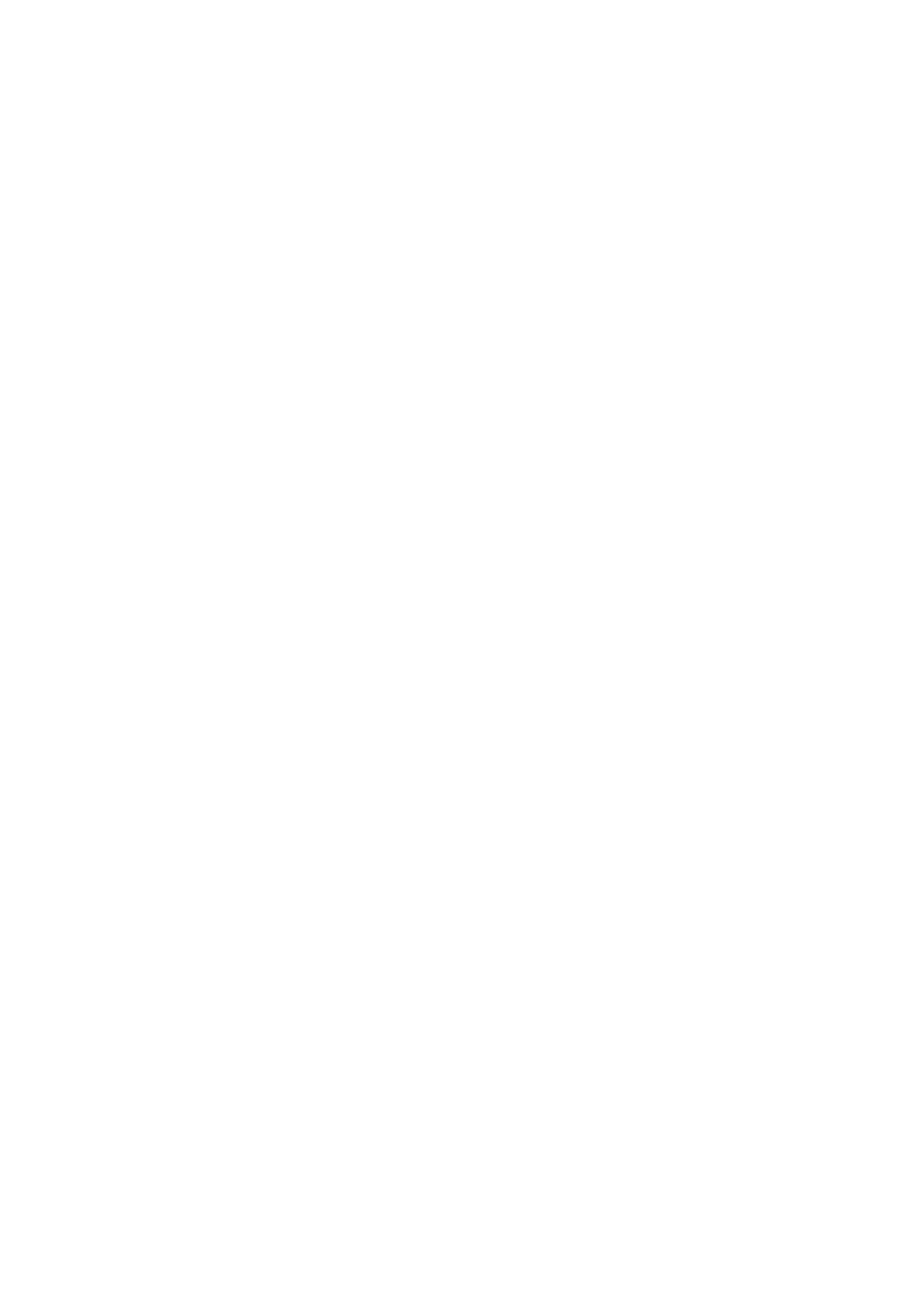# **INTRODUCTION**

#### **Usage consideration**

Thank you for purchasing our products! This manual is suitable for modified sine wave power supply inverters. This serie of products are used for DC 12V in AC 230V 50Hz . Va recomandam sa cititi si sa respectati indicatiile din acest manual inainte de instalare si utilizare.

1.Do not keep the product under the environment of corrosive gas, humid, overheat, severe dust, quake.and electromagnetic interference.

2.Do not repair and disassemble the products by yourself.

3.Please keep all the information which comes with the products for security.

#### **Simbol Convention**

The meaning of symbol in the book show following charts

| <b>SIGN</b> | <b>INTRODUCTION</b>                                                                                     |
|-------------|---------------------------------------------------------------------------------------------------------|
| <b>NGRR</b> | It means having potential serious danger, it might cause<br>casualties.                                 |
|             | It means having potential medium danger, it might cause<br>medium injury.                               |
|             | It means having potential danger; it might cause damage<br>of machine, data losing, machine performance |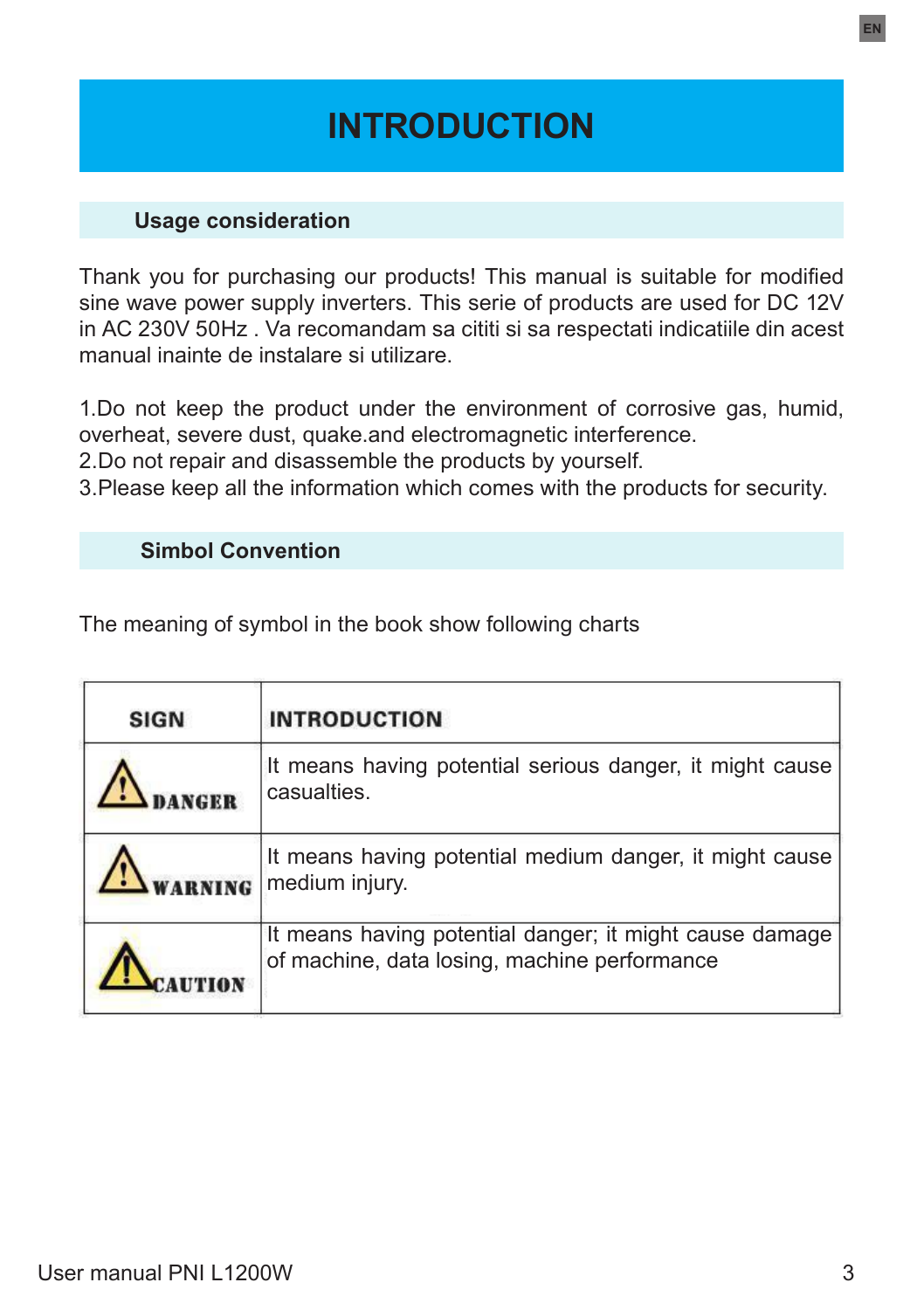# **CHAPTER 1 SAFETY PRECAUTIONS**

This chapter is all about safety Precaution. Please read this chapter carefully before using our products to make sure personal safety or out of equipment damaged

## **Symbol description**

Please comply with information of charts following show before using our products as Chartl-1



#### **Safety precautions**

The inverter has high temperature and pressure. Please read the comply with the safe code and operating instruction before using inverters, or would cause personal injury and equipment damaged.

**Warning:** Our company do not respond on any violate safety operation or the standard of security.

Different brands and size batteries have different DC voltage. Please make sure the input of voltage is matching with the battery. Please contact to manufacture if you need more detail. Because of changing the configuration, structure and sub-unit of system would effect on property. Please contact manufacture before executing this.

## **Danger High Voltage**

Directly touching or humid things indirectly touching would bring you in danger. 1. Do not take apart of host machine without authorization! The input and output voltage of host machine is high danger voltage. Itwill bring you in danger with touching.

2. Must switch off the electricity power before maintaining. Itis better using voltmeter to check the host machine output end before maintaining to make sure the electricity power off.

3.Even though all the external electricity is power off, the residual charge is still on the internal of inverter. Please keep inverters stewing for time  $\geq 10$  min to make sure charge is gone before open the shell of the host machine.

4.Please keep machine insulate before install and using.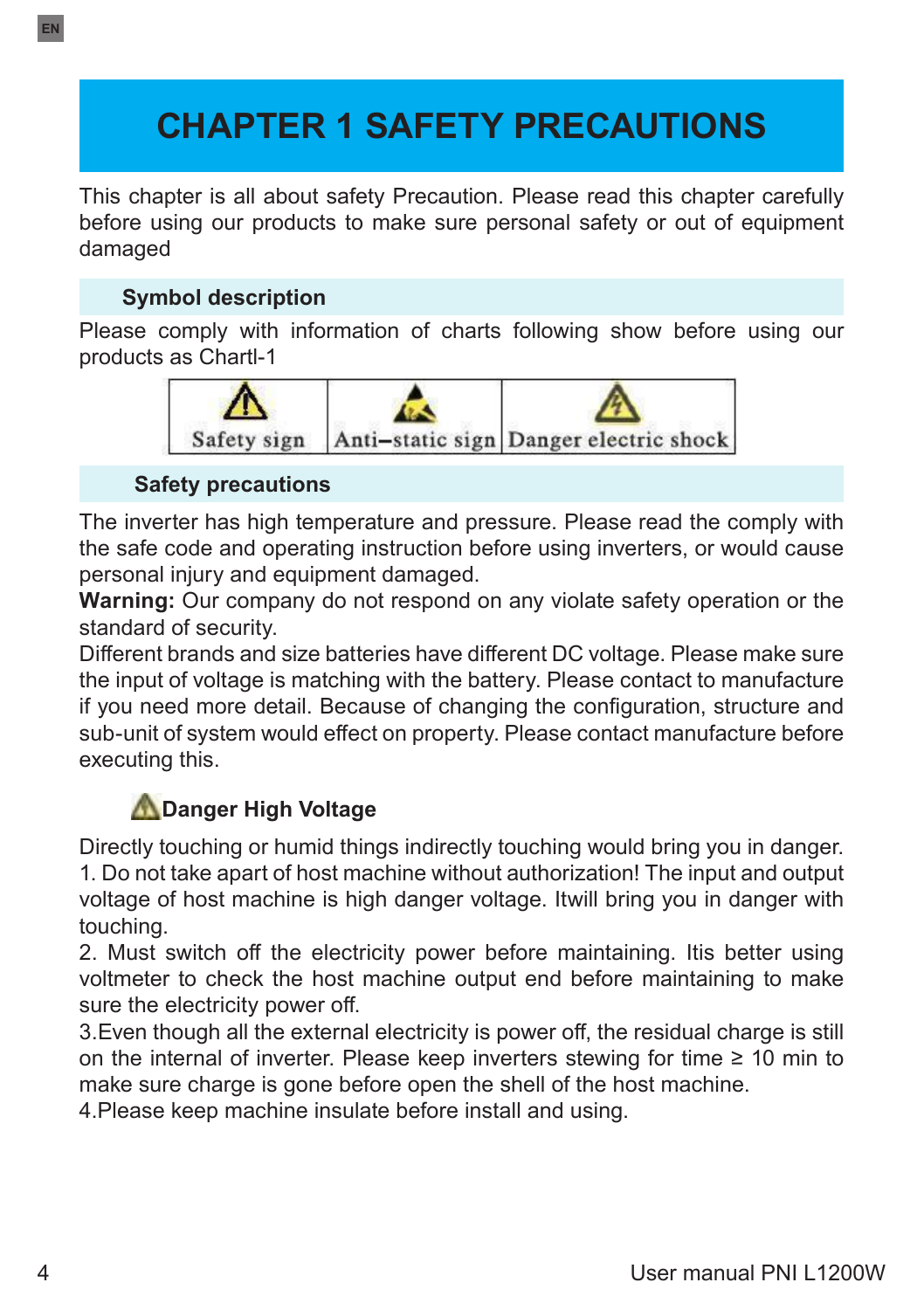5.Do not taking with any electric conduction processing for example, watches, bracelets or rings.

6.The inverter fixing and maintaining only for professional serviceman.

## **A** Inductive load and half-wave rectification load attention

Please choose inverters as 2to3times of load power when hitching half-wave rectification or inductive load .

## **Static avoiding**

Please wear the antistatic wrist strap and use the other side to connect ground for protecting sensitive part of machine from person static before touching.

#### **Do not take apart the machine under power ON**

Do not install and take off power line when the electric is on. Please connect the wires as counter mark shows.

#### **AUse only regulation battery**

The product would be failure with non-regulation battery.

## *Operate the battery as instructed*

Must install the battery as shown in the inverter installation instructions.

1.Do not connect the wires in short circuit. Must keep the connector tight. Do not touching any both of connector of battery at the same time or wires exposed sides.

2.Avoiding the electrolyte of battery overflow. The electrolyte would cause metal corroding, machine fault and short circuit.

3.Keep battery away from the fire or any easy to cause spark machines

## **Caution! Fans!**

Wait until fans are completely stopped. Do not use your fingers or other objects to stop the fans.

#### **M** Mount the device in well ventilated space

Make sure the air intake and exhaust are not blocked in any way. Also, do not mount the top side of the passive cooling radiator too close to any wall or panel, so the air flows freely.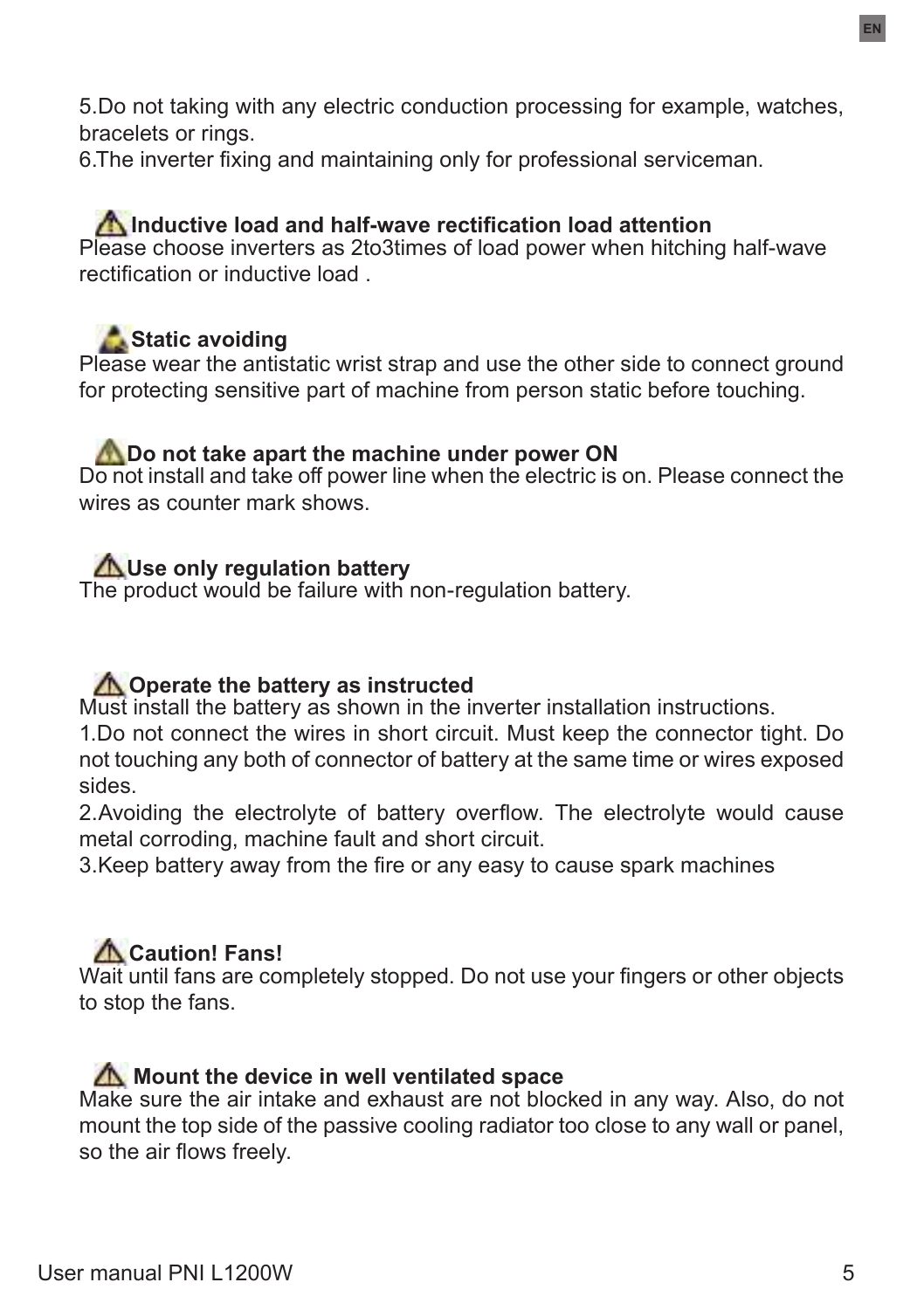# **CHAPTER 2 INVERTER INSTALLING**

#### **Check the box contents**

Please check things following after open the package:

Check the inverter outside if has any damaged. If there is any damaged of machine, please contact common carrier immediately.

Check if the standard accessories are complete. If you find out any missign accessory or wrong model please contact your supplier immediately.

#### **Installation environment**

Keep inverters in well ventilated places. Keep inverters away from water, overheat, explosives, direct sunlight, volatile gas and over salinity.

## **Caution**

The operating temperature range of inverter is -26•60˚C. Do not overload the inverter, and it's not recomended to use over 40˚C. If the inverter temperature is over 40˚C, reduce consumption with 10% for every 1˚C over 40.

The best operating temeperature range for the battery is -20˚C•30˚C. If the temperature is over 30˚C, battery life span will drop. Under 20˚C the electric storing time will drop.

## **Safety using distance**

Inverter must pe mounted at least 60mm from the front and back panel to anything nearby. Please do not cover two panel sides of inverter to avoid overheat and reduce life span.

#### **Electric cable connection**

## **A** Caution

Please make sure inverter power button is off before connecting the cable. Do not make wrong connection of polarity, or would cause inverter short circuit. Please do as following sequential process when you connect inverter cable:

1. Turn the power button to "OFF".

2. Connect direct current input cable to the polarity of battery.

3. Make sure the plugs of inverter and battery are tightly connected or would cause cable overheat.

**EN**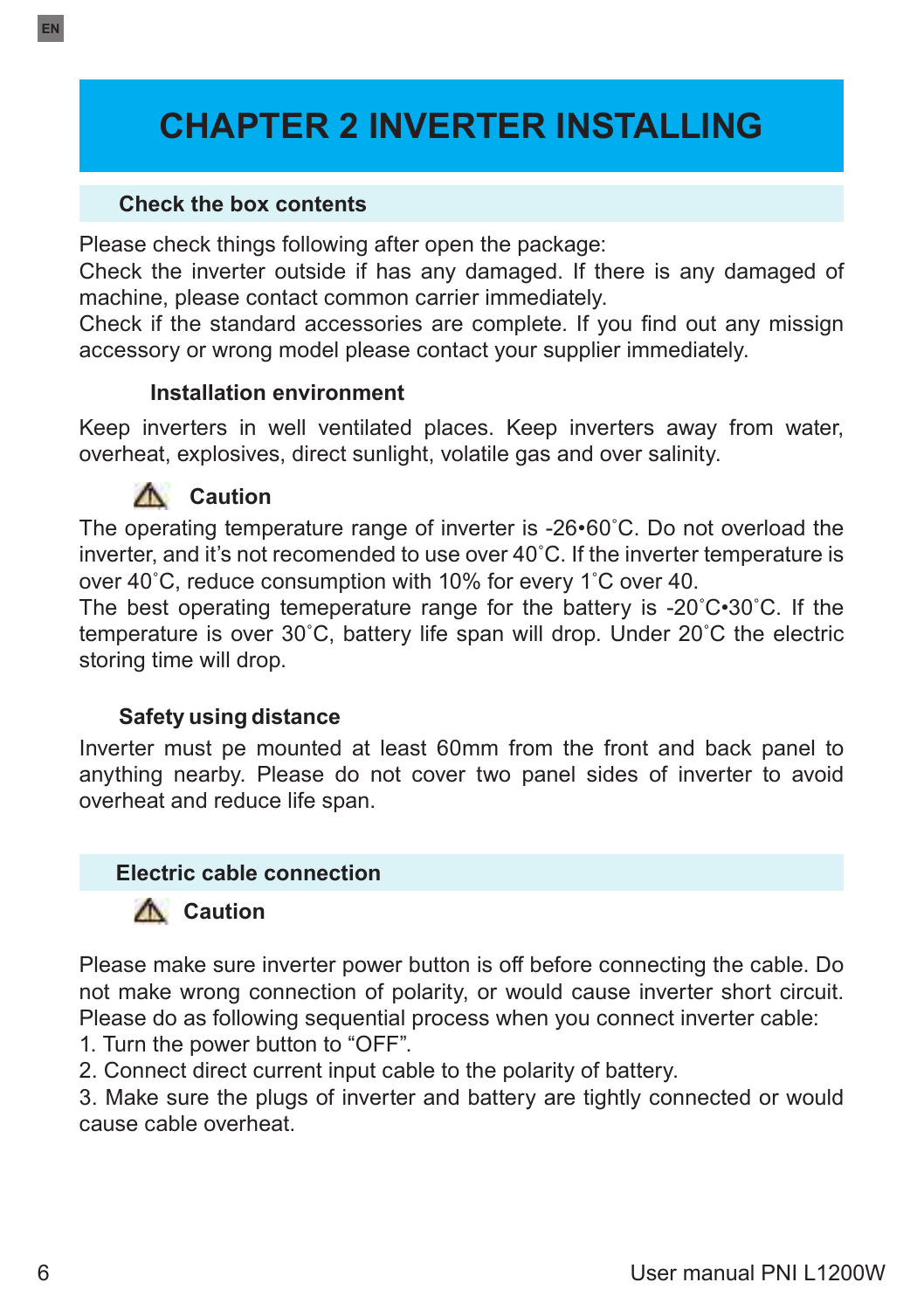4. Connect a load to the power outlet of the inverter on the side panel.

5. Ensure all the connections are properly done, turn on the inverter. If the green LED lights on, then the output voltage is correct and the device is ready to use.

The correct connection is shown in the below picture.



#### **Cautions**

A 1. Do not use alternating current output to connect power grid, or would cause frying the inverter.

A 2. Make sure the power loads increase gradually and do no go over rated power of the inverter.

**A** 3. For inductive loads use a inverter 2-3 times it's power.

A 4. Because the vacuum pump and electromotor start current is too strong, the inverter shoud be turned off when you start the car.

**A** 5. The inverter should be kept in well ventilated places, not covered by anything and kept away from touching it.

A 6. Do not connect the inverter to discharged or old batteries, or it will cause frying the inverter.

#### **Installation environment**

- 1. Keep the inverter in a well ventilated and clean place.
- 2. Keep inverters away from water, direct sunlight, dirt and fog.
- 3. Operating temperature is -26˚C•60˚C.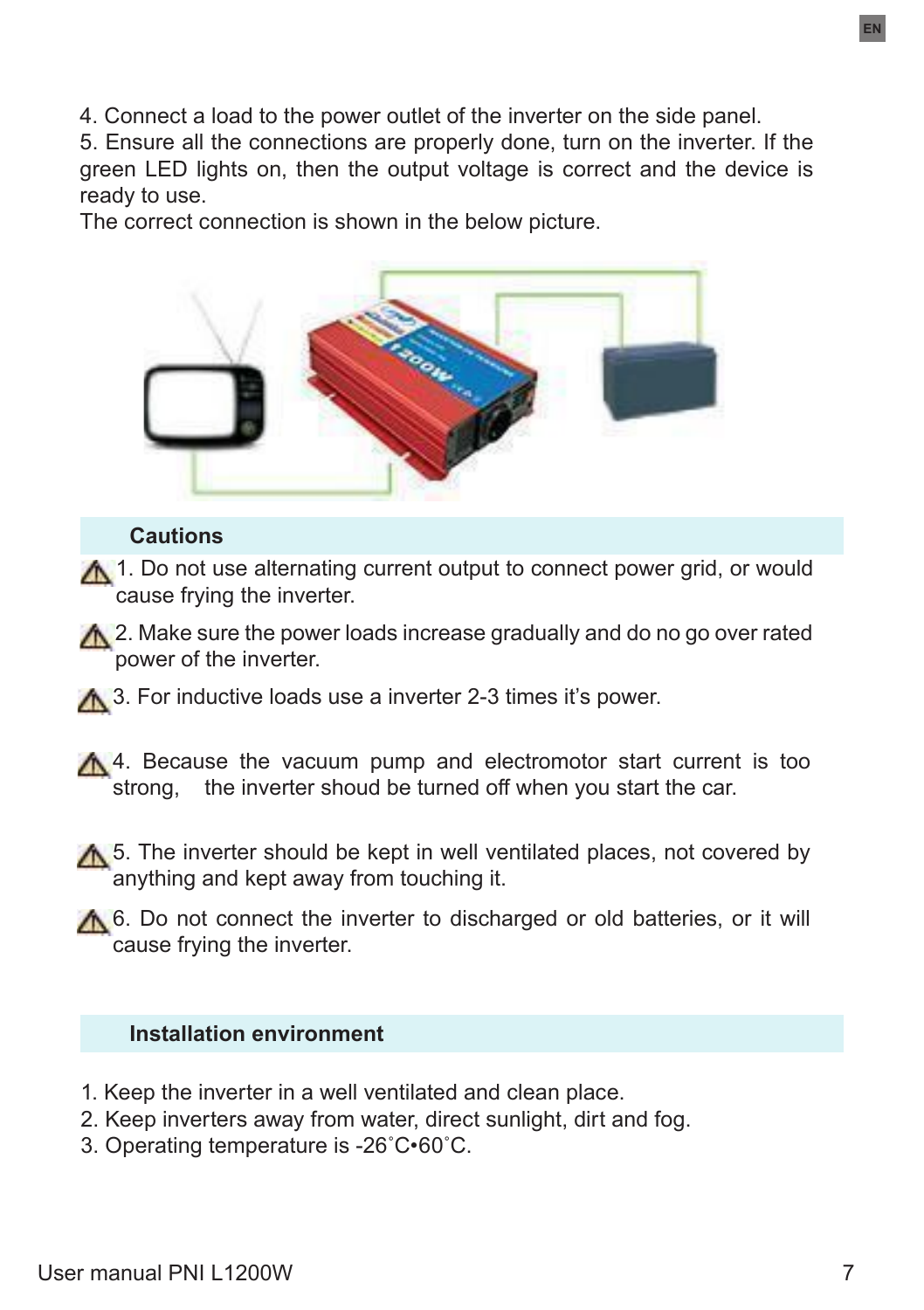# **CHAPTER 3 ABOUT BATTERY**

#### **Storage battery introduction**

Storage battery is a device of chemical energy change to electrical energy and the device of inverter input. Choose a suitable battery corresponding to the inverter model to ensure a optimal functioning.

## **Storage battery performance index**

1. Capacity: Represents how much energy at full power equals the discarging current multiplied by discharging time.

Capacity = discharge current  $(1)$  x discharge time  $(H)$ 

2. Discharge rate: The speed of each discharge current.

3. Discharge current: Discharge current is output current. It is usually expressed by ampere or volume multiply by some coefficient.

4. Final discharging voltage: It means the voltage when battry is not going to discharge; it is usually I. 75V/unit cell

5. Nominal capacity: It means the capacity after 20 hours discharge.

6. Self discharge rate: The battery would discharge without using.

The unit is C/unit.

## **Choosing the right battery**

Because inverters need strong current when it is working, capacity it if the capauly of the battery and max output culrent are not enovah would cause inverter can not be drived full loaded. Also, it would cuase damaged of battery. The storage bettery capacity depends on max discharge current:

Max discharge current=rated power/( storage voltage\*0.85)

Storage battery capacity=most discharge current\*discharging time Example:

PNI L1200W Inverter rated power is 1200W, input voltage is 12V, so:

Most discharge current=l200/(12\*0.85)=117 A;

If kept working for 2hours:

Storage battery capacity=l17\*2=235AH

Please choose a battery with a capacity higher than 235AH.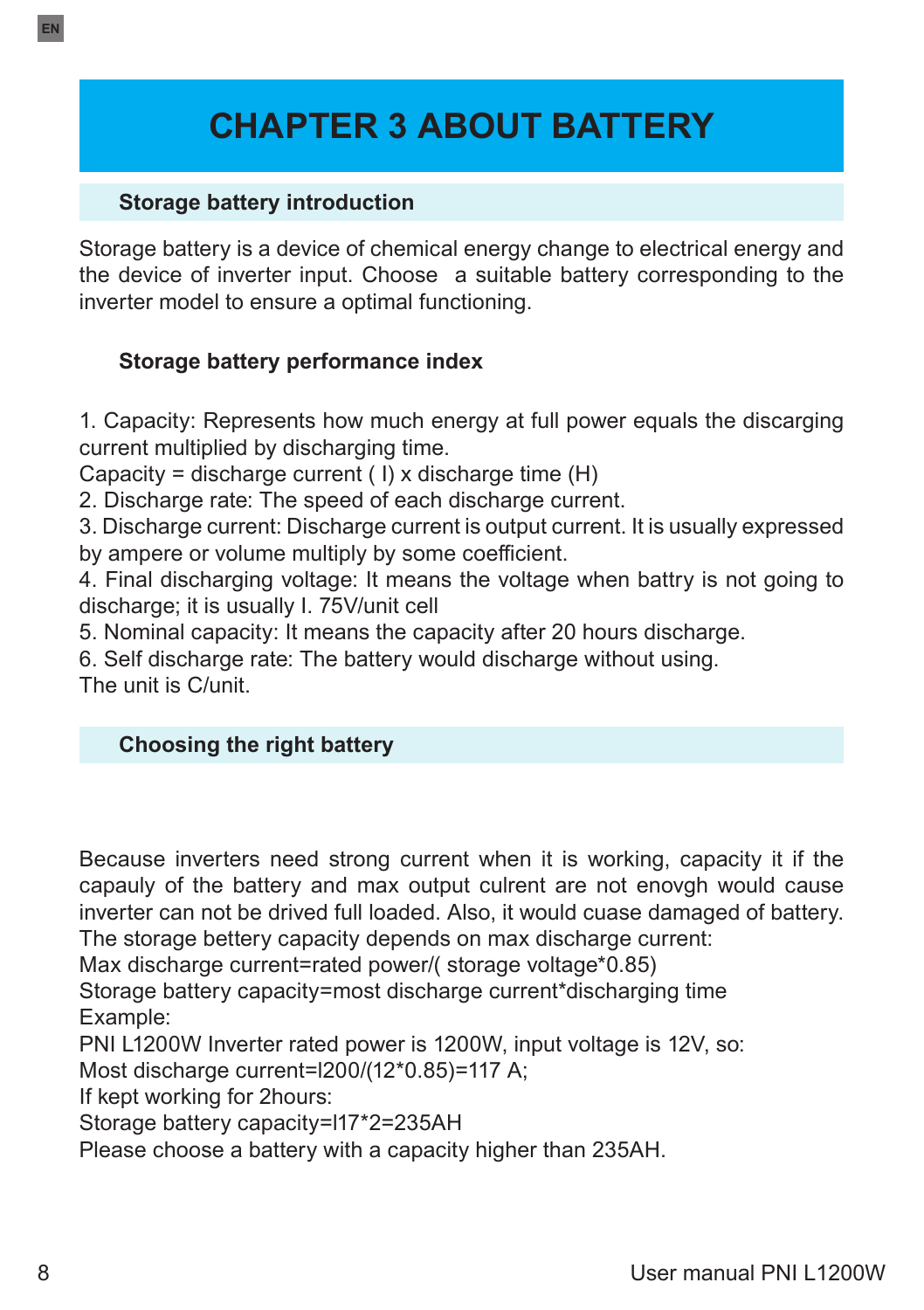## **CHAPTER 4 MAINTAINING AND FAULT ANALYSIS**

## **Fault analysis**

| <b>Fault</b>                                                   | <b>Cause</b>                                                                                                                                                                                                                                                                                                                                                                                                              | <b>Solution</b>                                                                                                                                                                                                                                                                                                                                                                                                                                                                                                                                                             |
|----------------------------------------------------------------|---------------------------------------------------------------------------------------------------------------------------------------------------------------------------------------------------------------------------------------------------------------------------------------------------------------------------------------------------------------------------------------------------------------------------|-----------------------------------------------------------------------------------------------------------------------------------------------------------------------------------------------------------------------------------------------------------------------------------------------------------------------------------------------------------------------------------------------------------------------------------------------------------------------------------------------------------------------------------------------------------------------------|
| Inverter and LED<br>wont turn on                               | 1. Battery is damaged or worn out.<br>2. Battery connection is abnormal.<br>3. Fuse is broken.                                                                                                                                                                                                                                                                                                                            | 1. Replace battery.<br>2. Reconnect the batery properly.<br>3. Replace                                                                                                                                                                                                                                                                                                                                                                                                                                                                                                      |
| Inverter is in<br>protection and the<br>FAULT LED turned<br>on | Inverter is in protection mode, and<br>the faut I FD is on<br>1. Inverter enters protection when<br>the load overlapses inverter power.<br>2. Load lauch power is over<br>inverter peak power.<br>Inverter enters protection.<br>3. Low battery voltage.<br>Inverter enters low voltage<br>protection.<br>4. High battery voltage.<br>Inverter enters high voltage<br>protection.<br>5. Inverter temperature is too high. | 1. Reduce load.<br>2. Inductive load (motors, pumps)<br>have a high consumption at<br>launch. Choose a inverter 4-5<br>times more powerfull in these<br>cases<br>3. Ii the battery voltage goes over<br>the minimum protection level, the<br>inverter restarts automatically (or<br>replace the battery).<br>4. Daca voltajul bateriei scade<br>sub nivelul maxim de protectie,<br>invertorul reporneste automat (sau<br>schimbati bateria).<br>5. Turn off the inverter for 15 min.<br>Check and clean the fans and the<br>air intakes and keep a venting<br>space around. |
| Inverter not working<br>in full load                           | 1. The cables between battery and<br>inverter are too long<br>2. Cable connection is loose.                                                                                                                                                                                                                                                                                                                               | 1. Shorten the cables or use<br>thicker.<br>It's recomended to use the cables<br>in the box<br>2. Check the cable connection and<br>tighten them up.                                                                                                                                                                                                                                                                                                                                                                                                                        |

If the inverter cannot work beside of those problems, please contact agency or manufactory immediately. Do not disassembly the inverter by yourself, the warranty will be void.

#### **Maintenance**

It is recomended a periodicaly maintenance for a high life span.

1. Avoiding the high causticity, high dirt, overheat, high humidity and metallic fall into host machine.

- 2. Regular checking the wires ageing, holding tight and safe.
- 3. Cleaning fans and checking running regularly.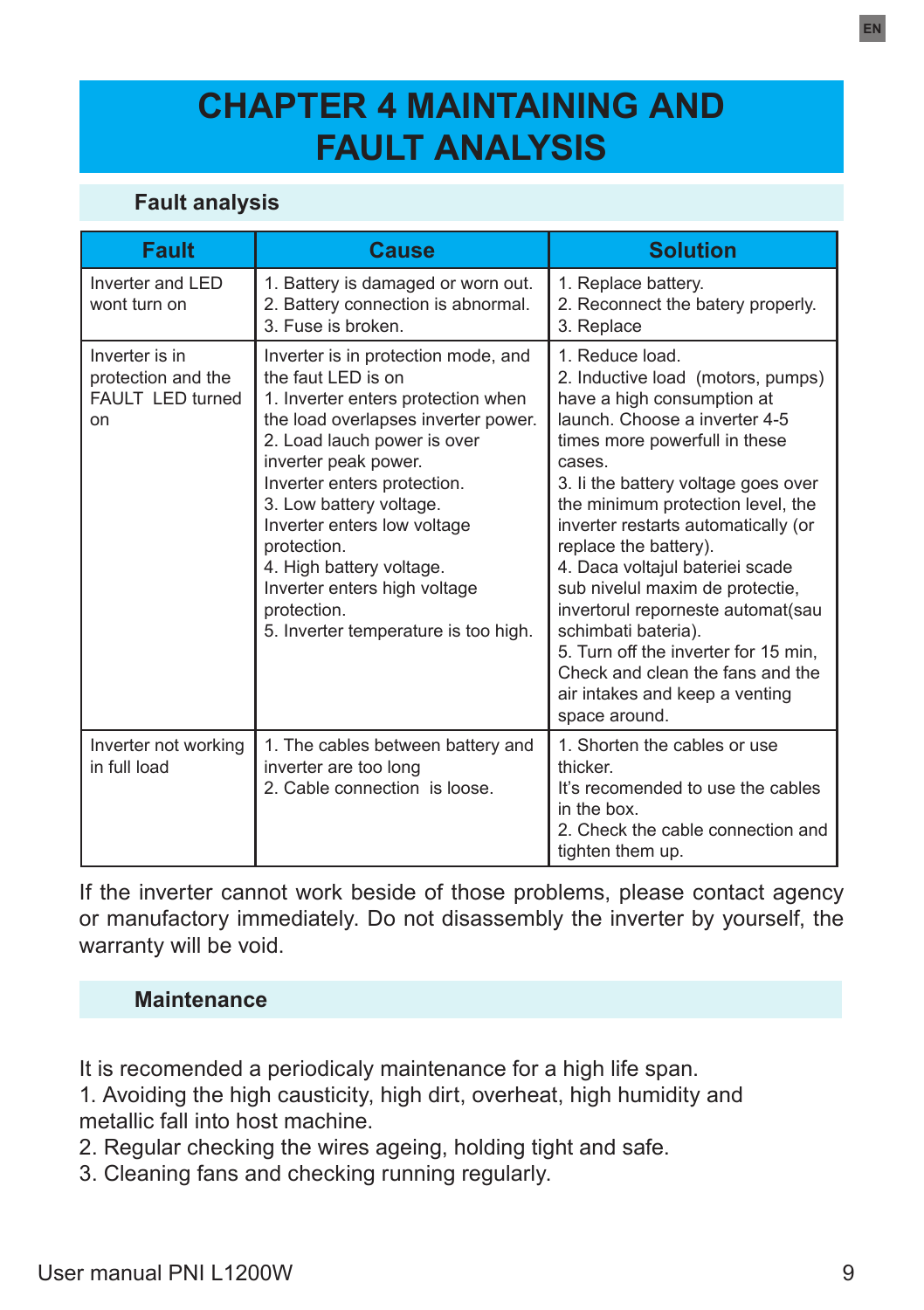## **Tehnical specifications**

| Model             | PNI L1200W - 12V                                          | input 12V<br>output 230V                                              |
|-------------------|-----------------------------------------------------------|-----------------------------------------------------------------------|
| Output            | Nominal output                                            | <b>230 VAC</b>                                                        |
|                   | Output wave                                               | modified sine wave                                                    |
|                   | Output frequency                                          | 50/60Hz                                                               |
|                   | Operating efficiency<br>(full load)                       | $> 80\%$                                                              |
|                   | Voltage variation                                         | $+ - 5%$                                                              |
|                   | <b>Voltage THD</b>                                        | $<$ 3%                                                                |
|                   | Nominal power<br>Peak power (<1s)                         | 1200 W<br>2400 W                                                      |
| Input             | Voltage                                                   | <b>12 V DC</b>                                                        |
|                   | Input voltage range                                       | 10.0 V DC<br>15.5 V DC                                                |
| <b>USB Output</b> |                                                           | 5V 1000mAH                                                            |
| Indicator LED's   | red for faults /<br>protection                            | green for charging                                                    |
| Protection        | Soft start<br>Automatic recovery<br>2 cooling fans (auto) | overload<br>over voltage<br>overheating<br>low voltage<br>highvoltage |
| Size<br>Weight    |                                                           | 288*169*67 mm<br>$2.5$ kg                                             |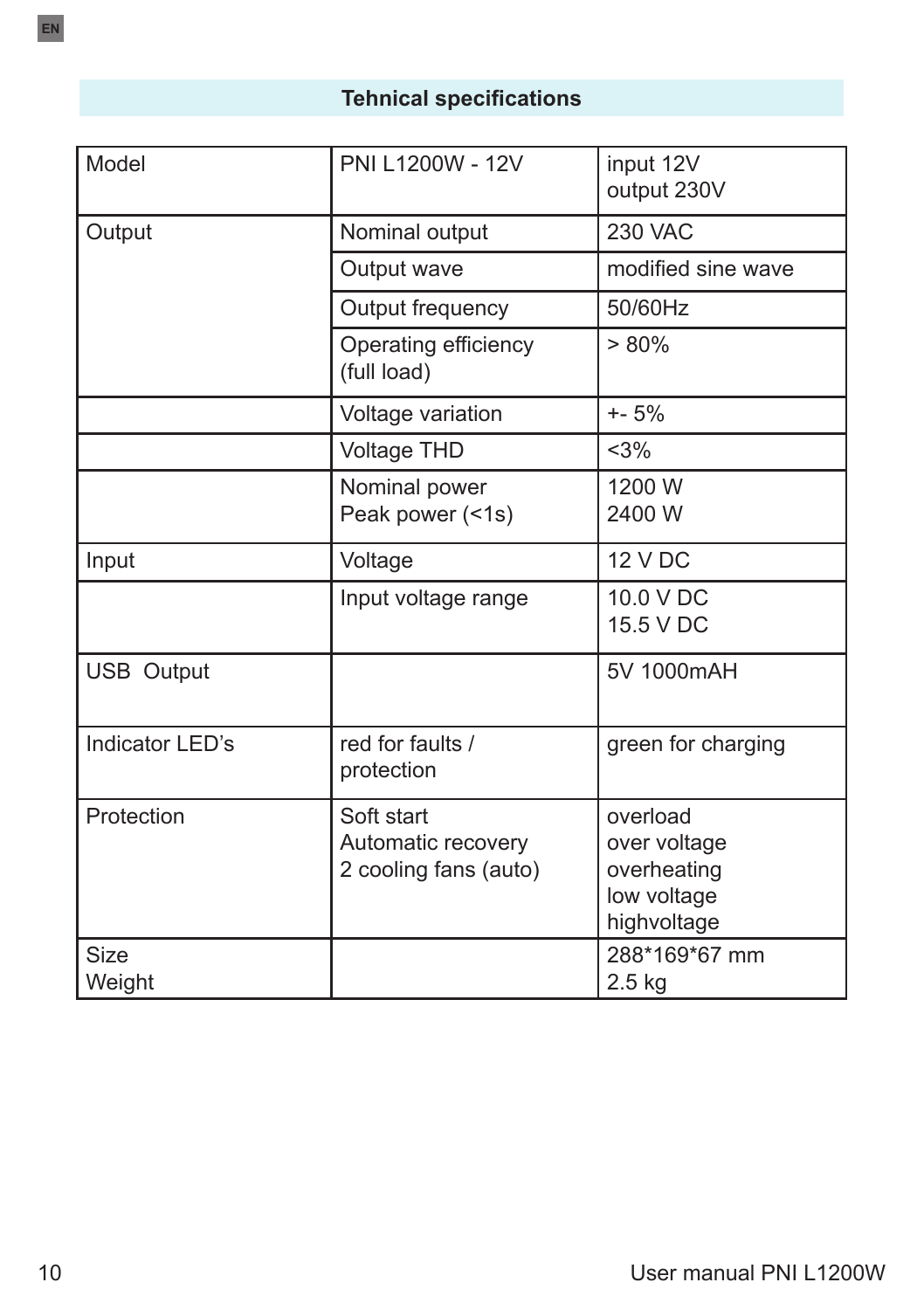# **EINFÜHRUNG**

#### **Informationen über Gebrauch**

Danke, dass Sie unser Produkt gewählt haben. Dieses Handbuch beschreibt einen Wechselrichter mit geänderten Sinus. Diese Geräte transformieren die Spannung DC 12V in AC 230V 50 Hz. Bitte lesen Sie aufmerksam die Anweisungen, bevor Sie das Gerät einbauen und benutzen.

1. Das Gerät neben korrosiver Gas, in Feuchtigkeit, bei hohen Temperaturen, in Staub, bei mechanischen Schocks oder bei elektromagnetischen Schocks nicht lagern.

2. Bauen Sie das Gerät nicht aus, reparieren Sie das Gerät nicht allein.

3. Bewahren Sie alle Unterlagen auf, mit denen Sie die Garantie bekommen können.

#### **Symbole**

| <b>SIGN</b> | <b>INTRODUCTION</b>                                                                                             |
|-------------|-----------------------------------------------------------------------------------------------------------------|
|             | Potentielle große Gefahr verursacht schwere Unfälle.                                                            |
|             | Durchschnittliche Gefahr verursacht<br>durchschnittliche Unfälle.                                               |
|             | Mögliche Schädigungen der Geräte, Datenverlust,<br>geringere Leistungspotenzial, oder unerwartete<br>Störungen. |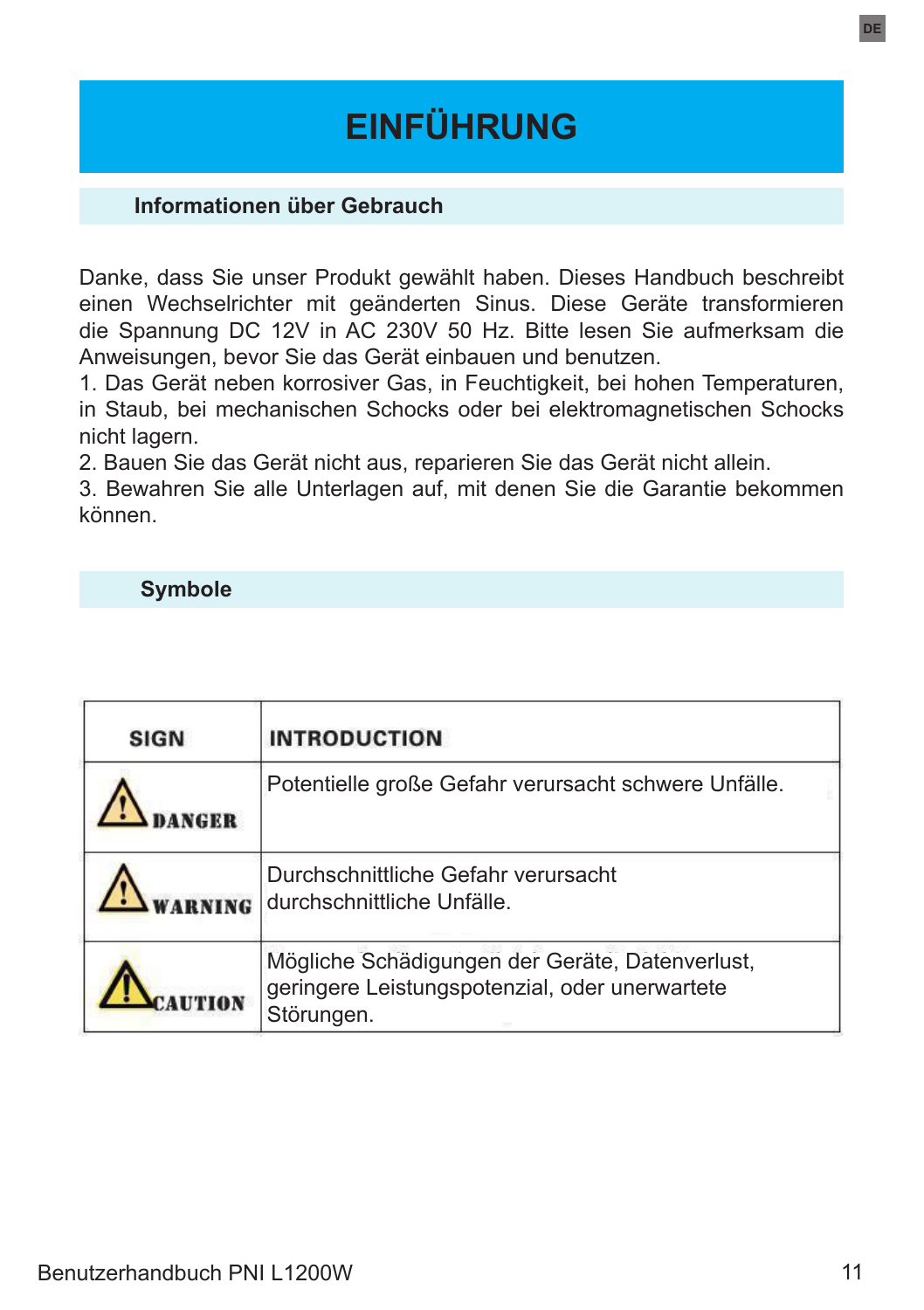# **KAPITEL 1 - SICHERHEITSMAßNAHMEN**

Lesen Sie aufmerksam dieses Kapitel, bevor Sie das Gerät benutzen. (für Ihre eigene Sicherheit und um das Gerät nicht zu beschädigen).

## **Beschreibung der Symbole**

Bitte beachten Sie die folgenden Symbole, bevor Sie das Gerät benutzen.



#### **Sicherheitsmaßnahmen**

Der Wechselrichter benutzt hohe Temperaturen und Druck.

Lesen Sie aufmerksam die Montage Anleitungen, um Verletzungen oder Schädigungen des Geräts zu vermeiden.

## **Achtung:**

Wir tragen keine Verantwortung, wenn Sie diese Anleitungen nicht beachten.

Die Batterien können unterschiedliche Spannung haben. Prüfen Sie, dass die Spannung des Wechselrichters mit der Spannung der Batterien übereinstimmt. Für mehrere Details kontaktieren Sie den Lieferanten. Jede Änderung an der Konfiguration oder an der Struktur des Systems kann seine richtige Funktionalität stören. Kontaktieren Sie den Lieferanten.

## **A GEFAHR DURCH HOHE SPANNUNG**

Die Berührung des Wechselrichters mit einem feuchten Gegenstand oder nassem Gegenstand kann Sie in Gefahr bringen.

- 1. Bauen Sie das Produkt nie aus. Der Stromeingang und der Stromausgang sind gefährlich wegen hoher Spannung. Ausbauen und Berühren kann Sie in Gefahr bringen.
- 2. Bevor Wartung, unterbrechen Sie komplett die Versorgung des Wechselrichters. Prüfen Sie den Eingang und den Ausgang mit einem Voltmeter, um festzustellen, dass das Gerät nicht angeschlossen ist.
- 3. Auch wenn die Versorgung nicht mehr angeschlossen ist, kann der Wechselrichter noch eine Restenergie haben. Lassen Sie den Wechselrichter für 10 Minuten nicht angeschlossen (ausgeschaltet), so können Sie sicher sein, dass das System voll entladen ist.
- 4. Halten Sie den Wechselrichter verpackt, bevor Sie ihn benutzen

**DE**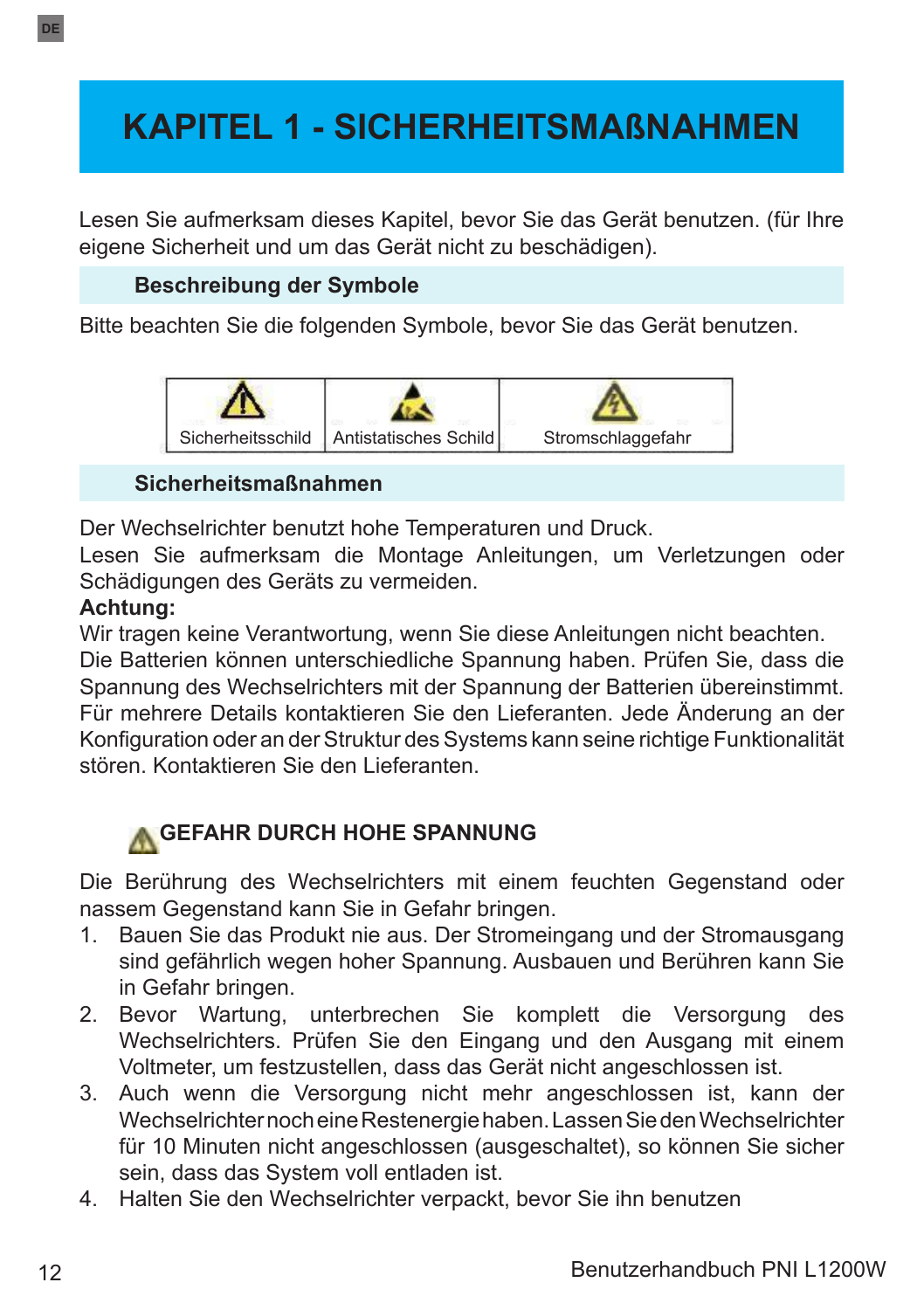- 5. Manipulieren Sie den Wechselrichter nicht in der Nähe von elektrischen Konduktoren: metallische Uhr, Armbänder, Ringe.
- 6. Der Wechselrichter muss nur vom Fachpersonal eingebaut und gewartet werden.

## **A.** Achten Sie auf die induktiven Ladungen und auf Gleichrichten der **halben Wellenlänge**

Wählen Sie einen Wechselrichter mit einer Leistung 2-3 mal höher als die Leistung der Verbraucher, Typ induktiv, oder modifizierte halbe Wellenlänge.

## **Vermeiden Sie antistatische Gefahr**

Tragen Sie das antistatische Armband angeschlossen an der Erdung um die sensiblen Teile des Gerätes von statischen Entladungen zu schützen.

## **A.** Schalten Sie das Produkt nicht aus, wenn das Gerät eingeschaltet **ist und unter Spannung steht**

Bauen Sie das Gerät nicht aus oder schalten Sie das Gerät nicht aus, wenn es eingeschaltet ist (wenn es funktioniert). Achten Sie auf den Anschluss der

# Versorgungsdrähte. **Benutzen Sie nur reglementierte Batterien**

Benutzen Sie nur reglementierte Batterien. Nicht entsprechende Batterien können das Gerät schädigen.

#### **A Benutzen Sie die Batterie indem Sie die Normen des Herstellers beachten**

Benutzen Sie die Batterien, indem Sie die Anschlussnormen des Herstellers beachten. Unrichtiges Handhaben bringt Sie in Gefahr.

1. Keine Drähte kurzschließen. Die Anschüsse müssen sehr eng gemacht werden. Berühren Sie nicht gleichzeitig beide Klemmen der Batterie oder die an der Batterie angeschlossene Drähte.

2. Gießen Sie keine elektrolytische Flüssigkeit ein oder kochen Sie keine elektrolytische Flüssigkeit. Der Elektrolyt ist korrosiv für den Metall und es besteht Kurzschluss Gefahr.

3. Bewahren Sie die Batterie in Sicherheit, weit von Feuer oder Funkeln.

## **Achten Sie auf die Ventilatoren**

Vermeiden Sie zufälliges Blockieren der Ventilatoren. Benutzen Sie keine Geräte oder Finger, um das zu verhindern.

## **Bauen Sie das Gerät in einem belüftetem Raum ein**

Prüfen Sie, dass die Zulaufs-Zonen, die Ventilatoren oder die Luftevakuierung nicht gesperrt sind. Bauen Sie den Teil des passiven Radiators nicht geklebt an der Wand, Decke oder Fußboden ein, lassen Sie dazwischen einen Raum für die Luftevakuierung.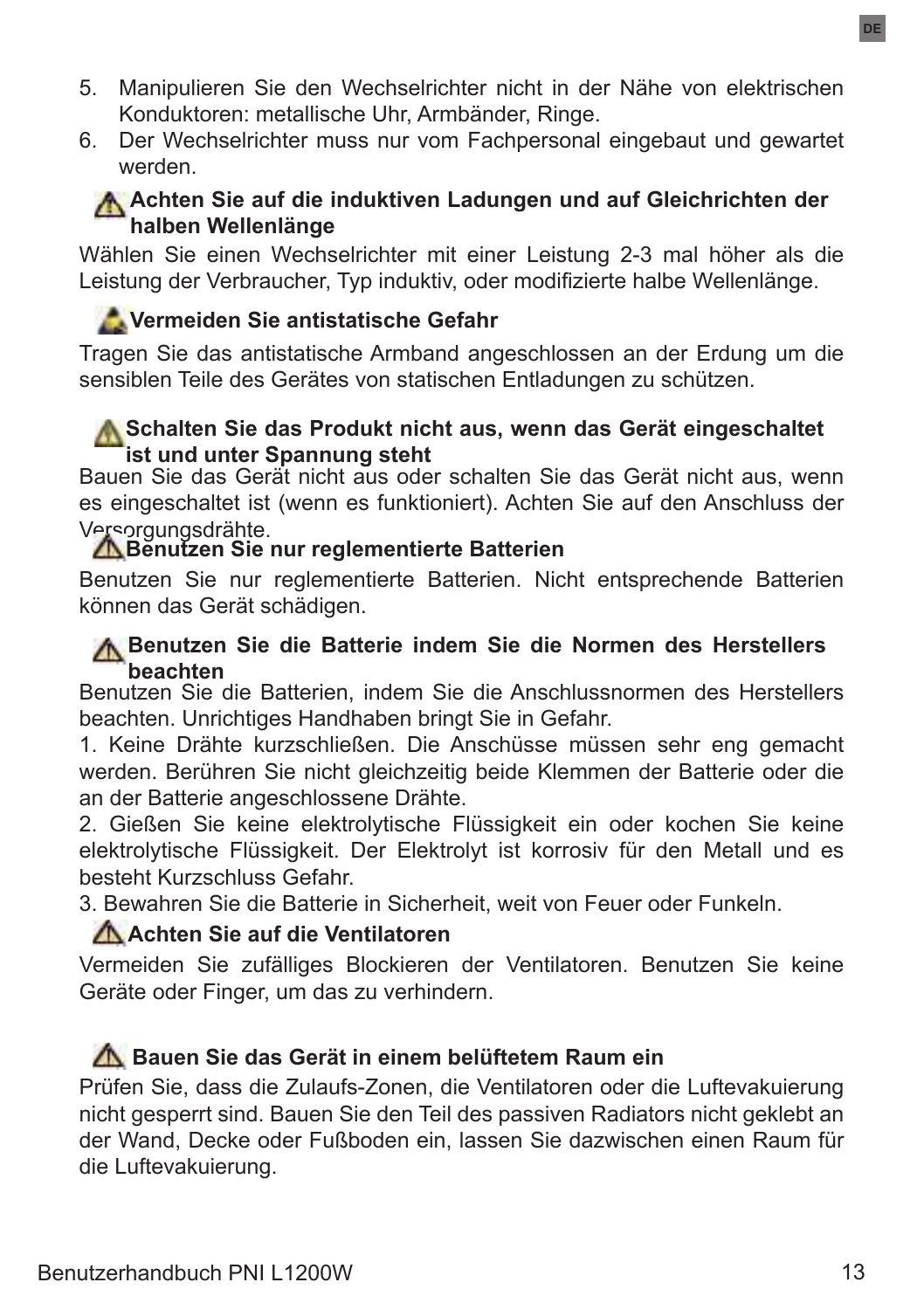# **KAPITEL 2 – WECHSELRICHTER EINBAUEN**

#### **Prüfen Sie den Inhalt der Verpackung**

Prüfen Sie folgende Elemente, wenn Sie die Verpackung öffnen.

Prüfen Sie den Wechselrichter, so dass er nicht geschädigt ist.

Wenn er geschädigt ist, oder wenn das Gehäuse beschädigt ist, kontaktieren Sie sofort den Verkäufer.

Prüfen Sie, dass alle Zubehörteile in Paket sind.

Wenn nicht alle Zubehörteile im Paket sind, kontaktieren Sie den Verkäufer..

## **Einbau Bedingungen – Raum**

Lagern Sie den Wechselrichter im trockenen und ventilierten Raum, weit von Feuchtigkeit, Staub, Licht, Wärme, volatilem Gas oder salzigem Gas..

## **Vorsicht**

**DE**

Die Arbeitstemperatur des Gerätes ist -26˚C• 60˚C .

Benutzen Sie den Wechselrichter nicht über diese Temperaturen oder über 40˚C. Wenn Sie den Wechselrichter über 40°C benutzen, müssen Sie den Verbrauch mit 10% sinken für jeden Grad über 40°C..

Die optimale Temperatur ist 20˚C•30˚C.

Wenn Sie Temperaturen über 30˚C überschreiten, sinkt die Autonomie der Batterie offensichtlich. Unter 20˚C sinkt die Zeit für elektrische Akkumulation.

## **Nutzung – Sicherheitsstrecken**

Der Wechselrichter muss mindestens 60 mm von der Wänden eingebaut werden, mit dem Kühlungsradiator und seitlich.

Bedecken Sie nicht die seitlichen Paneels, so dass die Kühlung richtig funktioniert und es nicht überhitzt wird.

## **Anschluss elektrische Kabeln**

## **Vorsicht**

Prüfen Sie, dass der Power Knopf des Wechselrichters ausgeschaltet ist. Beachten Sie die Polarität der Drähte und schließen Sie entsprechend an, um Kurzschluss zu vermeiden. So verbinden Sie die Kabeln des Wechselrichters: 1. Schalten Sie den Wechselrichter mit dem ON/OFF Knopf aus.

2. Verbinden Sie die Klemmen der Batterie unter Beachtung der Polarität.

3. Prüfen Sie, dass die 2 Kabeln eng verbunden sind, so dass sie nicht überhitzen.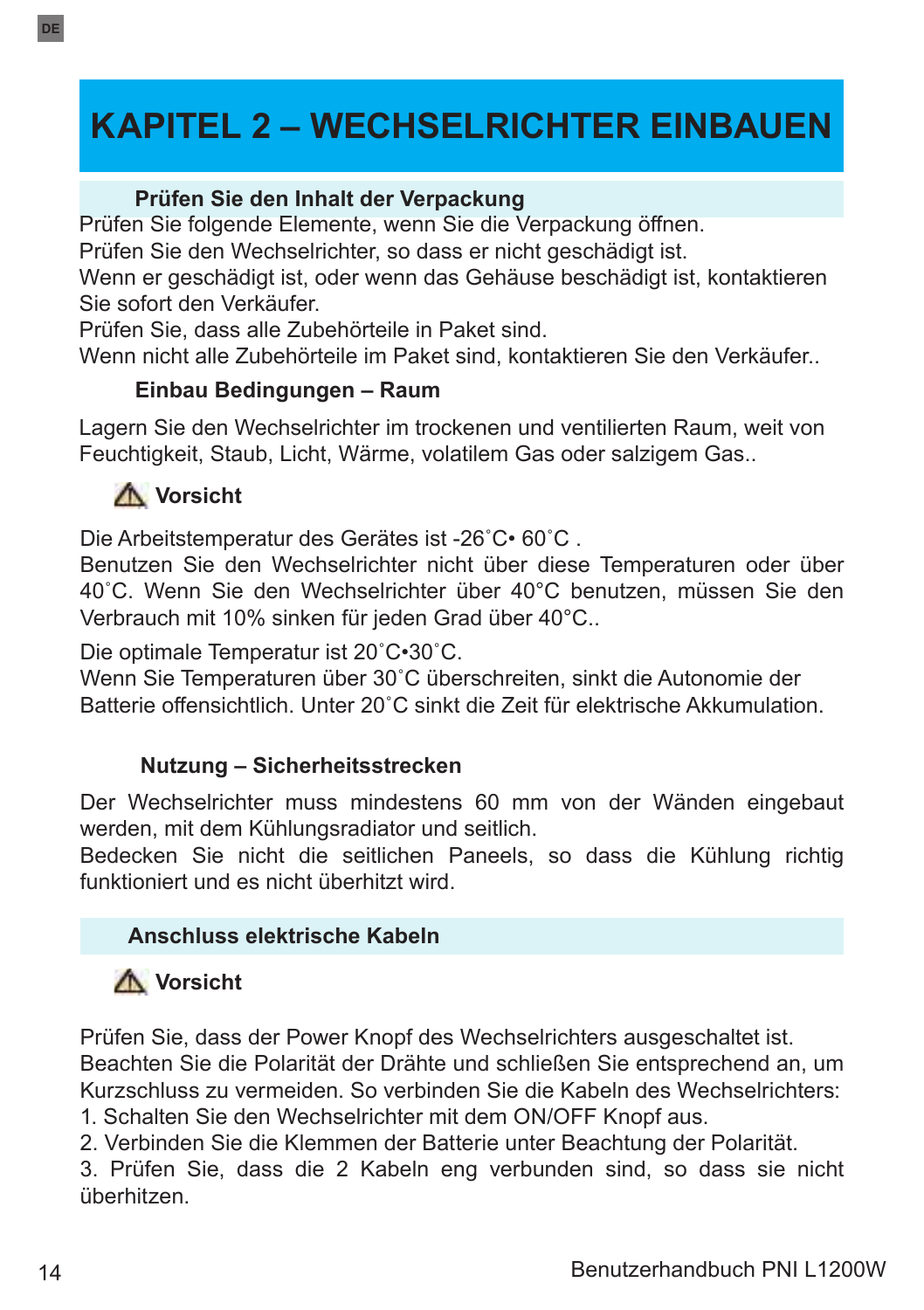4. Verbinden Sie die Verbraucher an der Schuko Ausgangssteckdose auf dem seitlichen Paneel des Wechselrichters.

5. Nachdem Sie geprüft haben, dass alle Anschlüsse richtig gemacht wurden, schalten Sie den Wechselrichter ein. Wenn der LED grün blinkt, das bedeutet, dass die Ausgangspannung richtig ist und der Wechselrichter funktioniert richtig.

Eine richtige Verbindung des Wechselrichters sehen Sie in dem folgenden **Schema** 



#### **Vorsicht**

- 1. Benutzen Sie den alternativen Stromausgang des Wechselrichters für den Anschluss in nationalen Netzwerk von 230 V nicht, so dass Sie den Wechselrichter nicht verbrennen..
- 2. Verbinden Sie die Verbraucher graduell/ schrittweise, überschreiten Sie die max. Leistung des Wechselrichters nicht..
- 13. Für induktive Ladung wählen Sie / dimensionieren Sie einen Wechselrichter mit einer 2-3 höhere max. Leitung..
- A 4. Es ist zu empfehlen, das Auto mit einem ausgeschalteten Wechselrichter zu starten, weil dieses Verfahren viel Strom verbraucht und kann den Wechselrichter schädigen..
- 15. Der Wechselrichter muss in einem belüfteten Raum eingebaut werden, muss nicht bedeckt sein, muss außer Reichweite der Kinder und Unbekannten sein..
- 6. Verbinden Sie den Wechselrichter nicht an entladenen, beschädigten oder alten Batterien,das kann den Wechselrichter brennen..

#### **Einbauen – Umwelt**

1. Lagern Sie den Wechselrichter in einem belüfteten und sauberen Raum.

2. Vermeiden Sie Kontakt mit Sonne, Wasser, Feuchtigkeit, Schlamm oder Nebel.

3. Optimale Arbeitstemperatur zwischen -26˚C• 60˚C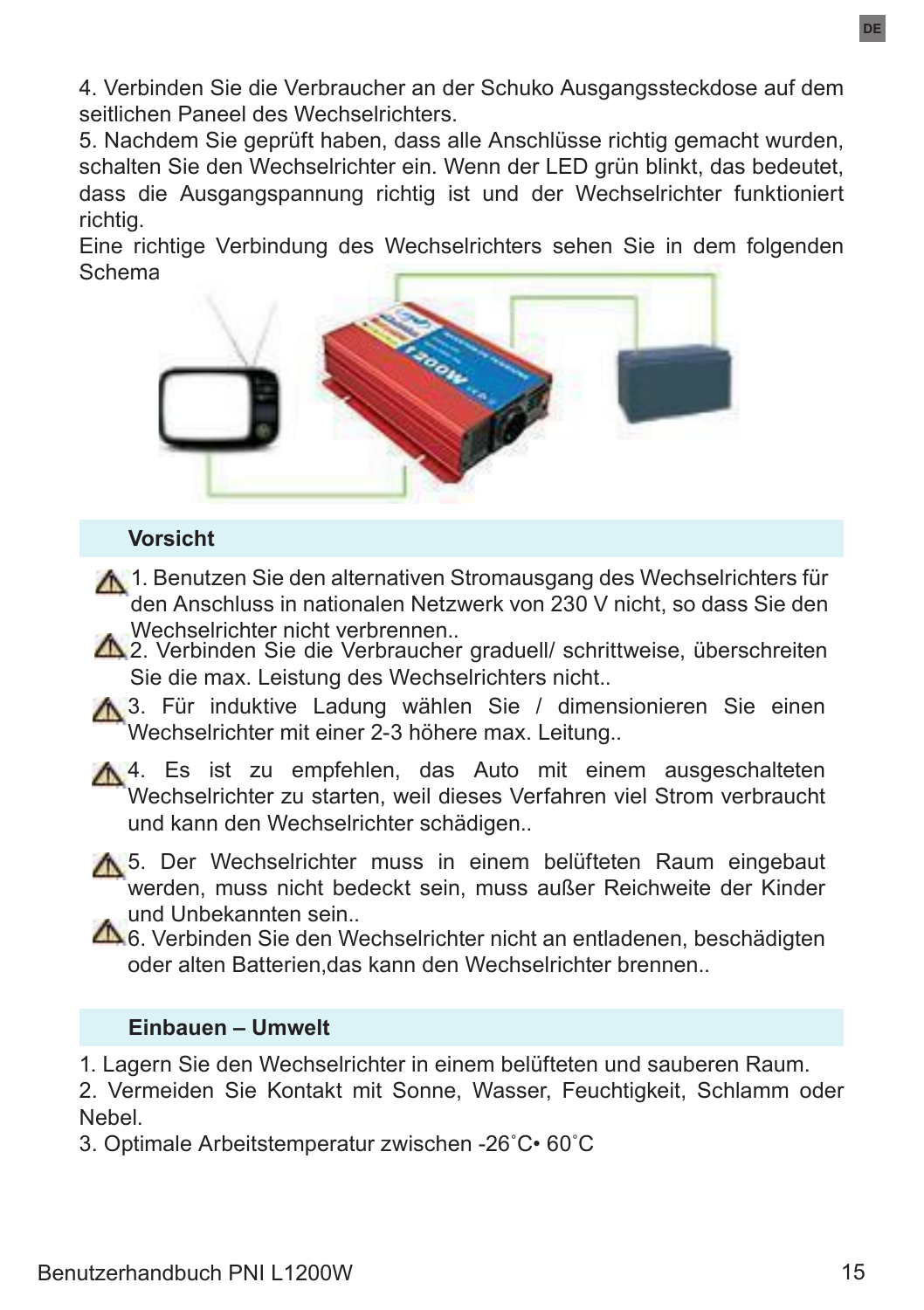# **KAPITEL 3 – INFOS ÜBER DIE BATTERIE**

## **Einführung Speicherbatterie**

Die Speicherbatterie oder der Akku sind Geräte, die Energie generieren als Folge eines chemischen Prozesses. Prüfen Sie, dass Sie einen richtigen Akku für Ihr Gerät gewählt haben, so dass es entsprechend und richtig funktioniert.

## **Index Batterie Leistung**

1. Kapazität: Energiequantität bei höchster Leistung zusammengesetzt von Entladungsstrom multipliziert mit der Entladungszeit .

Kapazität = Entladungsstrom ( I) x Entladungszeit (H)

2. Entladungsrate: Geschwindigkeit für jeden Entladungsstrom

3. Entladungsstrom : Der Entladungsstrom ist der Ausgangsstrom.

Es wird in Ampere angezeigt oder Umfang, multipliziert mit einem Koeffizient.

4. Spannung finale Entladung: Spannung, wenn die Batterie nicht entlädt. Zirka: 1.75V / Zelle.

5. Nominale Kapazität: Kapazität nach 20 Entladungsstunden.

6. Rate Selbstentladung: die Batterie entlädt, auch wenn sie nicht benutzt wird. Einheit ist: C/Einheit.

## **Richtige Dimensionierung der Batterie**

Die Wechselrichter brauchen einen starken Strom wenn sie funktionieren, Kapazität und maximaler Stromverbrauch der Batterie sind wichtige Faktoren, die die Effizienz des Wechselrichters festlegen (50%-100%).

Diese Faktoren können aber auch die Batterie beschädigen.

Die Speicherkapazität der Batterie hängt vom maximalem Entladungsstrom ab.

Maximaler Entladungsstrom = nominale Leistung (Speicherspannung \*0.85) Speicherkapazität Batterie = durchschnittlicher Entladungsstrom \*

## **Beispiel:**

PNI L1200W hat eine nominale Leistung von 1200W, Eingansgspannung 12V, also: durchschnittlicher Entladungsstrom = 1200/(12\*0.85)= 117 A

Wenn es für 2 Stunden funktioniert:

Batterie Speicherkapazität = 117\*2=235 Ah

Wählen Sie eine Batterie mit einer Kapazität höher als 235 Ah.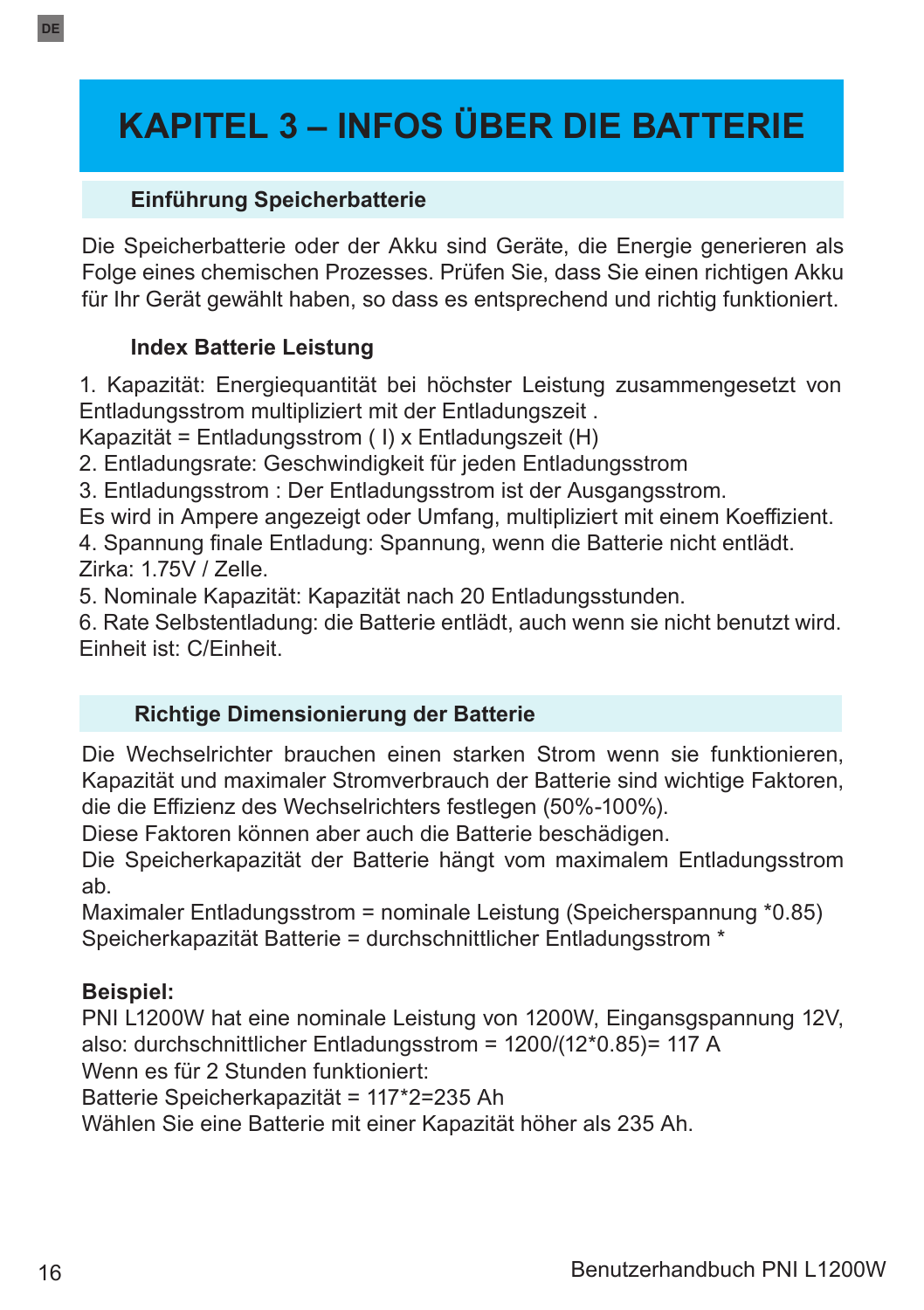## **KAPITEL 4 – WARTUNG UND FEHLER MANAGEMENT**

## **Fehlermanagement**

| <b>Fehler</b>                                                                   | <b>Mögliche Ursache</b>                                                                                                                                                                                                                                                                                                                                                                                                                                                                                                                                                                                                                  | Lösung                                                                                                                                                                                                                                                                                                                                                                                                                                                                                                                                                                                                                                                                                                                                                                                                                                               |
|---------------------------------------------------------------------------------|------------------------------------------------------------------------------------------------------------------------------------------------------------------------------------------------------------------------------------------------------------------------------------------------------------------------------------------------------------------------------------------------------------------------------------------------------------------------------------------------------------------------------------------------------------------------------------------------------------------------------------------|------------------------------------------------------------------------------------------------------------------------------------------------------------------------------------------------------------------------------------------------------------------------------------------------------------------------------------------------------------------------------------------------------------------------------------------------------------------------------------------------------------------------------------------------------------------------------------------------------------------------------------------------------------------------------------------------------------------------------------------------------------------------------------------------------------------------------------------------------|
| Der Wechselrichter<br>startet nicht und der<br><b>LED Power blinkt</b><br>nicht | 1. Die Batterie ist beschädigt oder<br>kaputt.<br>2. Der Batterieanschluss ist<br>anormal<br>3. Die Sicherung ist durchgebrannt.                                                                                                                                                                                                                                                                                                                                                                                                                                                                                                         | 1. Wechseln Sie die Batterie<br>2. Schließen Sie die Batterie richtig<br>an.<br>3. Wechseln Sie die Sicherung                                                                                                                                                                                                                                                                                                                                                                                                                                                                                                                                                                                                                                                                                                                                        |
| Der Wechselrichter<br>ist im Schutz und<br>der rote LED Fehler<br>blinkt        | Der Wechselrichter ist im Schutz<br>und der LED blinkt rot.<br>1. Der Wechselrichter wird<br>geschützt wenn die Zahl der<br>Verbraucher die nominale Leistung<br>des Wechselrichters überschreitet.<br>2. Die Startleistung der<br>Verbraucher ist größer als<br>die erklärte Leistung für den<br>Wechselrichter. Der Wechselrichter<br>wird geschützt.<br>3. Die Spannung der Batterie ist<br>zu niedrig. Der Wechselrichter löst<br>Schutz gegen Unterspannung aus.<br>4. Die Spannung der Batterie ist<br>zu hoch. Der Wechselrichter löst<br>Schutz gegen Überspannung aus.<br>5. Die Temperatur des<br>Wechselrichters ist zu hoch. | 1 Reduzieren Sie die<br>angeschlossenen Verbraucher,<br>schließen Sie an und<br>Wechselrichter neu starten.<br>2 Die induktiven Verbraucher<br>(Motoren, Pumpen) haben einen<br>zu großen Startverbrauch. Wählen<br>Sie einen Wechselrichter mit einer<br>nominalen Leistung 4-5 mal größer.<br>3 Wenn die Spannung der Batterie<br>über den mindestens Schutzniveau<br>steigt, startet der Wechselrichter<br>neu automatisch. (oder wechseln<br>Sie die Batterie)<br>4 Wenn die Spannung der Batterie<br>über den mindestens Schutzniveau<br>sinkt, startet der Wechselrichter<br>neu automatisch. (oder wechseln<br>Sie die Batterie)<br>5 Schalten Sie den Wechselrichter<br>für 15 Minuten aus, prüfen Sie und<br>reinigen Sie die Ventilatoren und<br>die seitlichen Entlüftungswege,<br>lassen Sie den Entlüftungsraum<br>um das Gehäuse frei. |
| Der Wechselrichter<br>funktioniert in<br>Ladung 100%                            | 1. Die Drähte zwischen Batterie<br>und Wechselrichter sind zu lang.<br>2. Der Anschluss an die Batterie /<br>Wechselrichter ist zu schwach.                                                                                                                                                                                                                                                                                                                                                                                                                                                                                              | 1. Verkürzen Sie die Drähte oder<br>benutzen Sie dickere Drähte.<br>Benutzen Sie die Drähte aus der<br>Verpackung.<br>2 Prüfen Sie und schrauben<br>Sie die Konnektoren auf dem<br>Wechselrichter und Batterie fest.                                                                                                                                                                                                                                                                                                                                                                                                                                                                                                                                                                                                                                 |

Wenn der Wechselrichter immer noch nocht funktioniert, kontaktieren Sie den Verkäufer, den Importeur oder den Service, indem Sie den Garantiegutschein lesen. Bauen Sie das Produkt nicht ab, Sie verlieren die Garantie.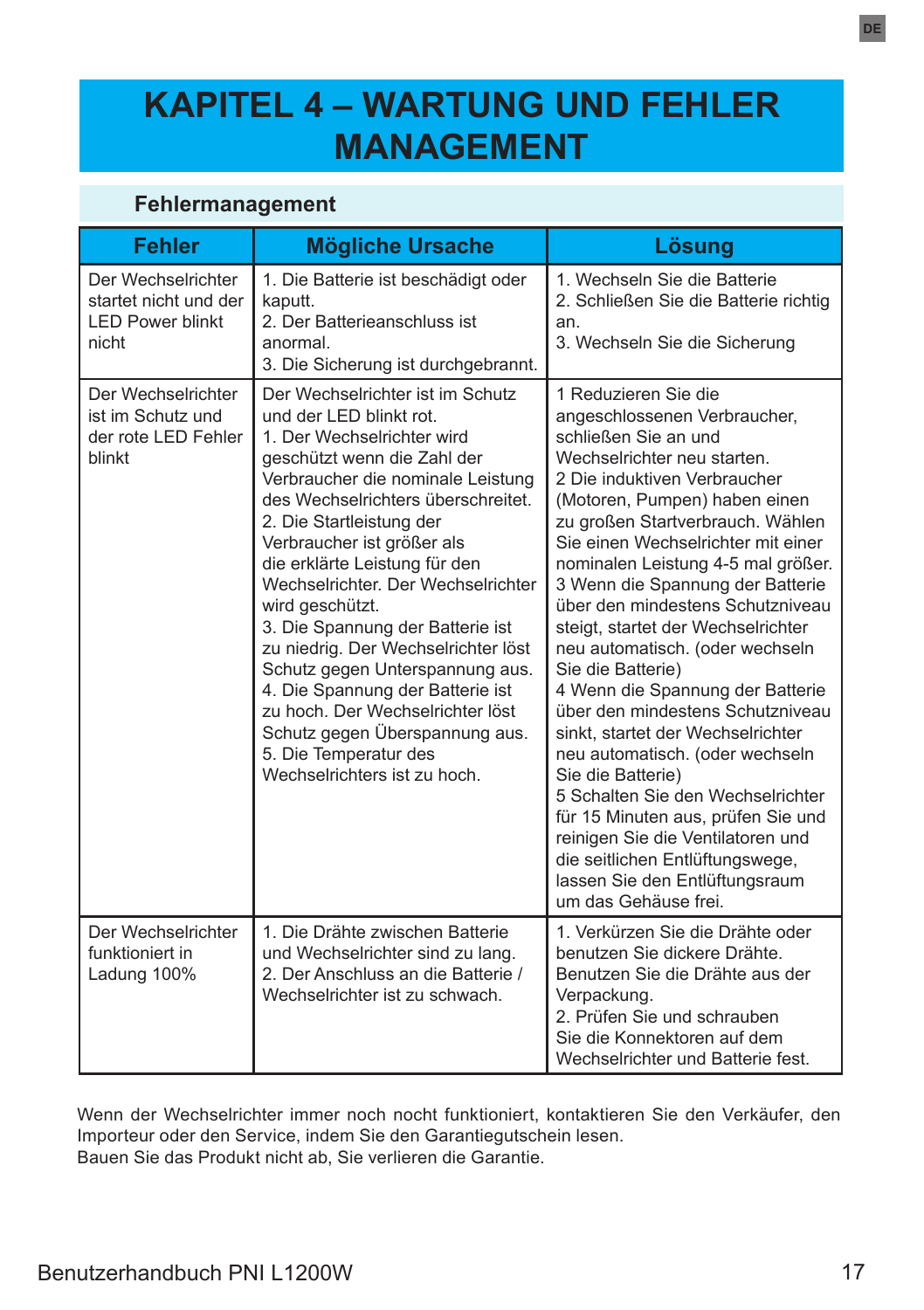## **Technische Details**

| Modell               | PNI L1200W - 12V                                                           | Versorgung 12V<br>Ausgang 230V                                                          |
|----------------------|----------------------------------------------------------------------------|-----------------------------------------------------------------------------------------|
| <b>AUSGANG</b>       | Nominaler Ausgang                                                          | <b>230 VAC</b>                                                                          |
|                      | Ausgang Welle                                                              | <b>Modifizieter Sinus</b>                                                               |
|                      | Frequenz Ausgang                                                           | 50/60Hz                                                                                 |
|                      | <b>Effizienz Funktionalität</b><br>(Ladung 100%)                           | $> 80\%$                                                                                |
|                      | Variation Spannung                                                         | $+ - 5%$                                                                                |
|                      | Spannung THD                                                               | <3%                                                                                     |
|                      | Nominale Leistung<br>Spitzenleistung (<1s)                                 | 1200 W<br>2400 W                                                                        |
| <b>EINGANG</b>       | Spannung                                                                   | 12 V DC                                                                                 |
|                      | Schutz Unterspannung<br>Schutz Überspannung                                | 10.0 V DC<br>15.5 V DC                                                                  |
| Ausgang USB          |                                                                            | 5V 1000mAH                                                                              |
| <b>LEDs</b>          | Rot für Fehler/Schutz                                                      | Grün für Versorgung                                                                     |
| Schutz               | Leichtes Starten<br><b>Automatischer Neustart</b><br>2 Ventilatoren (Auto) | Überbelastung<br>Überspannung<br>Überheizung<br>Spannung zu niedrig<br>Spannung zu hoch |
| Dimension<br>Gewicht |                                                                            | 288*169*67 mm<br>$2.5$ kg                                                               |

## **Wartung**

Wir empfehlen, dass Sie das Produkt regelmäßig warten.

1. Vermeiden Sie ungeeignete Räume: Feuchtigkeit, Gas, Schmutz, Überheizen, physische und mechanische Schocks.

2. Prüfen Sie regelmäßig die Kabeln, die Anschlüsse.

3. Reinigen Sie und prüfen Sie regelmäßig die Funktionalität des Gerätes..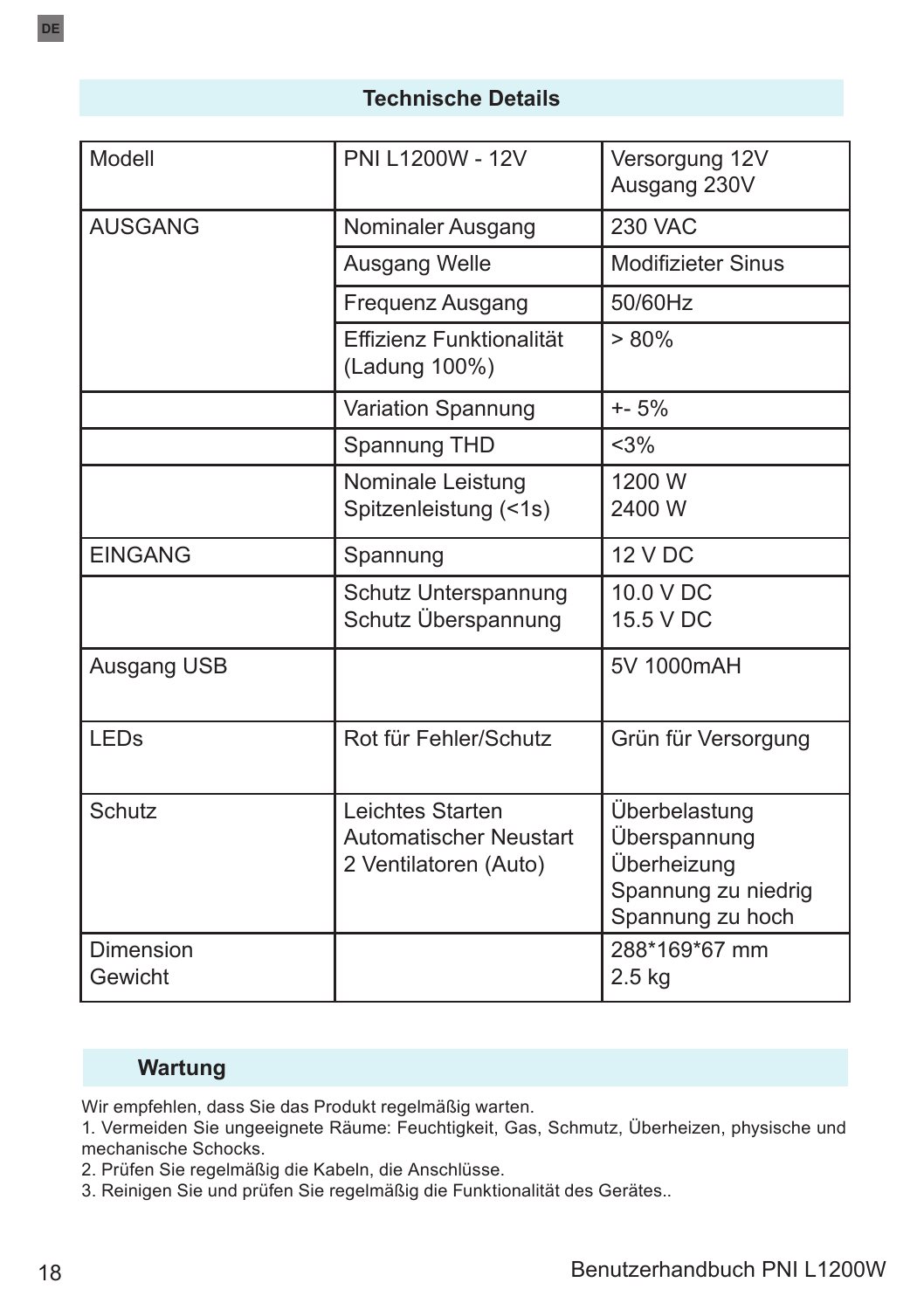# **INTRODUCCIÓN**

#### **Informaciones de utilización**

Gracias por elegir uno de nuestros productos. Este manual está dedicado a inversores de potencia sinusoidales modificados. Estos productos se utilizan para transformar la tensión de CC 12V en CA 230V 50Hz. Le recomendamos que lea y siga las instrucciones de este manual antes de la instalación y el uso.

1. No almacene ni instale el producto en un ambiente corrosivo, húmedo, sobrecalentado, con mucho polvo o en un campo electromagnético.

2. No abra ni intente reparar el producto.

3. Conserve todos los documentos que vienen con el producto para garantía y mantenimiento correcto.

#### **Símbolos utilizados**

La explicación de lo símbolos del manual esta presentada en la siguiente tabla.

| <b>SIGN</b> | <b>INTRODUCTION</b>                                                                                                                                                                 |
|-------------|-------------------------------------------------------------------------------------------------------------------------------------------------------------------------------------|
|             | El símbolo representa un posible peligro de intensidad<br>alta, que puede causar lesiones graves.                                                                                   |
|             | El símbolo representa un posible peligro de intensidad<br>media, que puede causar lesiones de intensidad media.                                                                     |
|             | El símbolo representa un posible peligro, que puede<br>provocar a los dispositivos cercanos defecciones,<br>perdidas de datos, perdida de rendimiento o defecciones<br>imprevistos. |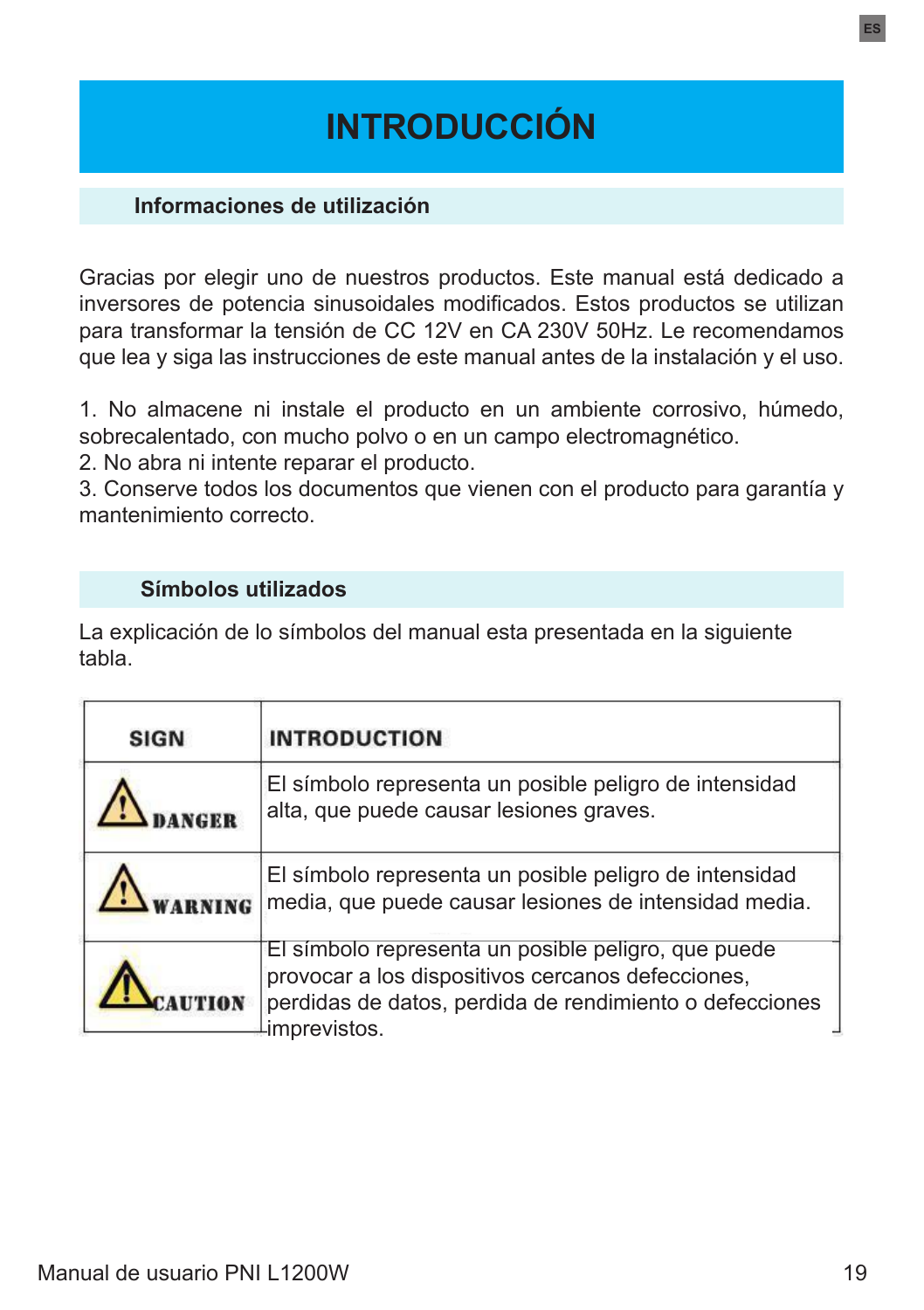# **CAPÍTULO 1 – MEDIDAS DE SEGURIDAD**

Le recomendamos que lea detenidamente este capítulo antes de usarlo, para su seguridad personal y para no dañar el producto.

## **Descripción de símbolos**

Le recomendamos que respete las pautas presentadas en las siguientes tablas a antes de utilizar el producto.



## **Medidas de seguridad**

El inversor utiliza altas temperaturas y presión.

Lea atentamente las instrucciones de montaje y para evitar lesiones o daños al equipo.

## **Atención:**

No asumimos la responsabilidad por el incumplimiento de las medidas de seguridad.

Las baterías de diferentes tamaños y de diferentes fabricantes pueden tener diferentes voltajes DC. Asegúrese de que la tensión del inversor corresponda a la tensión de la batería. Por favor, póngase en contacto con el vendedor/ importador para más detalles. Cualquier cambio en la configuración o estructura del sistema puede afectar el funcionamiento correcto; contactar al vendedor/ importador en este caso.

## **A PELIGRO GRANDE VOLTAJE**

Atingerea cu un mediu umed sau ud a invertorului va poate pune intr-o situatie de pericol.

Tocar con un entorno húmedo o mojado al inversor puede ponerle en una situación de peligro

1. No desempaquete el producto en ninguna situación. La entrada y la salida de corriente del inversor están sujetas a riesgos de alto voltaje. Romperlo y tocarlo puede ponerle en una situación peligrosa.

2. Antes del mantenimiento, debe desconectar por completo la fuente de alimentación del inversor. Se recomienda verificar con un voltímetro tanto el lado de entrada como el de salida de corriente para asegurarse de que esté desconectado.

3. Incluso si la fuente de corriente eléctrica se desconecta completamente, la energía residual puede permanecer en el inversor. Deje el inversor desconectado durante 10 minutos para asegurarse de que el sistema esté completamente

**ES**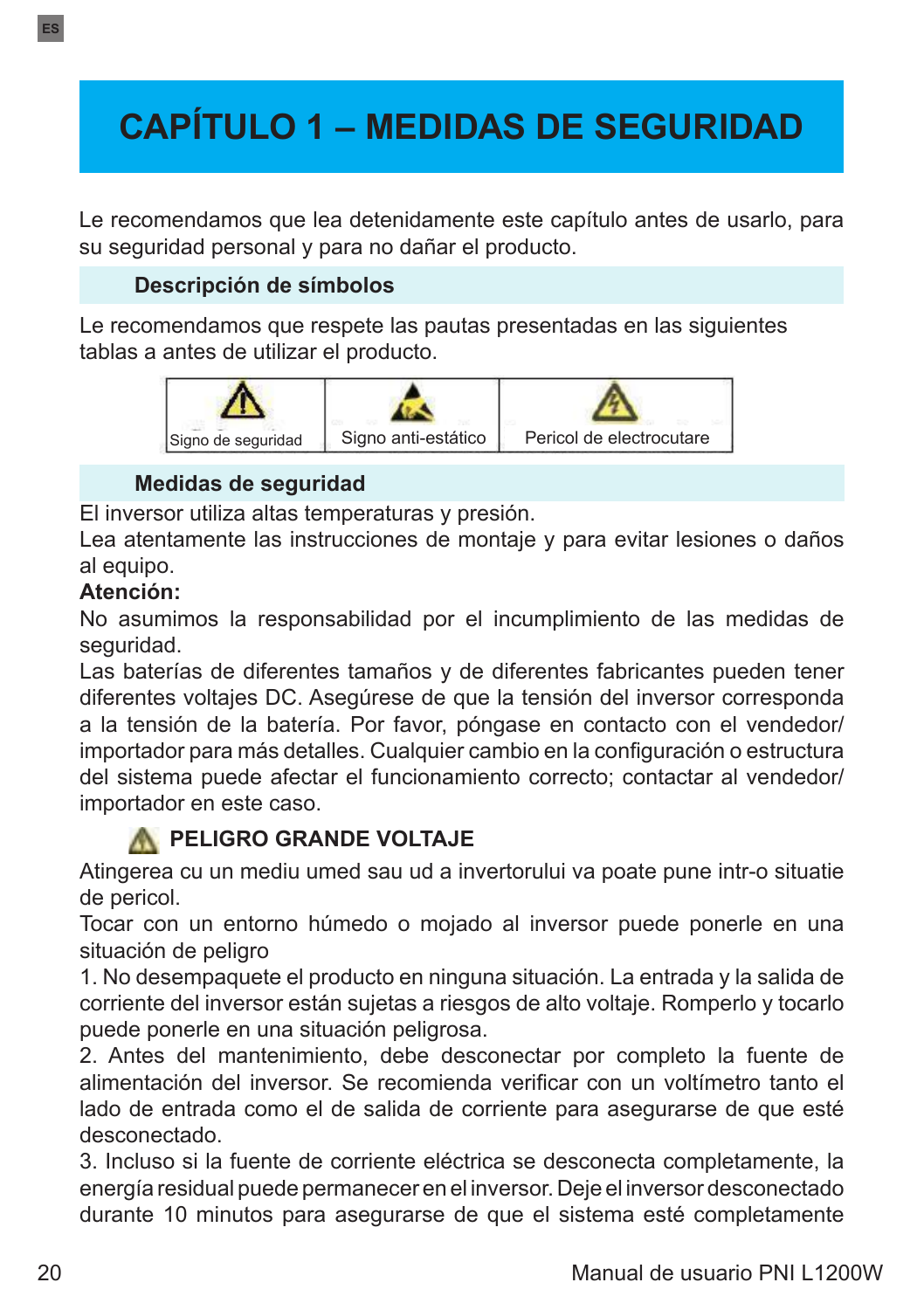descargado.

4. Mantenga el inversor empaquetado antes de su instalación y uso

5. No manipule el inversor en presencia de conductores eléctricos: reloj de metal, pulseras, anillos.

6. El inversor solo debe ser montado, instalado y mantenido por personal cualificado.

**Atención a cargas inductivas y rectificación de media onda**  Le recomendamos que elija un inversor con una potencia 2-3 veces más alta que la potencia de los consumidores inductivos, o media onda modificada.

## **Evitación de peligros antiestáticos**

Recomendamos usar una pulsera antiestática con conexión a tierra para proteger las partes sensibles de los equipos de eventuales descargas estáticas.

## **No desconecte el producto conectado a la corriente y encendido**

No instale ni desconecte el aparato mientras está encendido. Preste mucha atención a la conexión de los cables de alimentación.

## **Utilice solamente baterías reglamentadas**

Utilice solamente baterías reglamentadas. La utilización de baterías no reglamentadas puede causar un mal funcionamiento del producto.

## **Utilice la batería de acuerdo con las reglas del fabricante**

Utilice la batería de acuerdo con las reglas de conexión facilitadas por el fabricante. La operación incorrecta puede ponerle en peligro.

1. No cortocircuite los cables. Las conexiones deben ser bien atadas. No toque los terminales de la batería o los cables conectados al mismo tiempo.

2. Evite extinguir/hervir el exceso de electrolito. El electrolito es corrosivo para el metal y es un peligro de cortocircuito.

3. Mantenga la batería en un medio seguro, alejada de fuego o fuente de chispas

## **Atención a los ventiladores**

Evite el bloqueo accidental de los ventiladores. No use herramientas o dedos para detenerlo.

## **Instale el dispositivo en un área ventilada**

Asegúrese de que las áreas de entrada/ventilación y la salida de aire no estén obstruidas de ninguna manera. Además, no monte la parte pasiva del radiador de la carcasa pegada a una pared, techo o suelo, sino a una distancia que permita el pase de aire.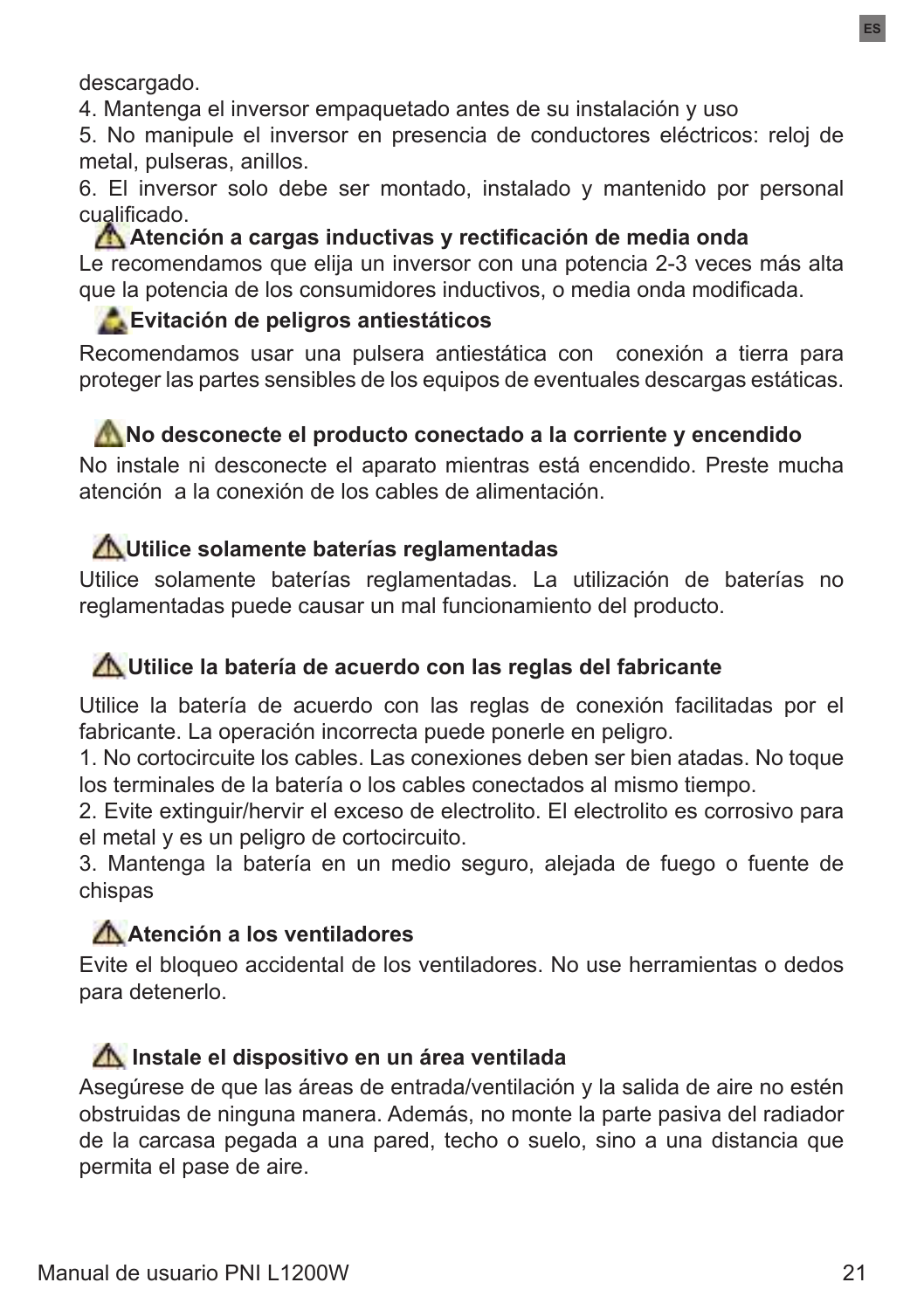# **CAPÍTULO 2 – LA INSTALACIÓN DEL INVERSOR**

## **Verifique el contenido del paquete**

Verifique los siguientes artículos al abrir el paquete:

Verifique la parte exterior del inversor para ver si presenta golpes o discrepancias. Si presenta golpes o la carcasa dañada, póngase en contacto con el vendedor de inmediato. Verifique la existencia de los accesorios que tiene que recibir en el paquete. Si no encuentra todos los accesorios presentes en la descripción, contacte al vendedor de inmediato.

## **Condiciones de instalación - entorno**

Mantenga el inversor en un ambiente seco y ventilado. Mantenga el inversor alejado de humedad, polvo, calor, luz solar, gas volátil o salado.

## **A** Precauciones

La temperatura límite de funcionamiento del dispositivo esta entre -26˚C• 60˚C. No solicite el inversor al máximo, a temperaturas superiores a 40°C. Si utiliza el inversor excesivamente a temperaturas superiores a 40 °C, reduzca el consumo en un 10% por cada grado por encima de 40°C.

La temperatura de funcionamiento óptima del inversor está entre 20 °C y 30 °C. Si se utiliza a temperaturas superiores a 30 °C, la vida útil de la batería disminuirá considerablemente. A menos de 20˚C reducirá el tiempo de acumulación eléctrica.

## **Utilización – distancia de seguridad**

El inversor debe montarse a un mínimo de 60 mm de las paredes circundantes, con el radiador de refrigeración en la parte superior y lateral.

No cubra los paneles laterales del inversor para garantizar una refrigeración eficiente y evitar el sobrecalentamiento.

## **CONEXIÓN DE LOS CABLES ELÉCTRICOS**

## **Precauciones**

Asegúrese de que el botón de encendido del inversor esté OFF (apagado). Observe la polaridad de los hilos y no los conéctelos correctamente para evitar un cortocircuito del inversor.

Siga los siguientes pasos para conectar los cables del inversor:

1. Apague el inversor del botón de ON/OFF (encendido/apagado).

2. Conecte los cables a los terminales de la batería respetando la polaridad.

3. Asegúrese de que los dos cables estén bien conectados para evitar el sobrecalentamiento.

**ES**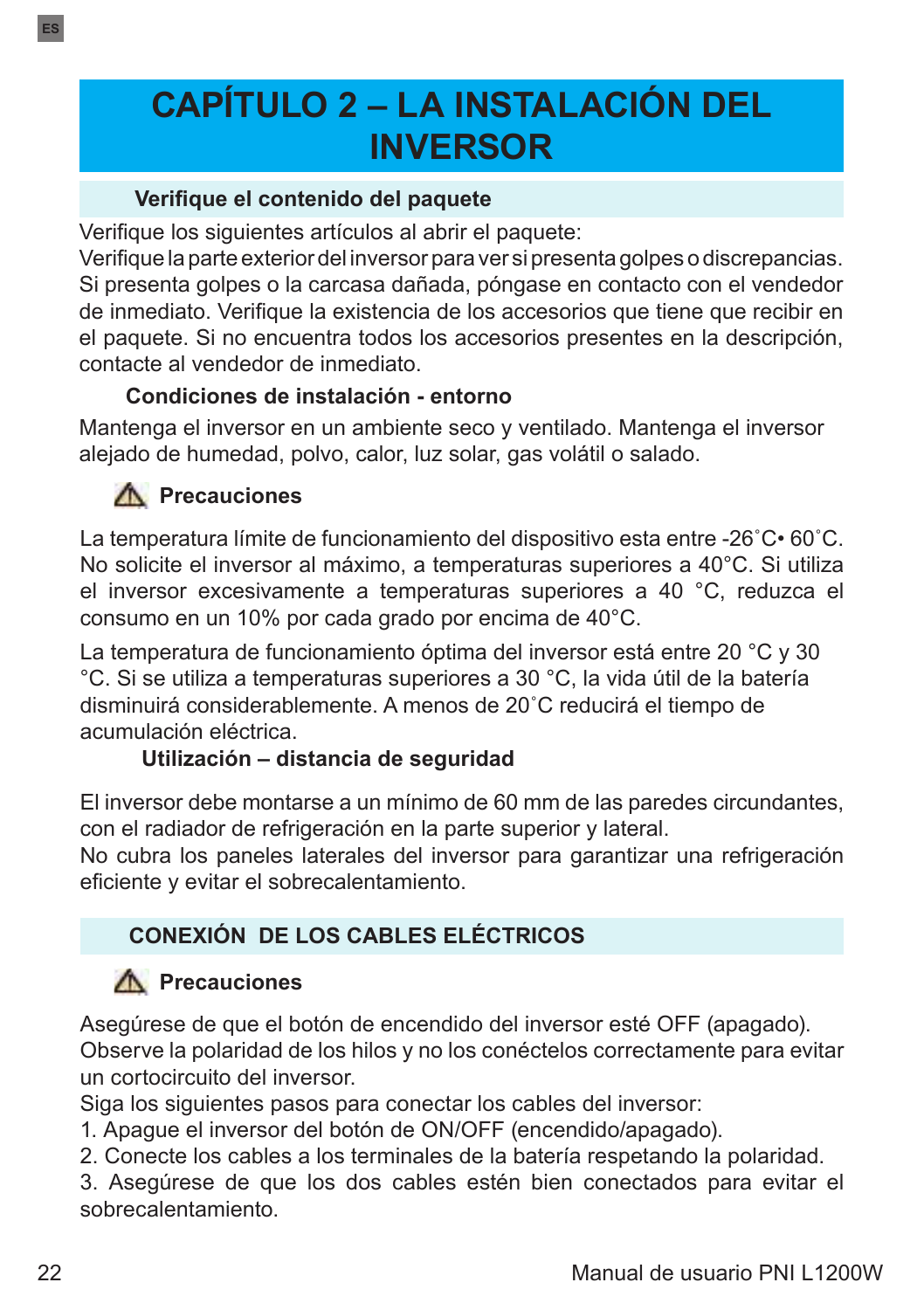4. Conecte a los consumidores a la toma de Schuko de salida, en el panel lateral del inversor.

5. Después de asegurarse de que todas las conexiones estén hechas correctamente y bien, encienda el inversor. Si el LED verde se ilumina, significa que la tensión de salida es correcta y que el inversor funciona correctamente. La conexión correcta del inversor se muestra en el siguiente diagrama.



#### **Precauciones**

 $\mathbf{A}$  1. No utilice la salida de corriente alternativo del inversor para conectarse a la red nacional de 230V para evitar quemar el inversor.

A 2. Conecte a los consumidores gradualmente/de uno en uno, y no exceda la potencia máxima declarada del inversor.

- A 3. Para cargas inductivas, elije/dimensione un inversor de potencia máxima de 2-3 veces mayor de la que necesita.
- A 4. Se recomienda encender el vehículo solo con el inversor apagado, ya que este procedimiento consumirá mucha potencia y puede afectar al inversor.
- **15.** El inversor debe montarse en un lugar ventilado, no cubierto y protegido del acceso de las personas.
- A 6. No conecte el inversor a baterías descargadas, deterioradas o envejecidas, ya que el inversor se puede quemar.

#### **Condiciones de instalación - ambiente**

1. Mantenga el inversor en un lugar limpio y aireado.

2. Evite el contacto del inversor con el sol, el agua, la humedad, el barro o la niebla.

3. La temperatura de funcionamiento está entre -26°C • 60 ˚C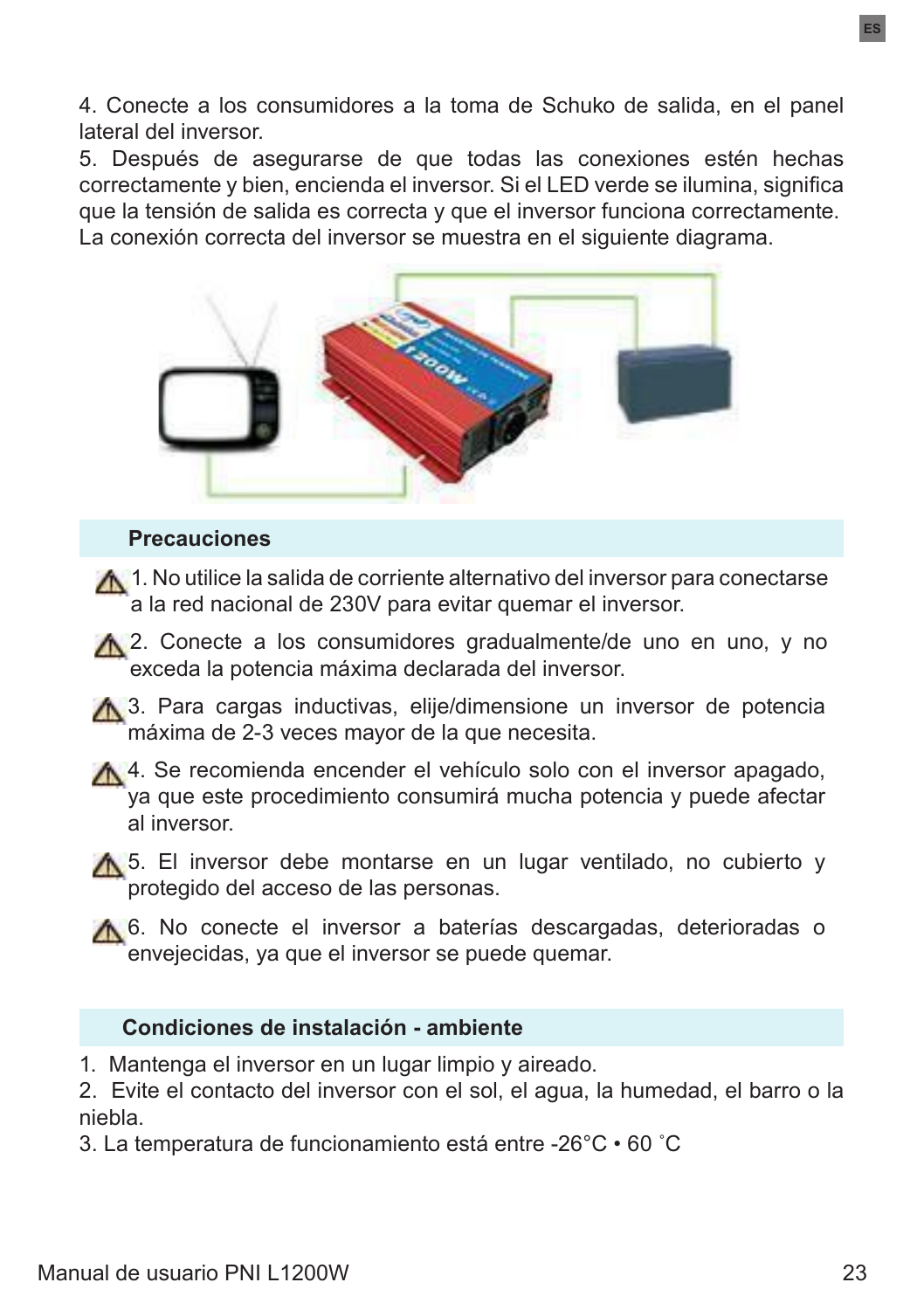# **CAPÍTULO 3 – SOBRE LA BATERÍA**

#### **Introducción sobre la batería de almacenamiento**

La batería de almacenamiento o batería es un dispositivo que genera energía a partir de un proceso químico. Asegúrese de haber elegido una batería adecuada para este inversor para garantizar un correcto y óptimo funcionamiento.

## **Índice de rendimiento de la batería**

1. Capacidad: Representa la cantidad de energía a la potencia máxima compuesta de la corriente de descarga multiplicada con el tiempo de descarga.

Capacidad = Corriente de descarga (I) x Tiempo de descarga (H)

2. Índice de descarga: representa la velocidad de cada corriente de descarga

3. Corriente de descarga: la corriente de descarga es la corriente de salida. Generalmente se expresa en amperios o volumen multiplicado por un coeficiente.

4. Voltaje de descarga final: Representa el voltaje cuando la batería no se descargada. Por lo general, se trata de: 1.75V/célula.

5. Capacidad nominal: representa la capacidad después de 20 horas de descarga.

6. Índice de auto descarga: la batería se descarga incluso cuando no se usa. La unidad es: C/unidad.

## **La medición correcta de la batería**

Debido a que los inversores necesitan una corriente fuerte, cuando funcionan, la capacidad de la batería y la corriente máxima de la batería son factores que determinan la eficiencia del inversor (50% - 100%).

Estos factores también pueden causar daños a la batería.

La capacidad de almacenamiento de la batería depende de la corriente de descarga máxima: Corriente de descarga máxima = Potencia nominal/(Tensión de almacenamiento \* 0,85) Capacidad de almacenamiento de la batería = Corriente de descarga \* Tiempo de descarga

## **Ejemplo:**

PNI L1200W tiene una potencia nominal de 1200W, voltaje de entrada 12V, por lo que:

Promedio corriente de descarga =1200/(12 \* 0,85)=117A

Si se mantiene 2 horas encendido:

Capacidad de almacenamiento de batería = 117 \* 2 = 235 Ah

Elija una batería con una capacidad superior a 235 Ah.

**ES**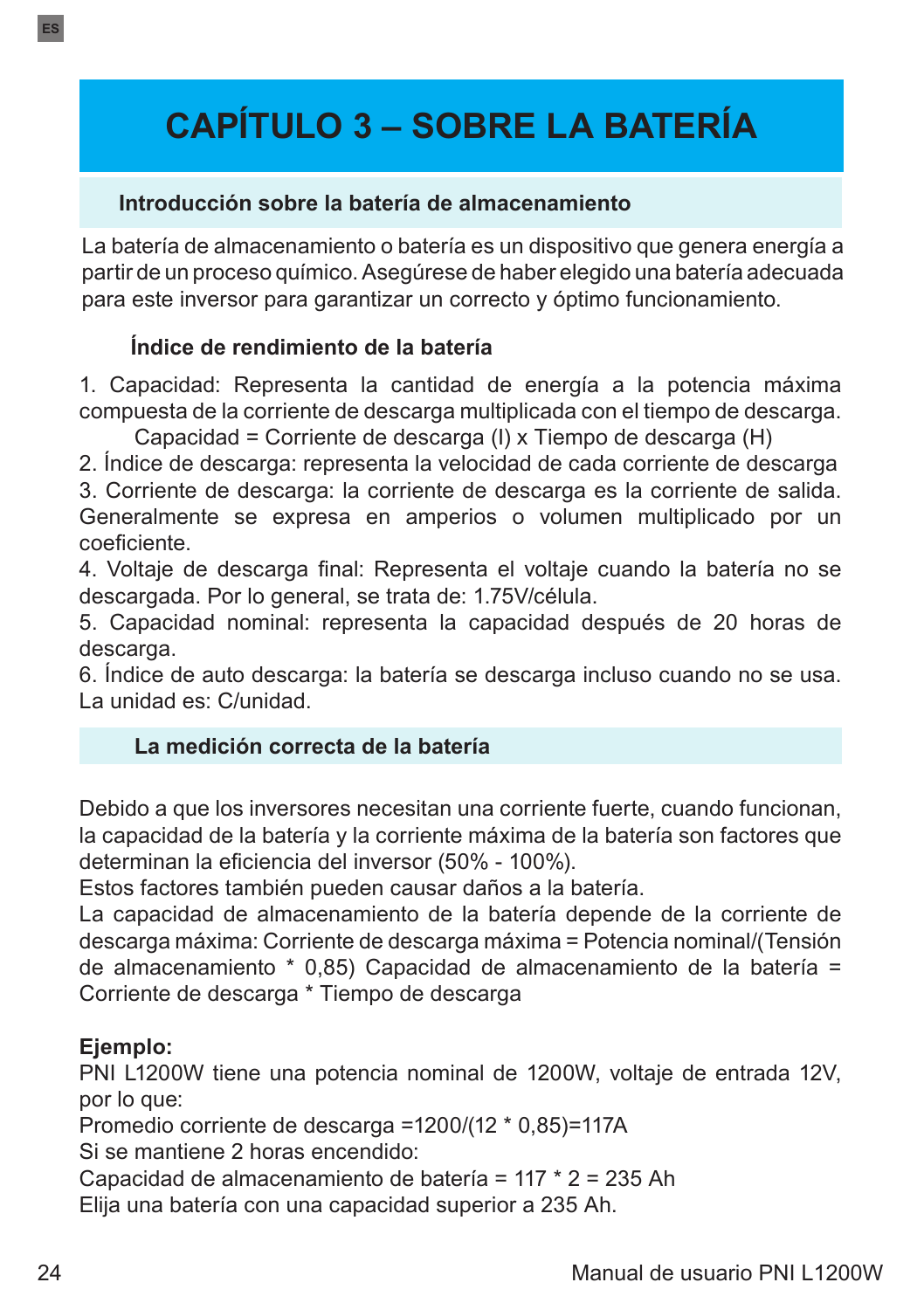# **CAPÍTULO 4 – MANTENIMIENTO Y GESTIÓN DE LOS ERRORES**

#### **Gestión de los errores**

| <b>Errores</b>                                                            | Posible causa                                                                                                                                                                                                                                                                                                                                                                                                                                                                                                                                                                                                                                                              | <b>Solución</b>                                                                                                                                                                                                                                                                                                                                                                                                                                                                                                                                                                                                                                                                                                                                                                                            |
|---------------------------------------------------------------------------|----------------------------------------------------------------------------------------------------------------------------------------------------------------------------------------------------------------------------------------------------------------------------------------------------------------------------------------------------------------------------------------------------------------------------------------------------------------------------------------------------------------------------------------------------------------------------------------------------------------------------------------------------------------------------|------------------------------------------------------------------------------------------------------------------------------------------------------------------------------------------------------------------------------------------------------------------------------------------------------------------------------------------------------------------------------------------------------------------------------------------------------------------------------------------------------------------------------------------------------------------------------------------------------------------------------------------------------------------------------------------------------------------------------------------------------------------------------------------------------------|
| El inversor no<br>arranca y el LED<br>de encendido no se<br>enciende      | 1. La batería está deteriorada o<br>dañada<br>2. La conexión de la batería no es<br>normal<br>3. El fusible está quemado                                                                                                                                                                                                                                                                                                                                                                                                                                                                                                                                                   | 1. Cambie la batería<br>2. Conecte la batería con cuidado<br>3. Cambie el fusible                                                                                                                                                                                                                                                                                                                                                                                                                                                                                                                                                                                                                                                                                                                          |
| El inversor está<br>en protección y el<br>LED rojo (Fallo) se<br>enciende | El inversor está en protección, y el<br>LED (Fallo) está encendido.<br>1. El inversor pasa al estado de<br>protección cuando el total de los<br>consumidores excede la potencia<br>nominal del inversor.<br>2. La potencia de arranque de los<br>consumidores es mayor que la<br>potencia máxima declarada para<br>el inversor. El inversor entra en<br>estado de protección.<br>3. El voltaje de la batería es<br>demasiado bajo. El inversor<br>activa la protección contra la baja<br>tensión<br>4. El voltaje de la batería es<br>demasiado alto. El inversor<br>activa la protección contra<br>sobretensiones.<br>5. La temperatura del inversor es<br>demasiado alta | 1. Reduzca el número de<br>consumidores conectados y<br>reinicie el inversor.<br>2. Los consumidores inductivos<br>(motores, bombas) tienen un<br>consumo de arranque muy alto.<br>Elija en estos casos un inversor<br>con una potencia nominal de 4-5<br>veces más alta.<br>3. Si el voltaje de la batería<br>aumenta por encima del nivel<br>mínimo de protección, el inversor<br>se reiniciará automáticamente (o<br>cambie la batería).<br>4. Si el voltaje de la batería baja<br>por debajo del nivel máximo de<br>protección, el inversor se reinicia<br>automáticamente (o cambia la<br>batería).<br>5. Cierre el inversor para<br>15 minutos, verifique y limpie<br>los ventiladores y los orificios de<br>ventilación laterales, y mantenga<br>espacio de ventilación alrededor de<br>la carcasa. |
| El inversor no<br>funciona con la<br>carga 100%                           | 1. Los cables entre la batería y el<br>inversor son demasiado largos.<br>2. La conexión de la batería/<br>inversor está demasiado floja está<br>debilitado                                                                                                                                                                                                                                                                                                                                                                                                                                                                                                                 | $\mathbf{1}$<br>1. Acorte los hilos<br>o use hilos más gruesos.<br>Recomendamos usar los hilos que<br>se envían en el paquete.<br>2.<br>2. Verifique y apriete<br>los conectores del inversor y de la<br>batería.                                                                                                                                                                                                                                                                                                                                                                                                                                                                                                                                                                                          |

Si el inversor no funciona después de aplicar las soluciones anteriores, le recomendamos que se ponga en contacto con el vendedor, el importador o el representante de servicio consultando el certificado de garantía.

#### **Mantenimiento**

Recomendamos el mantenimiento regular del producto para una vida prolongada.

1. Evitar entornos hostiles: humedad, gases, suciedad, sobrecalentamiento, golpes mecánicos/ físicos

2. Verifique regularmente los cables, las conexiones y el envejecimiento de estos.

3. Limpiar los ventiladores y verificar periódicamente la funcionalidad de estos

## Manual de usuario PNI L1200W 25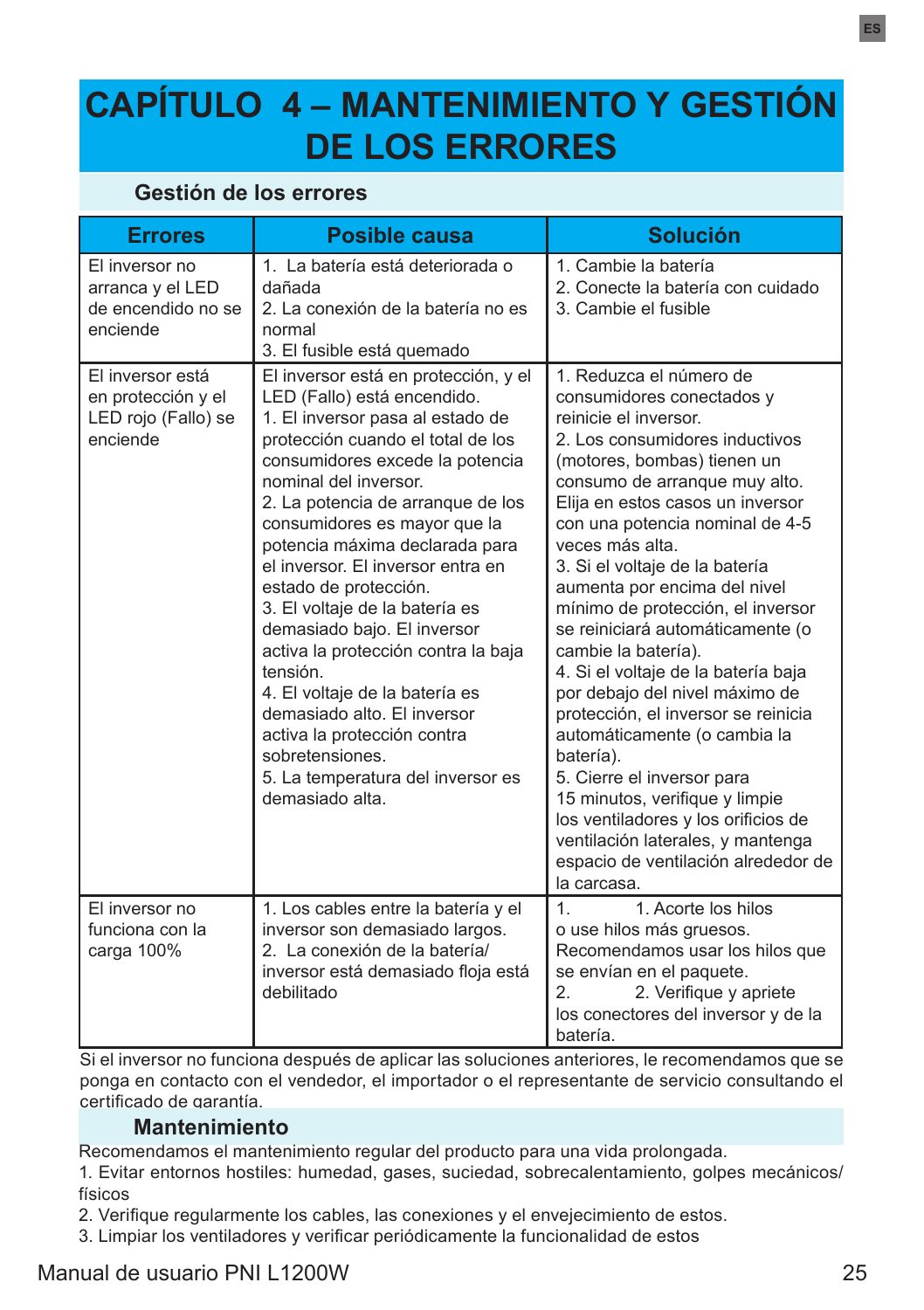## **Detalles tecnicos**

| Model                  | PNI L1200W - 12V                                                  | Fuente de alimentación<br>12V salida 230V                                                             |
|------------------------|-------------------------------------------------------------------|-------------------------------------------------------------------------------------------------------|
| <b>IESIRE</b>          | Salida nominal                                                    | <b>230 VAC</b>                                                                                        |
|                        | Tipo de salida                                                    | Onda sinusoidal<br>modificada                                                                         |
|                        | Frecuencia de salida                                              | 50/60Hz                                                                                               |
|                        | Eficiencia funcional<br>(carga 100%)                              | $> 80\%$                                                                                              |
|                        | Variación de voltaje                                              | $+ - 5%$                                                                                              |
|                        | <b>Voltaje THD</b>                                                | <3%                                                                                                   |
|                        | Potencia nominal<br>Potencia superior (<1s)                       | 1200 W<br>2400 W                                                                                      |
| <b>ENTRADA</b>         | Potencia                                                          | <b>12 V DC</b>                                                                                        |
|                        | Protección potencia baja<br>Protección potencia alta              | 10.0 V DC<br>15.5 V DC                                                                                |
| Salida USB             |                                                                   | 5V 1000mAH                                                                                            |
| <b>Indicadores LED</b> | Rojo para errores/<br>protección                                  | Verde para<br>alimentación                                                                            |
| Protección             | Arranque fácil Reinicio<br>automático de 2<br>ventiladores (auto) | Sobrecarga<br>Sobretensión<br>Calentamiento<br>excesivo<br>Voltaje muy bajo<br>Voltaje demasiado alto |
| Dimensión<br>Peso      |                                                                   | 288*169*67 mm<br>$2.5$ kg                                                                             |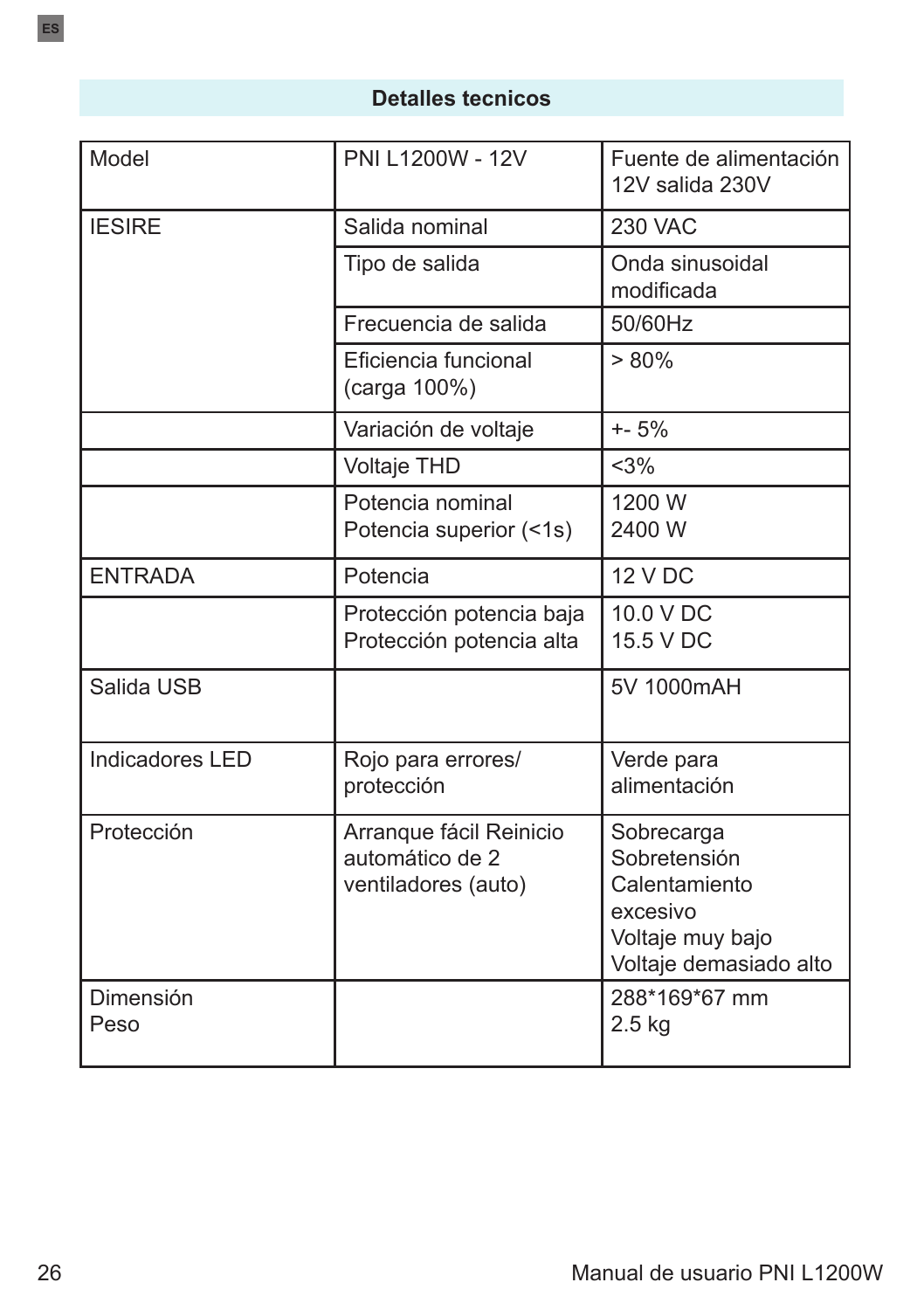# **INTRODUCTION**

## **Informations concernant l'utilisation**

On vous remercie parce que vous avez choisi un de nos produits. Ce manuel est dedie aux

convertisseurs de puissance avec le sinus modifie. Ces produits sont utilises pour la conversion de la tension DC 12V en AC 230V 50Hz. On vous recommande de lire et respecter les indications de ce manuel, avant l'installation et l'utilisation.

1. Ne deposez et n'installez pas le produit dans un milieu avec gaz corrosif, humide, surchauffe, avec poussiere, ou il y a des charges mecaniques ou des charges electromagnetiques.

2. Ne desassemblez et n'essayez pas de reparer le produit.

3. Gardez tous les documents qui accompagnent le produit pour la garantie et la maintenance correcte.

## **Convention des symboles**

L'explication des symboles du manuel est presentee dans le tableau suivant.

| <b>SIGN</b> | <b>INTRODUCTION</b>                                                                                                                                                                               |
|-------------|---------------------------------------------------------------------------------------------------------------------------------------------------------------------------------------------------|
|             | Le symbole represente un potentiel danger grave, qui<br>peut provoquer des accidents graves                                                                                                       |
|             | Le symbole represente un potentiel danger moyen, qui<br>peut provoquer des accidents moyens.                                                                                                      |
|             | Le symbole represente un potentiel danger, qui peut<br>provoquer le mauvais fonctionnement des autres<br>equipements, la perte des donnees, une mauvaise<br>performance ou des erreurs imprevues. |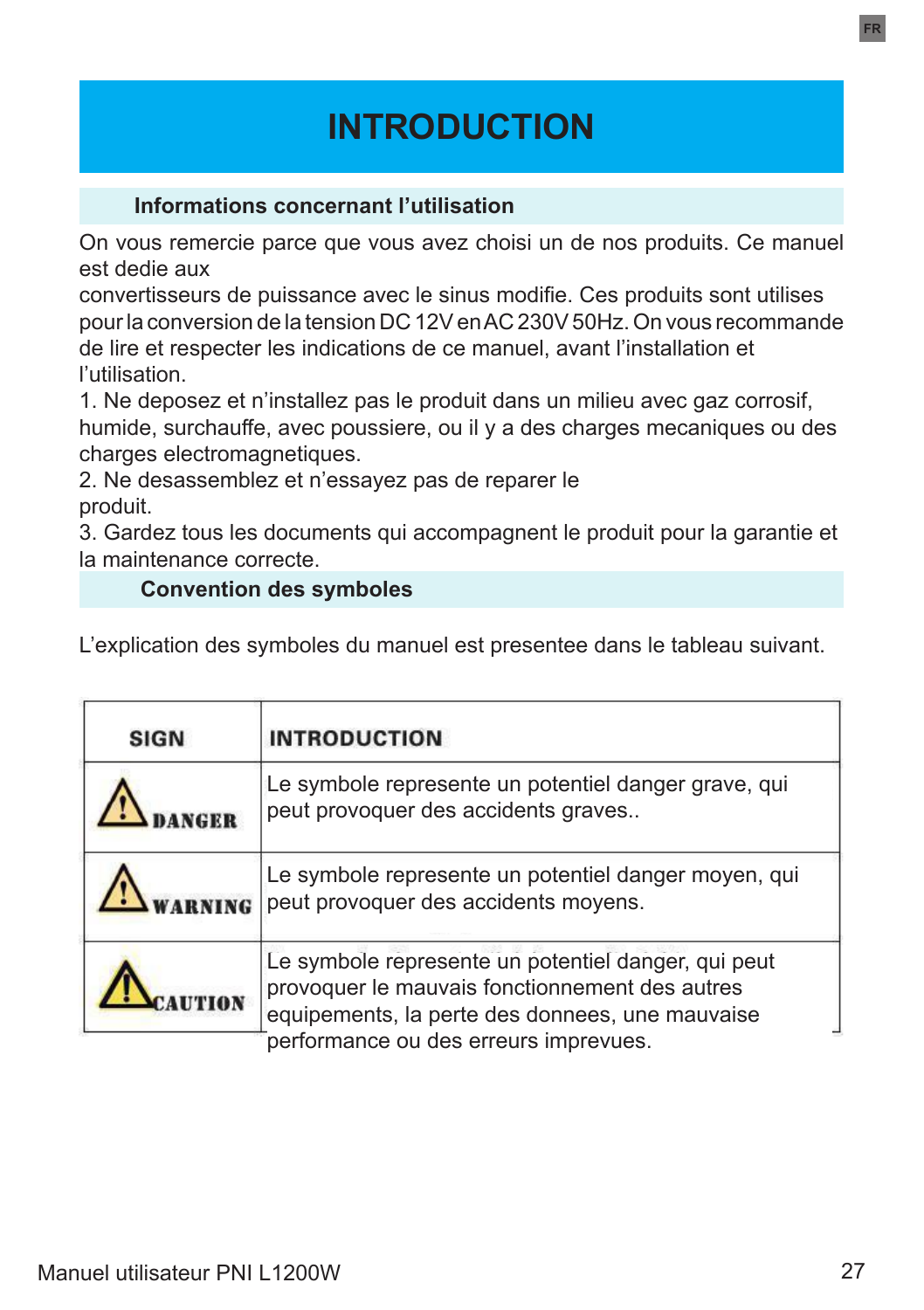# **CHAPITRE 1 - LES MESURES DE SECURITE**

On vous recommande de lire ce chapitre avant l'utilisation avec attention pour votre securite personnelle et pour eviter la deterioration du produit.

## **La description des symboles**

On vous recommande de respecter les indications des tableaux ci-dessous avant l'utilisation du produit.



#### **Les mesures de securite**

Le convertisseur utilise les temperatures elevees et la pression.

Lisez avec attention les instructions de montage et utilisation, pour eviter les blessures et la deterioration du produit.

Attention

On n'est pas responsable si vous ne respectez pas les mesures de securite.

Les batteries avec dimensions differentes et de differents producteurs peuvent avoir un different DC voltage. Assurez-vous que le voltage du convertisseur correspond au voltage de la batterie. Contactez le vendeur / l'importateur pour plusieurs details. Toute modification de la configuration ou de la structure du systeme peut affecter le correct fonctionnement; contactez le vendeur / l'importateur dans ce cas.

## **ADANGER AU CAS DU GRAND VOLTAGE**

Le contact du convertisseur avec le milieu humide peut representer un danger. 1. Ne desassemblez pas le produit. L'entrée et la sortie de la tension d'un convertisseur represente un danger de haute tension. Le contact peut representer un danger.

2. Avant la maintenance, vous devez deconnecter completement l'alimentation du convertisseur. On vous recommande de verifier avec un voltmetre la partie d'entree et de sortie pour vous assurer qu'il soit deconnecte.

3. Meme si l'alimentation a ete entierement deconnectee, l'energie residuelle peut rester dans le convertisseur. Laissez le convertisseur deconnecte pendant 10 minutes pour vous assurer que le systeme est entierement decouple.

4. Gardez le convertisseur assamble avant son installation et utilisation.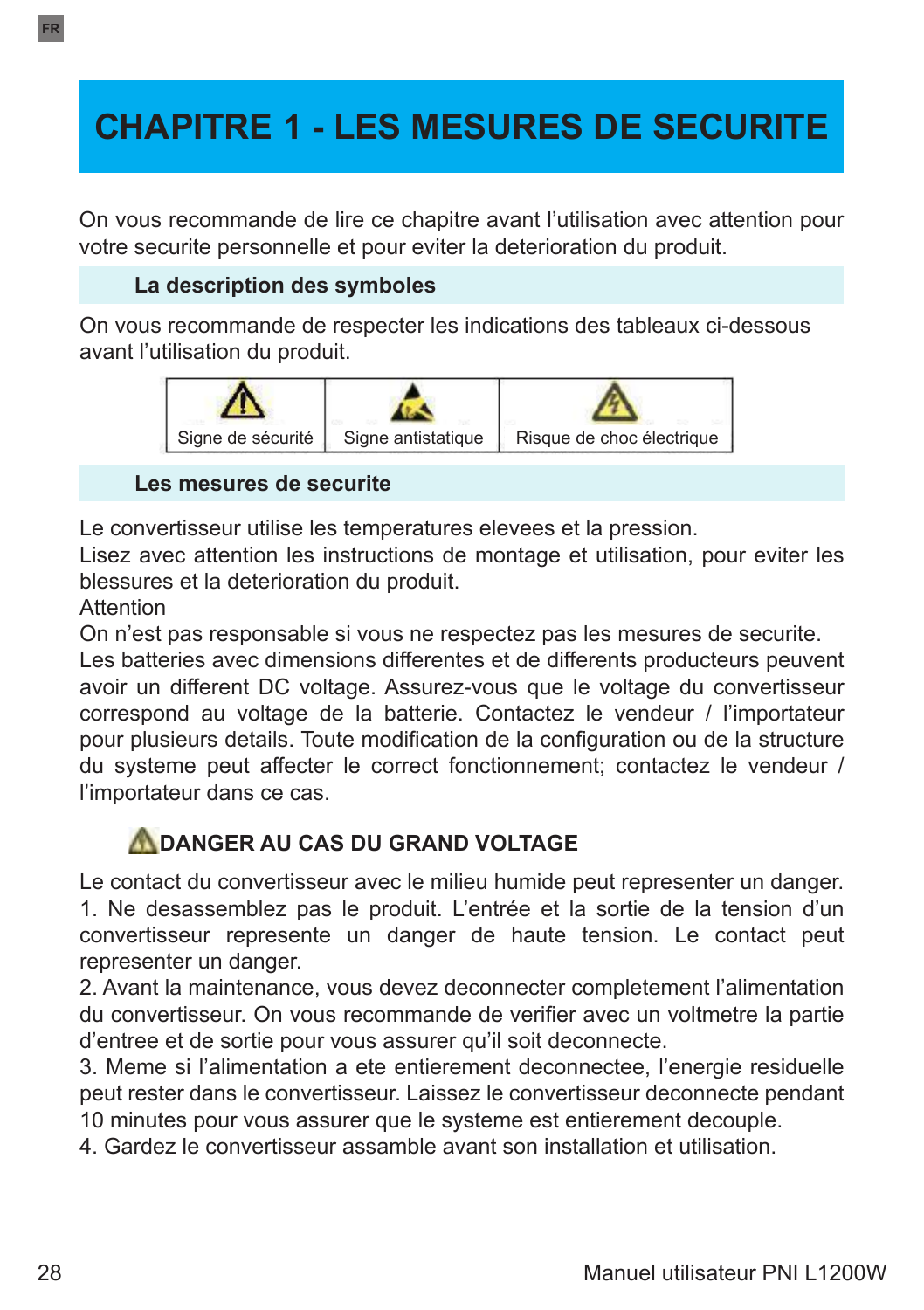5. N'utilisez pas le convertisseur dans la presence des conducteurs electriques: la montre metallique, les bracelets, les bagues.

6. Le convertisseur doit etre fixe et installe seulement par le personnel qualifie..

**Attention aux charges inductives et aux rectifications de demi-onde** On vous recommande de choisir un convertisseur avec la puissance 2-3 fois plus grande que la puissance des consommateurs du type inductif ou la demionde modifiee.

## **Eviter le danger antistatique**

On vous recommande de porter le bracelet antistatique connecte a la prise pour proteger les parties sensibiles de l'equipement contre les decharges statiques.

**A** Ne deconnectez pas le produit connecte a la source de tension et demarre N'installez et ne deconnectez pas l'appareil lorsqu'il est en fonction. Faites attention a l'alimentation.

## **Utilisez uniquement des batteries reglementees**

Utilisez uniquement des batteries reglementees. L'utilisation des batteries nonreglementees peut conduire a la non-fonctionnalite du produit.

## **Utilisez la batterie en respectant les regles du producteur**

Utilisez la batterie en respectant les regles de connexion de son producteur. La mauvaise utilisation peut representer un danger.

Ne courtcircuitez pas les fils. Les connexions doivent etre serrees. Ne touchez pas en meme temps les deux bornes de la batterie ou les fils connectes a la batterie.

Evitez de verser / faire bouillir le liquide electrolitique a l'exces.

L'electrolyte est corrosif pour le metal et represente un danger de court-circuit. Gardez la batterie en securite, loin du feu ou de la source des etincelles..

## **Attention aux ventilateurs**

Evitez le blocage des ventilateurs par hasard. N'utilisez pas les outils ou les doigts pour les arreter..

## **Installez l'equipement dans un espace aere**

Assurez-vous que les espaces d'admission / des ventilateurs et pour l'evacuation de l'air ne sont pas obtures. Ne montez pas le radiateur passif de la carcasse sur le mur, sur le plafond ou sur le plancher, mais a une distance, qui permet la ventilation.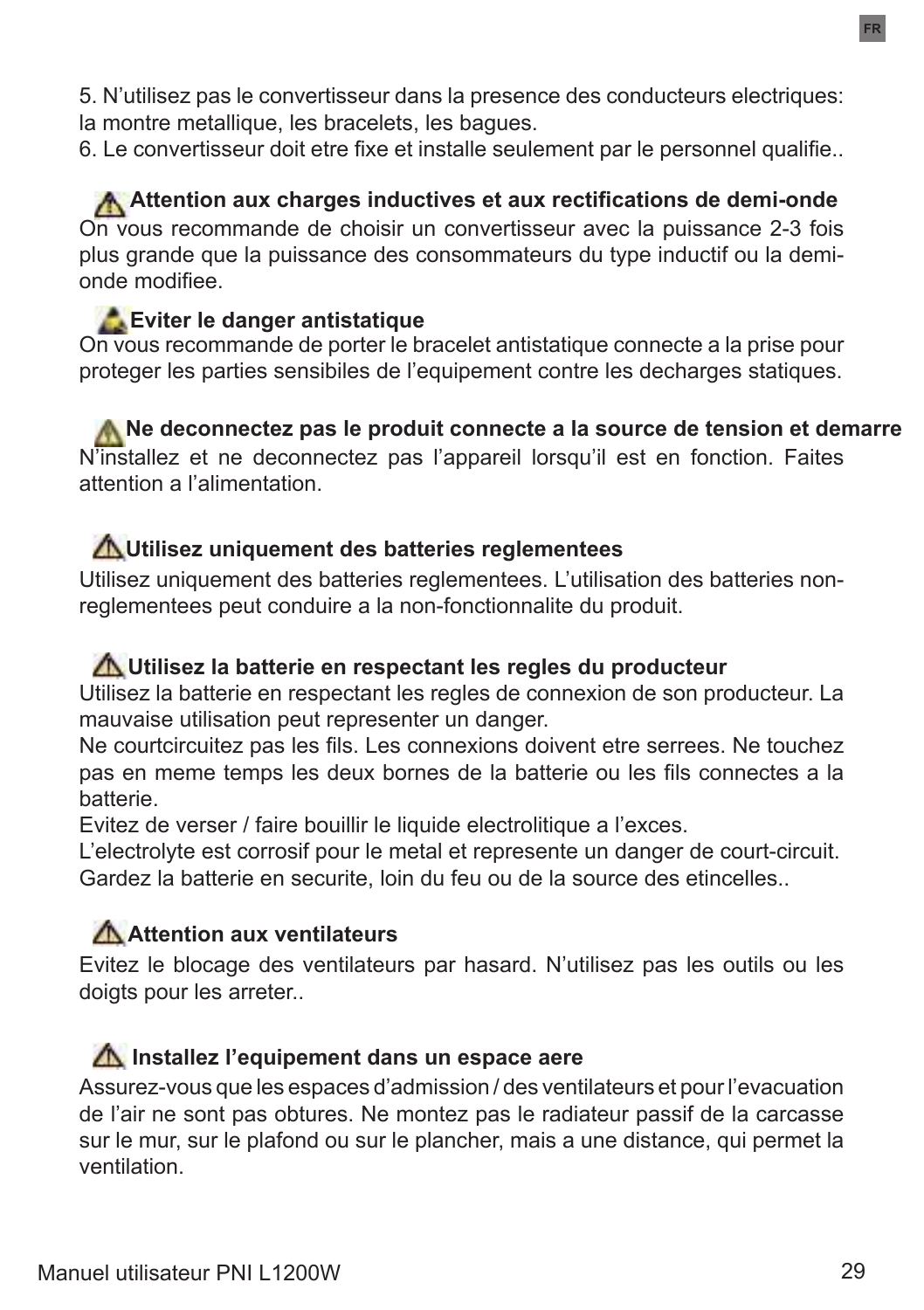# **CHAPITRE 2 - INSTALLATION DU CONVERTISSEUR**

#### **La verification du contenu du paquet**

Verifiez les elements suivants a l'ouverture du paquet: Verifiez l'exterieur du convertisseur en ce qui concerne les coups et les eventuelles nonconformites. Si vous trouvez des coups et la carcasse est deterioree, contactez immediatement le vendeur. Verifiez la presence des accessoires presentes dans le paquet. Si vous ne trouvez pas tous les accessoires decrits, contactez immediatement le vendeur.

#### **Les conditions d'installation - le milieu**

Gardez le convertissuer dans un milieu sec et ventile. Gardez le convertisseur loin de l'humidite, de la poussiere, des sources de chauffage, de la lumiere du soleil, du gaz volatil ou sale.

## **A** Precautions

La temperature limite de fonctionnement du produit est entre -26˚C• 60˚C. Ne sollicitez pas le convertisseur au maximum aux temperatures plus elevees que 40˚C. Si vous utilisez le convertisseur a l'exces aux temperatures plus elevees que 40˚C il faut reduire la consommation avec 10% pour chaque degre qui depasse 40˚C..

La temperature optimale de fonctionnement du convertisseur est entre 20˚C•30˚C. Si la temperature utilisee depasse 30˚C, l'autonomie de la batterie sera reduite. Sous la temperature de 20˚C le temps d'accumulation electrique va se reduire.

## **Utilisation - distances de securite**

Le convertisseur doit etre installe a une distance minimale de 60 mm par rapport aux murs et au radiateur de refroidissement.

Ne couvrez pas les parties laterales du convertisseur pour assurer le refroidissement efficace et pour eviter la surchauffe..

## **Laconnexiondescableselectriqs**

## **A** Precautions

Assurez-vous que le bouton de puissance du convertisseur est dans la position OFF (arrete).

Respectez la polaritate des fils et ne le connectez pas a l'envers pour eviter le court-circuit du convertisseur.

Suivez les pas suivants pour la connexion des cables du convertisseur:

- 1. Arretez le convertisseur du bouton ON/OFF (demarre / arrete).
- 2. Connectez les fils aux bornes de la batterie en respectant la polarite.

3. Assurez-vous que les 2 cables sont serres pour eviter la surchauffe des cables.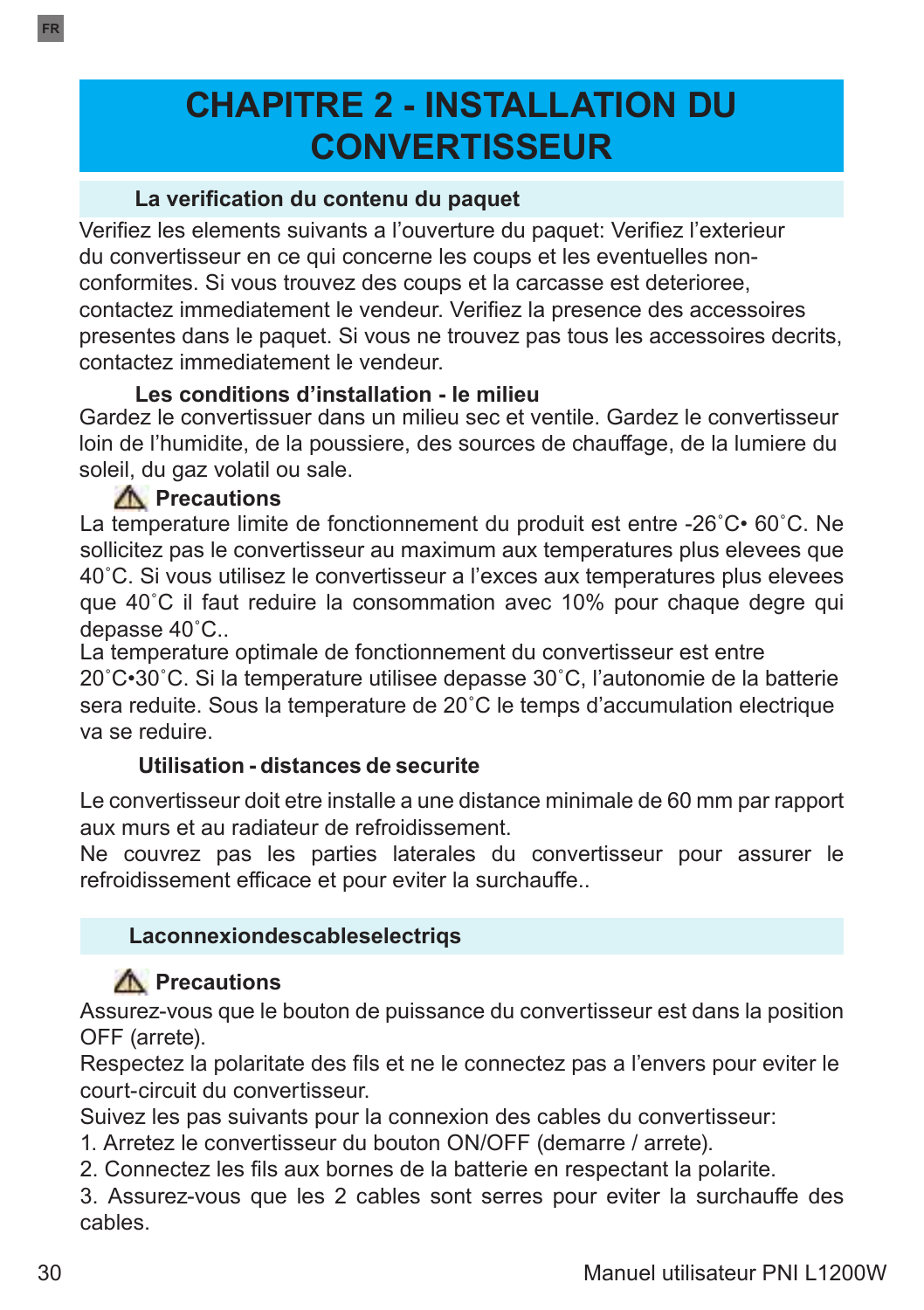4. Connectez les consommateurs a la prise Schuko de sortie, du panneau lateral du convertisseur.

5. Si toutes les connexions sont correctes, demarrez le convertisseur. Si le voyant vert s'allume, cela signife que le voltage de sortie est correct et le convertisseur fonctionne correctement.

La connexion correcte du convertisseur est presentee dans le schema suivant.



#### **Precautions**

- A 1. Ne pas utiliser la sortie de tension alternative du convertisseur pour la connexion au reseau national de 230V, pour ne pas bruler le convertisseur.
- $\triangle$  2. Connectez les consommateurs peu a peu / l'un apres l'autre et ne depassez pas la puissance maximale declaree du convertisseur
- A 3. Pour les charges inductives choisissez / dimensionez un convertisseur avec la puissance maximale 2-3 fois plus grande.
- 4. Il est recommande de demarrer le vehicule qu'avec le convertisseur arrete, parce que cette procedure va consommer du courant et peut affecter le convertisseur.
- **A** 5. Le convertisseur doit etre installe dans un lieu bien ventile et il ne doit pas etre couvert. Il faut le proteger contre l'acces des personnes.
- A 6. Ne pas connecter le convertisseur aux batteries dechargees ou deteriorees, qui peuvent bruler le convertisseur.

#### **Les conditions pour l'installation - le milieu**

- 1. Gardez le convertisseur dans un lieu ventile et propre.
- 2. Evitez le contact du convertisseur avec le soleil, l'eau, l'humidite, la boue ou le brouillard.
- 3. La temperature limite pour l'utilisation este entre -26˚C• 60˚C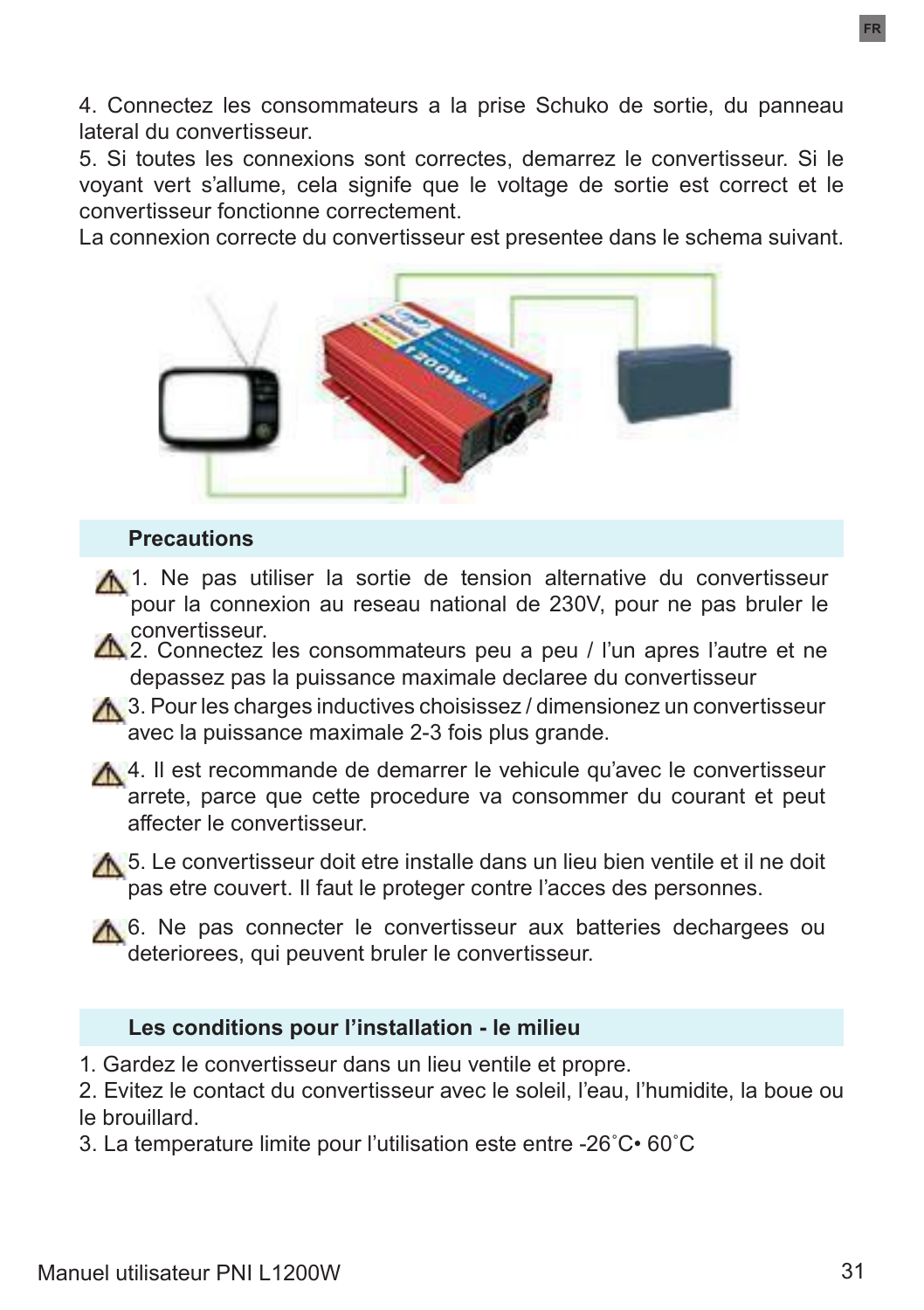# **CHAPITRE 3 - AU SUJET DE LA BATTERIE**

#### **Introduction de la batterie de stockage**

La batterie de stockage ou l'accumulateur est un dispositif qui produit l'energie a la suite d'un proces chimique. Assurez-vous que vous avez choisi un accumulateur correct pour ce convertisseur, pour garantir le fonctionnement correct.

#### **Index de performance de la batterie**

1. Capacite: represente la quantite d'energie a la puissance maximale compose du courant de dechargement multiplie avec le temps du dechargement.

Capacite = courant de dechargement ( I) x temps du dechargement (H)

2. Taux de dechargement: represente la vitesse de chaque courant de dechargement.

3. Courant de dechargement: le courant de dechargement est le courant de sortie.

Il est exprime d'habitude en Ampers ou le volume multiplie avec un coefficient. 4. Voltage du dechargement final: represente le voltage lorsque la batterie n'est pas dechargee.

Habituellement la valeur approximative est: 1.75V / cellule

5. Capacite nominale: represente la capacite apres 20 heures de dechargement.

6. Taux de dechargement automatique: la batterie est dechargee, meme si elle n'est pas utilisee. L'unite est: C / unite.

#### **Dimensions correctes de la batterie**

Parce que les convertisseurs ont besoin d'une tension forte, quand ils fonctionnent, la capacite et le courant maximal de la batterie sont les facteurs qui determinent la performance du convertisseur (50% - 100%).

Ces facteurs peuvent egalement determine la deterioration de la batterie.

La capacite de stockage de la batterie depends du courant maximal de dechargement: Le courant maximal de dechargement = la puissance nominale/ (voltage stockage\*0.85) La capacite de stockage de la batterie = le courant moyen de dechargement\*le temps de dechargement.

#### **Exemple::**

PNI L1200W a une puissance nominale de 1200W, le voltage d'entree 12 V, alors: Le courant moyen de dechargement = 1200/ (12\*0.85) = 117 A S'il fonctionne pendant 2 heures:

La capacite de stockage de la batterie = 117\*2=235 Ah

Choisissez une batterie avec une capacite plus grande que 235 Ah.

Alegeti o baterie cu o capacitate mai mare de 235 Ah.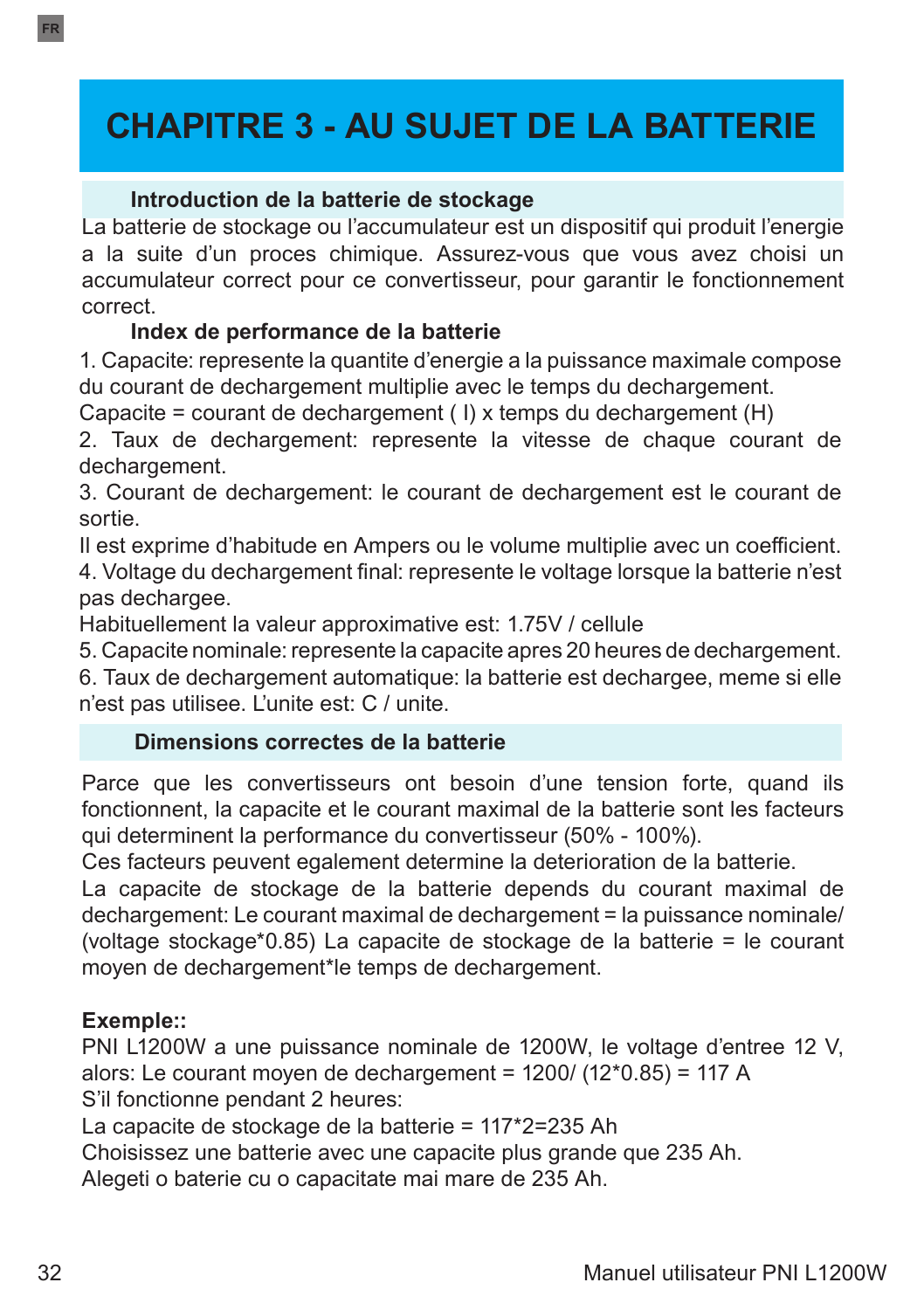# **CHAPITRE 4 - MAINTENANCE ET GESTION DES ERREURS**

#### **Gestion des erreurs**

| <b>Erreur</b>                                                                                     | La cause possible                                                                                                                                                                                                                                                                                                                                                                                                                                                                                                                                                                                                                           | <b>Solution</b>                                                                                                                                                                                                                                                                                                                                                                                                                                                                                                                                                                                                      |
|---------------------------------------------------------------------------------------------------|---------------------------------------------------------------------------------------------------------------------------------------------------------------------------------------------------------------------------------------------------------------------------------------------------------------------------------------------------------------------------------------------------------------------------------------------------------------------------------------------------------------------------------------------------------------------------------------------------------------------------------------------|----------------------------------------------------------------------------------------------------------------------------------------------------------------------------------------------------------------------------------------------------------------------------------------------------------------------------------------------------------------------------------------------------------------------------------------------------------------------------------------------------------------------------------------------------------------------------------------------------------------------|
|                                                                                                   |                                                                                                                                                                                                                                                                                                                                                                                                                                                                                                                                                                                                                                             |                                                                                                                                                                                                                                                                                                                                                                                                                                                                                                                                                                                                                      |
| Le convertisseur<br>ne demarre pas et<br>le voyant Power ne<br>s'allume pas                       | 1. La batterie est deterioree ou<br>defectueuse.<br>2 La connexion avec la batterie<br>n'est pas normale.<br>3. Le fusible est grille.                                                                                                                                                                                                                                                                                                                                                                                                                                                                                                      | 1. Changez la batterie.<br>2. Connectez la batterie avec<br>attention<br>3. Changez le fusible.                                                                                                                                                                                                                                                                                                                                                                                                                                                                                                                      |
| Le convertisseur<br>est en protection<br>et le voyant rouge<br>pour l'erreur (Fault)<br>s'allume. | Le convertisseur est en protection<br>et le voyant rouge pour l'erreur<br>(Fault) est allume.<br>1. 1. Le convertisseur entre<br>en protection quand tous les<br>consommateurs depassent<br>la puissance maximale du<br>convertisseur<br>2. La puissance de demarrage des<br>consommateurs est plus grande<br>que la puissance declaree pour<br>le convertisseur. Le convertisseur<br>entre en protection.<br>3. Le voltage de la batterie est trop<br>bas Le convertisseur declenche la<br>protection a la soustension.<br>4. Le voltage de la batterie est trop<br>haut. Le convertisseur declenche<br>la protection a une haute tension. | 1 Reduisez le nombre des<br>consommateurs connectes et<br>demarrez le convertisseur de<br>nouveau.<br>2. Les consommateurs inductifs<br>(les moteurs, les pompes) ont<br>une grande consommation<br>au demarrage. Choisissez un<br>convertisseur avec une puissance<br>nominale 4-5 fois plus grande dans<br>ces cas.<br>3. Si le voltage de la batterie<br>depasse le niveau minimal de<br>protection, le convertisseur<br>demarre automatiquement (ou<br>changez la batterie).<br>4. Si le voltage de la batterie est<br>inferieur au niveau maximal de<br>protection, le convertisseur demarre<br>automatiquement |
| Le convertisseur ne<br>fonctionne pas en<br>charge 100%                                           | 1. Les fils entre la batterie et le<br>convertisseur sont trop longues.<br>2. La connexion avec la batterie /<br>le convertisseur est faible.                                                                                                                                                                                                                                                                                                                                                                                                                                                                                               | 1. Raccourcissez les fils ou utilisez<br>des fils plus épais. Nous vous<br>recommandons d'utiliser les fils<br>dans le colis<br>2. Vérifiez et serrez les<br>connecteurs de l'onduleur et de la<br>batterie.                                                                                                                                                                                                                                                                                                                                                                                                         |

Si le convertisseur ne fonctionne pas apres l'application des solutions ci-dessus, on vous recommande de contacter le vendeur, l'importateur ou le representant du service, conformement au certificat de garantie.

Ne desassemblez pas le produit, parce que vous allez perdre la garantie du produit.

#### **La maintenance**

On recommande la maintenance reguliere du produit pour prolonger sa duree de vie.

1. Il faut eviter le milieu hostile:l'humidite, les gaz, la misere, la surchauffe, le courant mecanique / physique.

2. La verification reguliere des cables et des connexions.

3. Le nettoyage des ventilateurs et la verification reguliere de la fonctionnalite.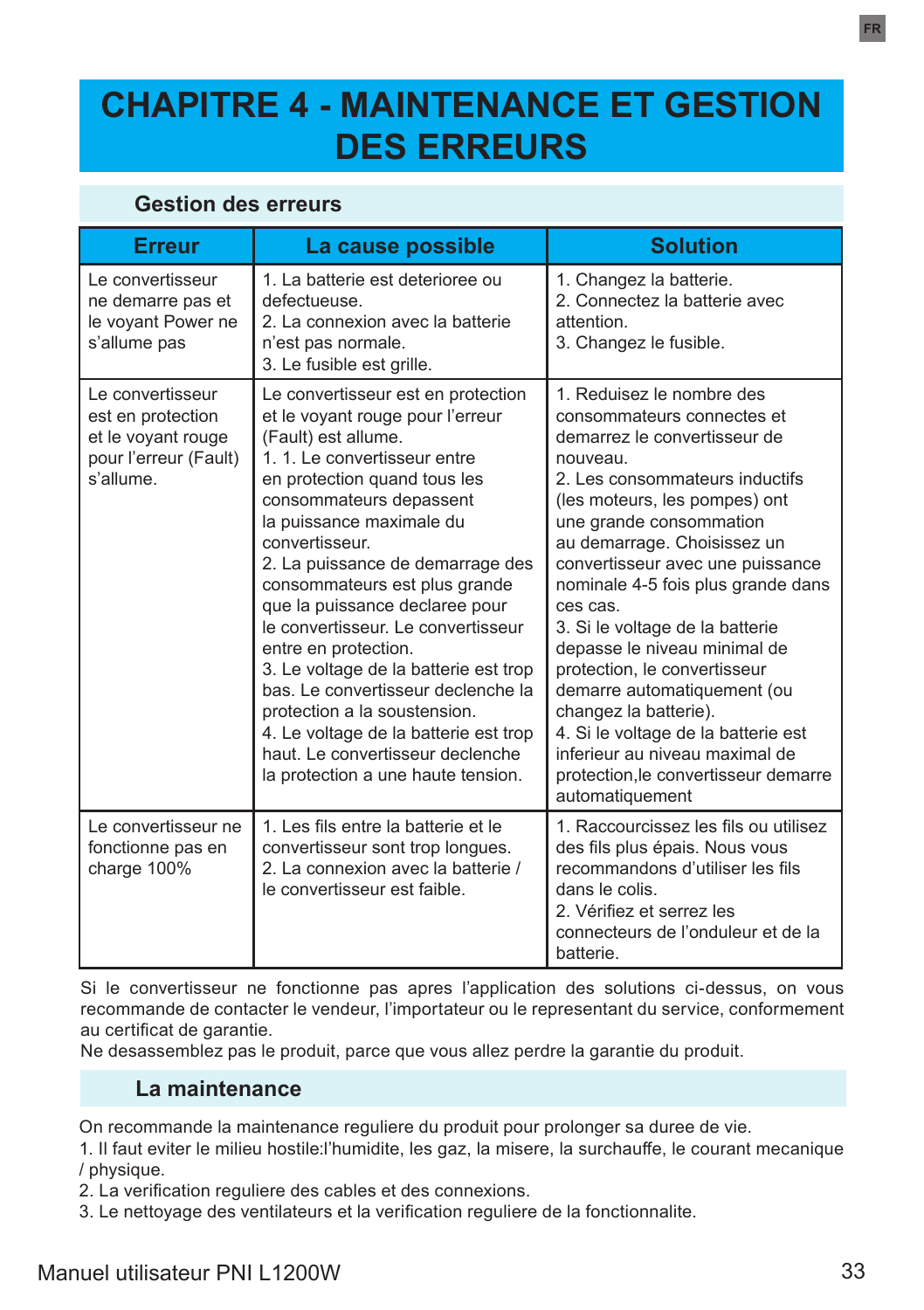## **Les details techniques**

| Model                      | PNI L1200W - 12V                                                   | Alimentation 12 V<br>sortie 230V                                                        |
|----------------------------|--------------------------------------------------------------------|-----------------------------------------------------------------------------------------|
| <b>SORTIE</b>              | Sortie nominale                                                    | <b>230 VAC</b>                                                                          |
|                            | Type onde de sortie                                                | Sinus modifie                                                                           |
|                            | Frequence de sortie                                                | 50/60Hz                                                                                 |
|                            | Performance du<br>fonctionnement<br>$(100\%)$                      | $> 80\%$                                                                                |
|                            | Variation du voltage                                               | $+ - 5%$                                                                                |
|                            | <b>Voltage THD</b>                                                 | $<$ 3%                                                                                  |
|                            | Putere nominala<br>Putere de varf (<1s)                            | 1200 W<br>2400 W                                                                        |
| <b>ENTREE</b>              | <b>Tensiune</b>                                                    | <b>12 V DC</b>                                                                          |
|                            | Puissance nominale<br>Puissance de sommet                          | 10.0 V DC<br>15.5 V DC                                                                  |
| Sortie USB                 |                                                                    | 5V 1000mAH                                                                              |
| <b>LED</b>                 | Rouge pour erreurs /<br>protection                                 | Vert pour alimentation                                                                  |
| Protection                 | Demarrage facile<br>Demarrage automatique<br>2 ventilateurs (auto) | <b>Surcharge Surtension</b><br>Surchauffe<br>Tension trop petite<br>Tension trop grande |
| <b>Dimensions</b><br>Poids |                                                                    | 288*169*67 mm<br>$2.5$ kg                                                               |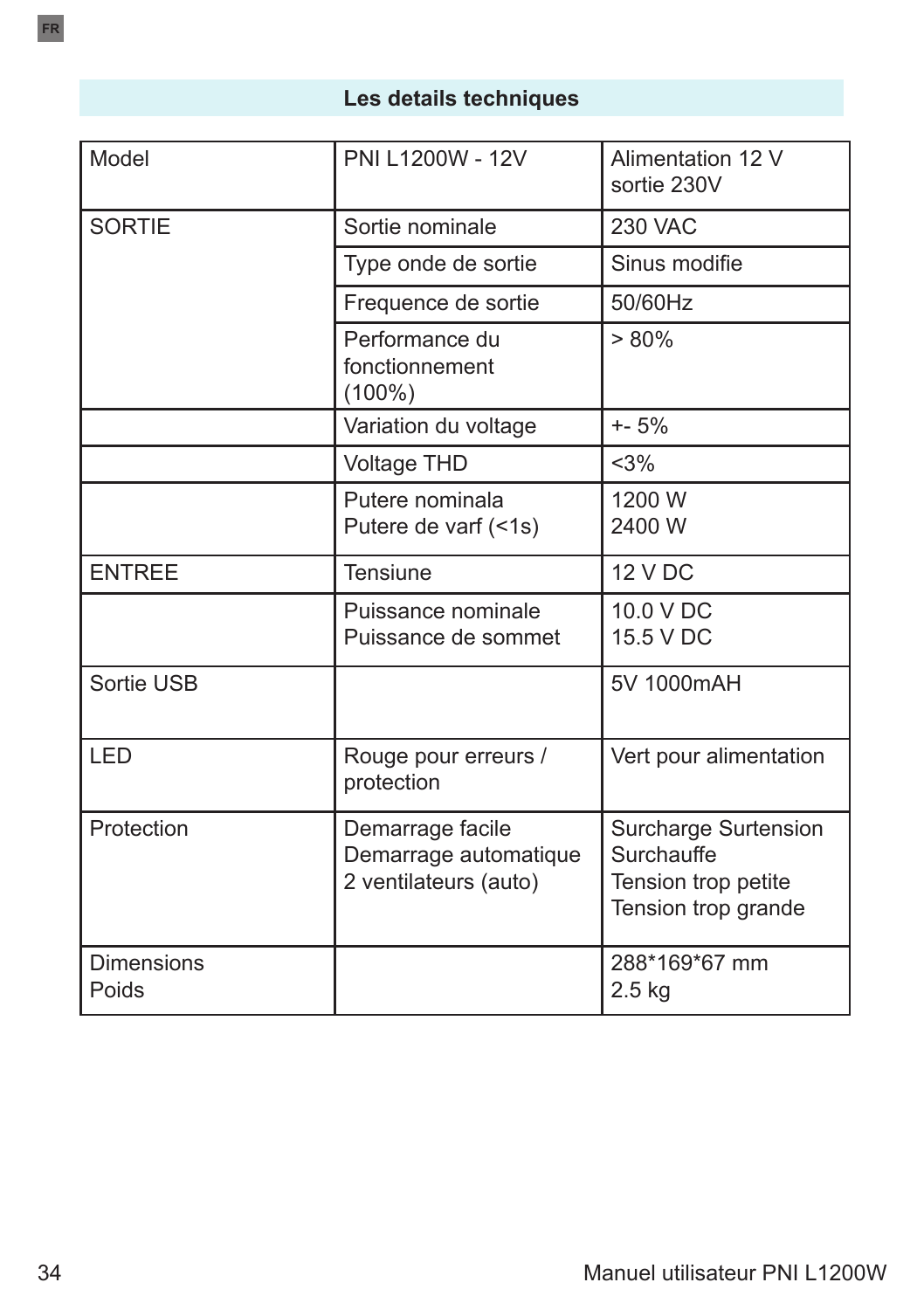# **BEVEZETÉS**

#### **Tájékoztatás a használathoz**

Köszönjük, hogy az egyik termékünket választotta. Ez a kézikönyv a módosított szinuszos teljesítmény-inverterekhez készült. Ez a termékcsalád arra szolgál, hogy átalakítsa a DC 12V feszültséget AC 230V 50Hz-re. Javasoljuk, hogy olvassa el és kövesse a jelen kézikönyv utasításait a telepítés és használat előtt.

 1. Ne tárolja / telepítse a terméket korrozív, nedves, túlmelegedett, poros, mechanikus ütés vagy elektromágneses sokk környezetben.

2. Ne szedje szét , és ne kísérelje megjavítani a terméket.

 3. Tartsa meg a termékhez mellékelt összes dokumentumot a garancia és a megfelelő karbantartás érdekében.

#### **Szimbólumok**

Kézikönyvben levő szimbólumokat a következő táblázat tartalmazza.

| <b>SIGN</b> | <b>INTRODUCTION</b>                                                                                                                                                 |  |
|-------------|---------------------------------------------------------------------------------------------------------------------------------------------------------------------|--|
|             | A szimbólum potenciálisan súlyos veszélyt jelent, amely<br>súlyos sérülést okozhat.                                                                                 |  |
|             | A szimbólum potenciális környezeti veszélyt jelent, amit<br>átlagos sérüléseket okozhat.                                                                            |  |
|             | szimbólum potenciális veszélyt jelenthet,<br>ami<br>A<br>károsíthatja a közeli berendezéseket, adatvesztést,<br>teljesítménycsökkenést vagy váratlan üzemzavarokat. |  |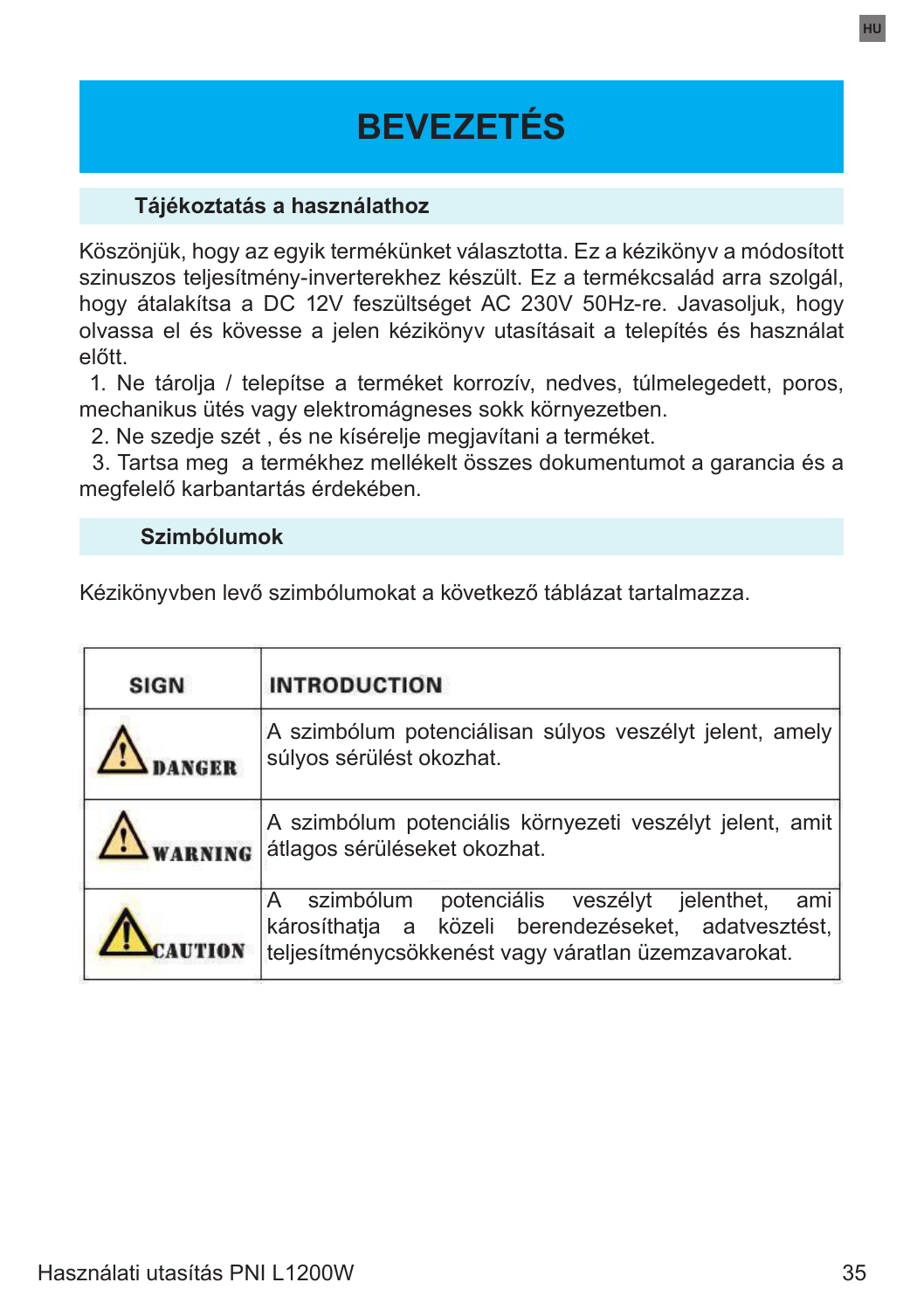# **1 FEJEZET BIZTONSÁGI INTÉZKEDÉSEK**

Ez a fejezet bemutatja a biztonsági intézkedéseket. Javasoljuk, hogy figyelmesen olvassa el ezt a fejezetet használat előtt, a személyi biztonság és a termék biztonsága érdekében.

## **Szimbólumok leírása**

Javasoljuk, hogy kövesse az alábbi táblázatokban található utasításokat a termék használata előtt.



## **Biztonsági intézkedések**

A frekvenciaváltó magas hőmérsékleteket és nyomást alkalmaz. Olvassa el figyelmesen a telepítést és használjon előzetesen útmutatást, hogy elkerülje a berendezés sérülését vagy károsodását.

#### **Figyelmeztetés:**

Nem vállalunk felelősséget a biztonsági utasítások be nem tartásáért.

A méretes elemek és különböző gyártóktól különböző DC egyenfeszültségűek lehetnek. Győződjön meg róla, hogy a frekvenciaváltó feszültsége megfelel az akkumulátor feszültségének. További részletekért lépjen kapcsolatba az eladóval / importőrrel. Bármely változás, rendszer szerkezete befolyásolthatja a teljesítményt.

## **AFESZÜTLSÉGVESZÉLY**

A frekvenciaváltó nem érhet nedves felülethez életveszélyesé változhat.

1. Ne szedje szét a terméket semmilyen körülmények között. A frekvenciaváltó tápellátása és kimenete nagyfeszültségnek van kitéve. A megtörés és a megérintés veszélyes helyzetbe hozhatja Önt.

2. A karbantartás előtt le kell állítani, és teljesen húzza ki a frekvenciaváltót. Ajánlatos egy voltmérővel ellenőrizni mind a bemeneti mind a kimenő áramot, hogy meggyőződjenek róla, hogy nincs csatlakoztatva.

3. Míg ha az áramellátást teljesen lecsatlakoztatja, a frekvenciaváltóban maradék energia maradhat. Hagyja a frekvenciaváltót 10 percen át lekapcsolva

4. Tartsa a frekvenciaváltót becsomagolva a telepítés és a használat előtt.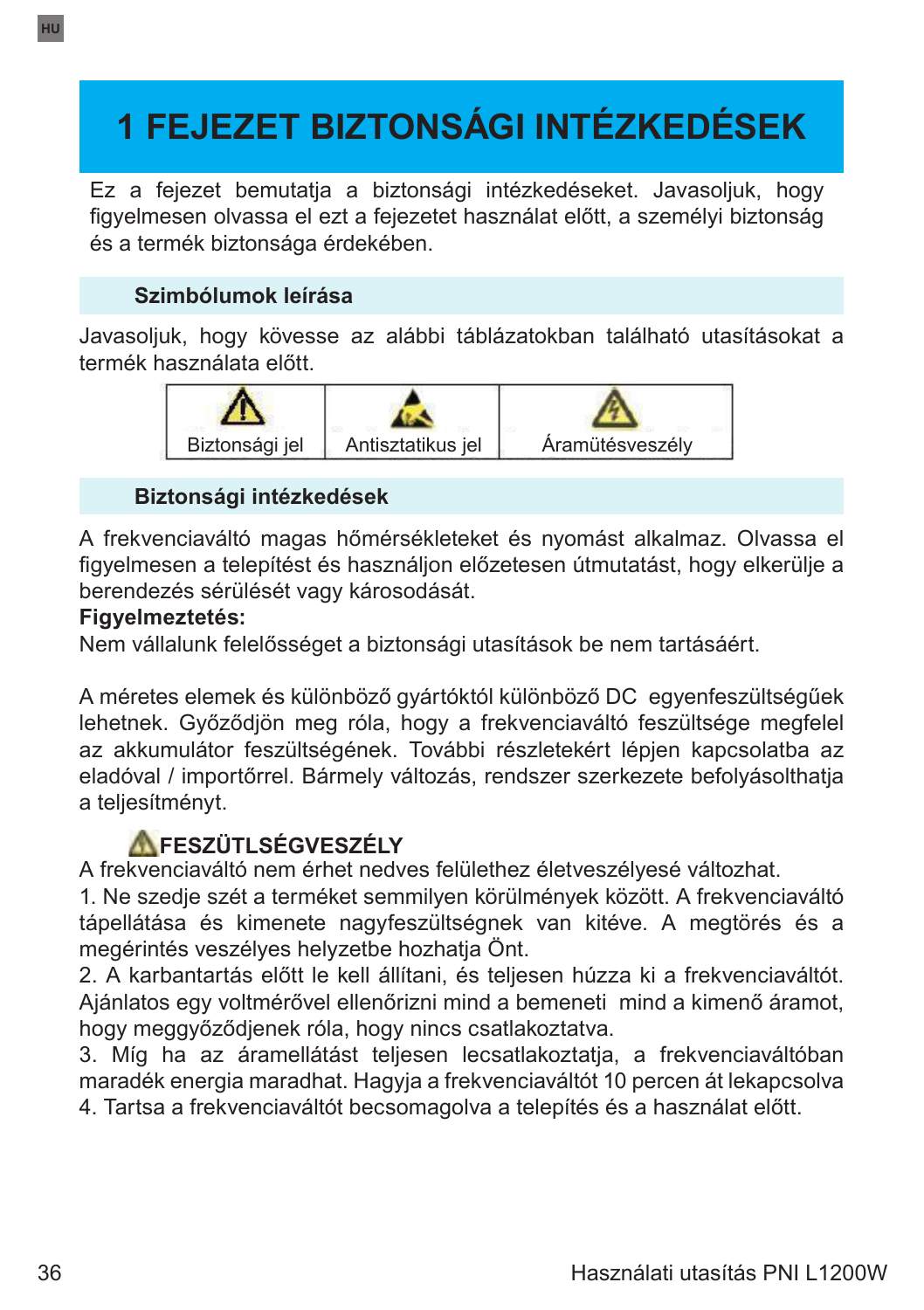5. A frekvenciaváltót ne működtesse elektromos vezetékek jelenlétében: fém, órák, karkötők, gyűrűk.

6 Frekvenciaváltót szakképzett személyzetnek kell javítania, telepítenie.

### **Figyelem induktív terhelésekre és a félhullámú egyenirányításra** Javasoljuk, hogy válasszon olyan frekvenciaváltót, amelynek teljesítménye 2-3-szorosa az induktív típusnak, vagy a félhullámú teljesítménynek.

# **Kerülje a antistatikus veszélyt**

Javasoljuk, hogy földelt antisztatikus karkötőt viseljen a statikus kisütő berendezés érzékeny részeinek védelme érdekében.

## **Ne húzza ki a készüléket az árramforrásból miközben működik.**

Ne helyezze üzembe, és ne húzza ki a készüléket, amíg be van kapcsolva. Különös figyelmet kell fordítani a csatlakozóvezetékek csatlakoztatására.

## **Csak megfelelő elmeket használjon**

Csak szabályozott elemeket használjon. A szabályozatlan elemek használatával a termék meghibásodhat.

## **Használja az elemet a gyártó szabályainak megfelelően**

Használja az akkumulátort a gyártó által megadott csatlakozási szabályok szerint. A helytelen működés veszélyeztetheti Önt.

1. Ne zárja rövidre a szálakat.

A csatlakozásokat nagyon szorosan kell végrehajtani.Ne érintse meg mindkét akkumulátor-csatlakozót vagy vezetéket egyidejűleg.

2. Kerülje a felesleges elektrolit folyadék kifolyását / forrását.

3. Tartsa az akkumulátort biztonságos helyen, távol a tűztől.

# **Ügyeljen a szellőzőkkel**

Kerülje el a ventilátorok véletlen blokkolását. Ne használjon szerszámokat vagy ujjakat a megállításához.

## **A Szerelje a készüléket szellőzőtt helyre**

Győződjön meg róla, hogy a beszívó / ventilátor területek és a légtelenítő nyílás semmilyen módon nem akadályozott.Továbbá ne szerelje fel a hasított test passzív radiátor oldalát falra, mennyezetre vagy padlóra, de olyan távolságra, amely lehetővé teszi a levegő áthaladását.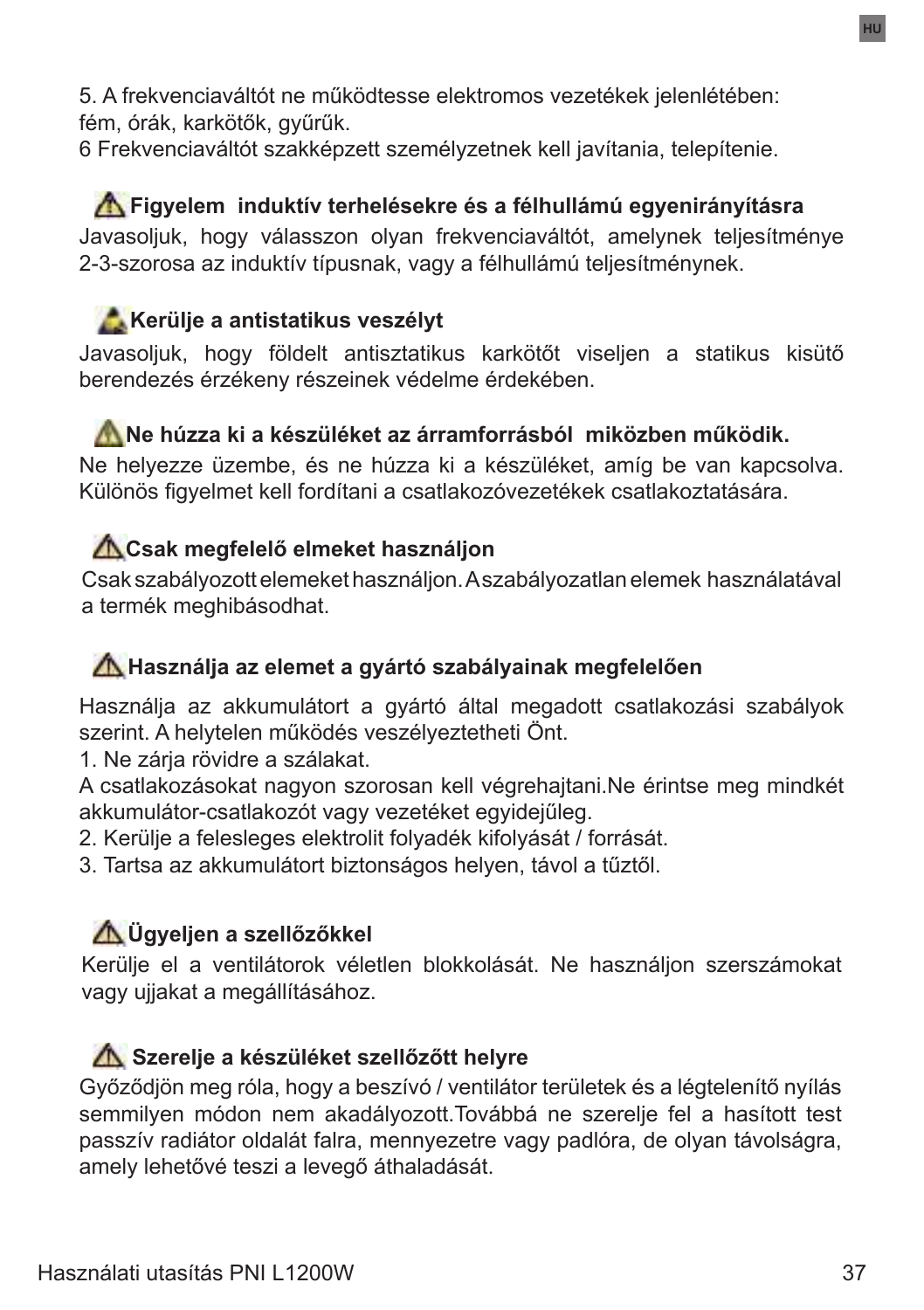# **2 FEJEZET INVERTER TELEPÍTÉSE**

#### **Ellenőrizze a csomag tartalmát**

A csomag megnyitásakor ellenőrizze a következő elemeket:

Védje meg a frekvenciaváltót ütésektől. Ha ütések vannak vagy a doboz megsérült forduljon azonnal az eladóhoz.

Ellenőrizze a csomagban feltüntetett tartozékokat. Ha nem találja a leírásban szereplő összes tartozékot, azonnal lépjen kapcsolatba az eladóval.

#### **Telepítési feltételek - környezet**

Tartsa frekvenciaváltót száraz és szellőző környezetben. Tartsa távol nedvességtől, portól, hőmérséklettől, napfénytől, illékony vagy sós gáztól.



A termék üzemi hőmérséklete -26 °C és 60 °C közötti. Ne kérje a frekvenciaváltó maximumát, 40°C feletti hőmérsékleten. Ha a frekvenciaváltót túlzottan 40˚C feletti hőmérsékleten használja, 10% -kal csökkentse a fogyasztást 40°C felett. A frekvenciaváltó optimális üzemi hőmérséklete 20 °C és 30 °C között van. Ha 30°C feletti hőmérsékletet használ, az akkumulátor élettartama jelentősen csökken. Kevesebb mint 20°C csökkenti az elektromos felhalmozódási időt.

#### **Használat - Biztosítási távolság**

A frekvenciaváltót legalább 60 mm-re kell felszerelni a környező falakról Ne takarja le a frekvenciaváltó oldallapjait a hatékony hűtés biztosítására és a túlmelegedés elkerülésére.

#### **Elektromos kábelek csatlakozása**

# **Intézés**

Győződjön meg , hogy a frekvenciaváltó power gombjOFF / kikapcsolvan.

Tartsa be a vezetékek polaritását, és ne csatlakoztassa visszafele, hogy elkerülje a frekvenciaváltó rövidzárlatát.

Kövesse az alábbi lépéseket a frekvenciaváltó kábelének csatlakoztatásához:

1. Kapcsolja ki a frekvenciaváltót a ON / OFF kapcsolóról

2.Csatlakoztassavezetékeket figyelembe véve a polaritást az akkumulátor csatlakozóin

3. Győződjön meg róla, hogy a két kábel szorosan csatlakozva vannak.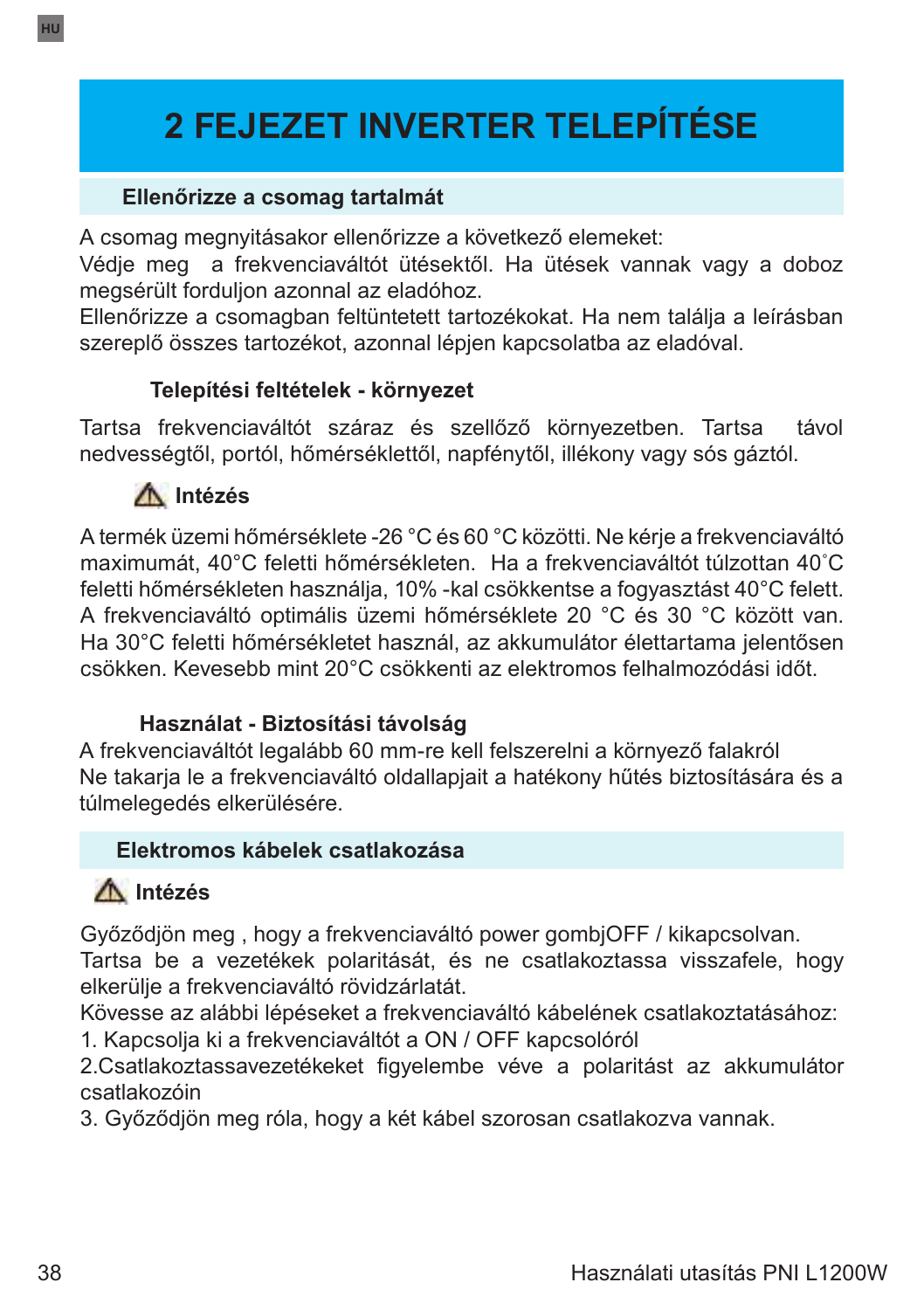4. Csatlakoztassa a fogyasztókat a frekvenciaváltó oldallapján lévő Schuko Outlet aljzathoz.

5. Miután gondoskodik róla, hogy minden csatlakozás helyesen és jól történt, kapcsolja be a frekvenciaváltót. Ha a zöld LED be van kapcsolva, akkor a kimeneti feszültség helyes, és a frekvenciaváltó megfelelően működik.

A frekvenciaváltó helyes csatlakoztatását az alábbi ábrán mutatjuk be.



#### **Óvintézés**

1. Ne használja az inverter AC kimenetét, hogy csatlakozzon a nemzeti 230V-os hálózathoz, hogy ne égesse be a frekvenciaváltót.

A 2. A fogyasztókat fokozatosan csatlakoztassa, és ne lépje túl a frekvenciaváltó maximális névleges teljesítményét.

A 3. Induktív terhelések esetén válasszon / méretezzen egy invertert, amelynek maximális teljesítménye 2-3-szor nagyobb.

4. Javasoljuk, hogy csak az inverter lekapcsolásakor indítsa el az autót, mivel ez az eljárás sok energiát fogyaszt és befolyásolhatja az invertert.

**A** 5. A frekvenciaváltót szellőztetett helyen kell felszerelni, amelyet nem kell letakarbi és védi az emberek hozzáférését.

A 6. Ne csatlakoztassa a frekvenciaváltót lemerült, sérült vagy öregedő elemekhez, mivel az a frekvenciaváltó égetését okozhatja.

#### **Telepítési feltételek - környezet**

1. Tartsa a frekvenciaváltót tiszta szellőző helyen.

2. Kerülje az inverteres kapcsolatot a nappal, a vízzel, a nedvességgel, az iszappal vagy a köddel.

3. Az üzemi hőmérséklet -26 °C és 60 °C közötti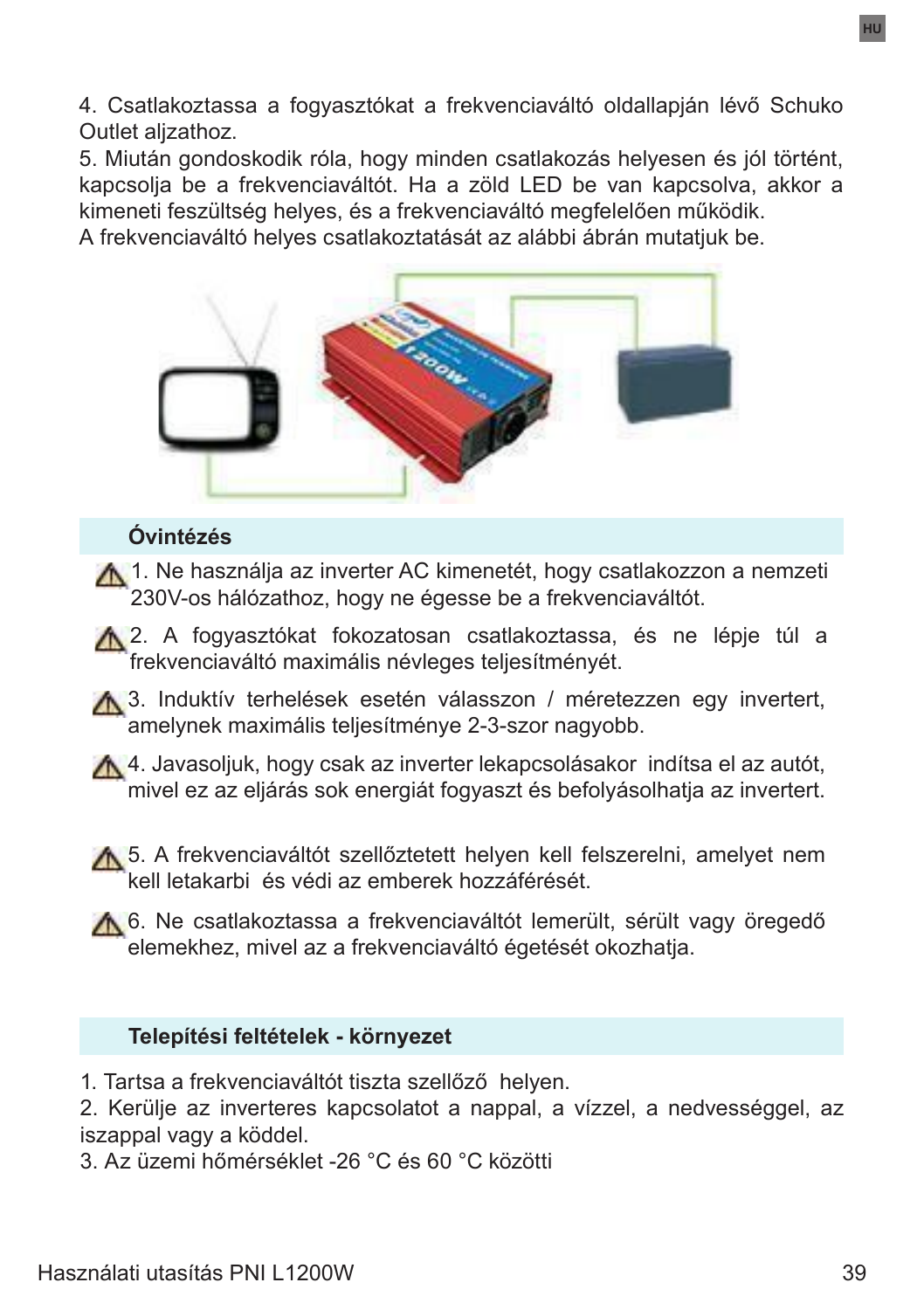# **3 FEJEZET ELEMEKRŐL**

## **Helyezze be a tárolóelemet**

A tárolóelem vagy az akkumulátor egy olyan eszköz, amely kémiai folyamatból származó energiát termel. Győződjön meg róla, hogy a frekvenciaváltóhoz megfelelő akkumulátort választott a megfelelő és optimális működés érdekében.

## **Akkumulátor teljesítmény index**

1. Kapacitás: A maximális teljesítményen mért energiamennyiséget mutatja, amely a kibocsátási időből származó többszörös kisütési áramból áll. Kapacitás = Letöltési áram (I) x letöltési idő (H)

2. Letöltési sebesség: Az egyes letöltési folyamatok sebességét mutatja

3. Lemerülő áram: A lemerülő áram az kimeneti áram. Általában az erősítőkben vagy térfogatban kifejezve egy szorzóval megszorozva.

4. Végső kisülési feszültség: Az akkumulátor lemerülésének feszültségét jelzi. Jellemzően ez: 1.75V / sejt

5. Nominális kapacitás : 20 óra utáni letöltési kapacitást jelenti

6. Önkiürítési arány: Az akkumulátor akkor is lemerül, ha nincs használatban. A készülék: C / egység.

#### **Az akkumulátor helyes méretezése**

Mivel az invertereknek erőteljes áramra van szükségük működtetés közben, az akkumulátor kapacitása és a maximális áramerősség olyan tényezők, amelyek meghatározzák az inverter hatékonyságát (50% - 100%).

Ezek a tényezők is károsíthatják az akkumulátort.

Az akkumulátor tárolókapacitása a maximális kisütési áramtól függ: Maximális kisütési áram=Névleges teljesítmény / (tárolási feszültség \* 0,85)Az

akkumulátor tárolási kapacitása = átlagos kisülési áram\*discharging time

Példa: A PNI L1200W névleges kimenete 1200W, bemeneti feszültség 12V, így:

Átlagos kisütési áram = 1200/(12\*0.85)= 117 A

Ha 2 órán keresztül tartjuk fent

Az akkumulátor tárolási kapacitása = 117\*2=235 Ah

Válasszon akkumulátort, amely kapacitása meghaladja a 235 Ah-t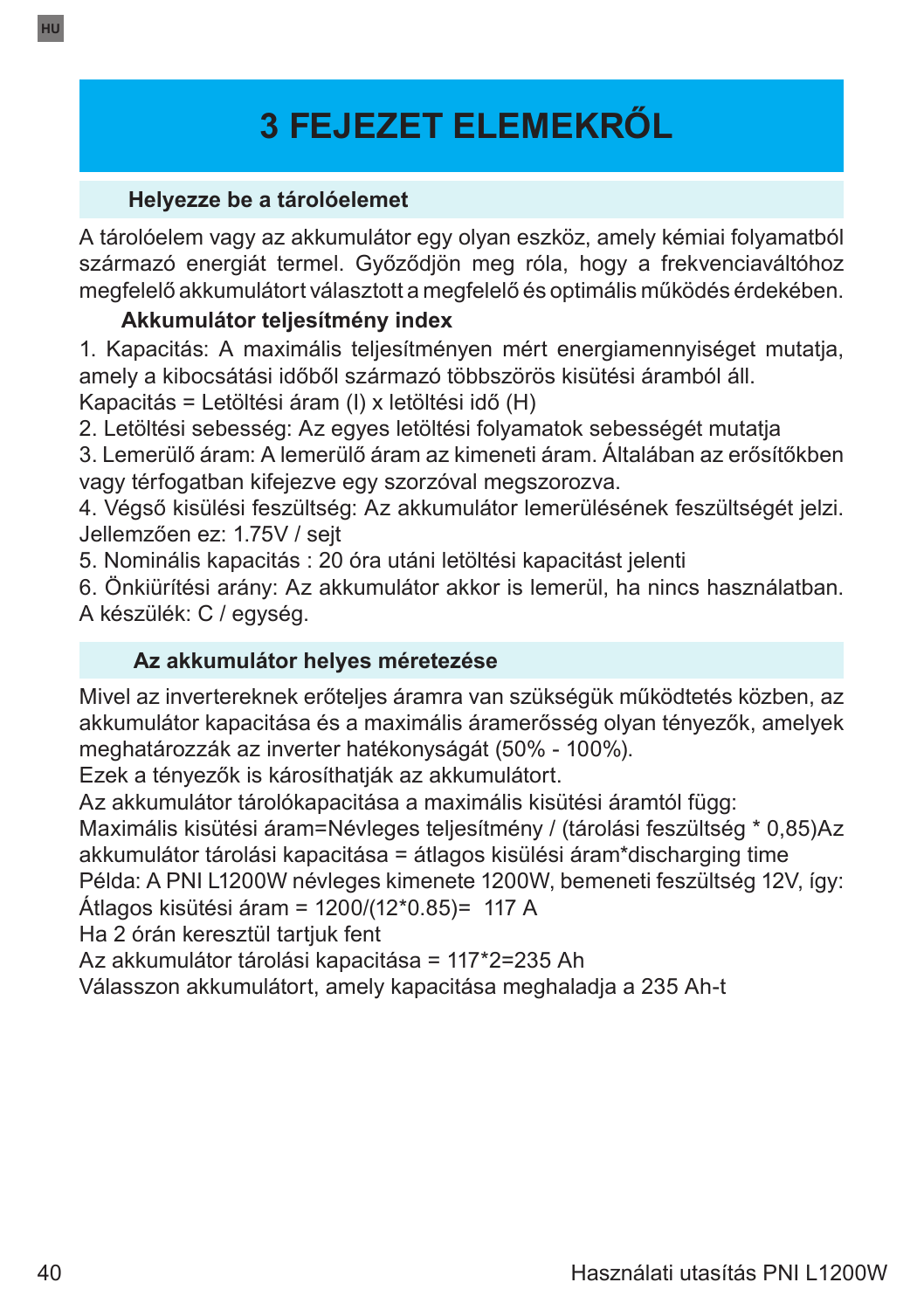# **4 FEJEZET KARBANTARTÁS ÉS HIBAELHÁRÍTÁS GESTIUNE ERORI**

#### **Hibaelháritás**

| Hiba                                                                 | Lehetséges okok                                                                                                                                                                                                                                                                                                                                                                                                                                                                                                                                                                                       | <b>Megoldás</b>                                                                                                                                                                                                                                                                                                                                                                                                                                                                                                                                                                                                                                                                                           |
|----------------------------------------------------------------------|-------------------------------------------------------------------------------------------------------------------------------------------------------------------------------------------------------------------------------------------------------------------------------------------------------------------------------------------------------------------------------------------------------------------------------------------------------------------------------------------------------------------------------------------------------------------------------------------------------|-----------------------------------------------------------------------------------------------------------------------------------------------------------------------------------------------------------------------------------------------------------------------------------------------------------------------------------------------------------------------------------------------------------------------------------------------------------------------------------------------------------------------------------------------------------------------------------------------------------------------------------------------------------------------------------------------------------|
| A frekvenciaváltó<br>nem kapcsol be, és<br>a Power LED nem<br>viágít | 1. Az akkumulátor sérült vagy<br>hibás<br>2. Az akkumulátor csatlakozása<br>abnormális<br>3. A biztosíték kiégett                                                                                                                                                                                                                                                                                                                                                                                                                                                                                     | 1. Cserélje ki az elemet<br>2. Óvatosan csatlakoztassa az<br>akkumulátort<br>3. Cserélje ki a biztosítékot                                                                                                                                                                                                                                                                                                                                                                                                                                                                                                                                                                                                |
| A frekvenciaváltó<br>védett és a piros<br>LED (Fault) világít        | Inverter védelem alatt van és a<br>piros Fault LED fel van kapcsolva.<br>1. Az inverter védelem alatt lesz.<br>ha a teljes fogyasztó meghaladja<br>a frekvenciaváltó névleges<br>teljesítményét.<br>2. A fogyasztók indulóereje<br>magasabb, mint a<br>frekvenciaváltóhoz megadott<br>csúcsteljesítmény. Az inverter<br>belép a védelembe.<br>3. Az akkumulátor feszültsége túl<br>alacsony. Az inverter védelmet<br>nyújt a túlfeszültség alól.<br>4. Az akkumulátor feszültsége túl<br>magas. A frekvenciaváltó elindítja a<br>túlfeszültség védelmet.<br>5. Az inverter hőmérséklete túl<br>magas. | 1. Csökkentse a csatlakoztatott<br>fogyasztók számát, és indítsa újra<br>a frekvenciaváltót<br>2. Az induktív fogyasztók<br>(motorok, szivattyúk) nagyon<br>magas induló fogyasztással<br>rendelkeznek. Válasszon olyan<br>frekvenciaváltót, amelynek<br>névleges teljesítménye 4-5-ször<br>nagyobb.<br>3. Ha az akkumulátor feszültsége<br>meghaladja a minimális védettségi<br>szintet, a frekvenciaváltó<br>automatikusan újraindul.<br>4. Ha az akkumulátor feszültsége<br>a maximális védelmi szint alá<br>csökken, a frekvenciaváltó<br>automatikusan újraindul<br>5Zárja be a frekvenciaváltót 15<br>perciq, ellenőrizze és tisztítsa<br>meg a ventilátorokat és az oldalsó<br>szellőzőnyílásokat. |
| Az inverter nem<br>működik 100%                                      | 1 Akkumulátor és az inverter<br>közötti vezetékek túl hosszúak.<br>2. Akku / frekvenciaváltó gyenge                                                                                                                                                                                                                                                                                                                                                                                                                                                                                                   | Rövidítse a vezetékeket<br>használjon vastagabb<br>vezetékeket. Ellenőrizze készülék.<br>akkumulátor csatlakozóit.                                                                                                                                                                                                                                                                                                                                                                                                                                                                                                                                                                                        |

Ha a készülék nem működik a fenti megoldások alkalmazása után,

javasoljuk, hogy vegye fel a kapcsolatot az eladóval/ importőrrel/ szervizképviselővel a jótállási jegyen feltétlenül.

Ne csomagolja ki a terméket, mert elveszti a termék jótállását.

#### **Karbantartás**

Javasoljuk a termék rendszeres karbantartását a hosszabb élettartam érdekében. 1Ellenséges környezetek elkerülése: páratartalom, gáz, rendetlenség, túlmelegedés, mechanikai / fizikai sokkok

2. Rendszeresen ellenőrizze a kábeleket, a csatlakozókat és az öregedést.

3.A ventilátorok tisztítása és a funkciók rendszeres ellenőrzése.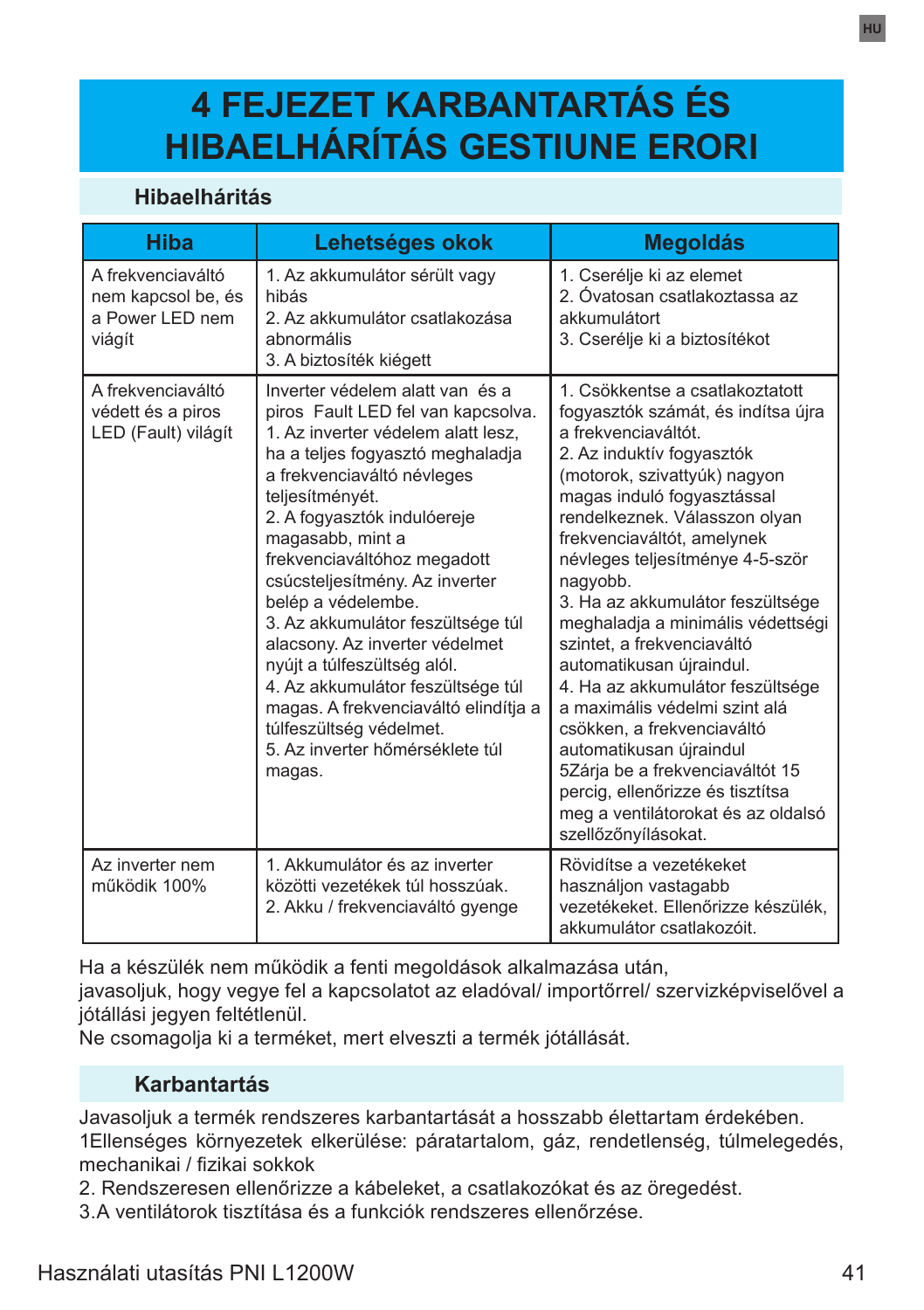## **Műszaki adatok**

| Típus              | PNI L1200W - 12V                                                         | 12V tápellátás 230V<br>kimenet                                                         |
|--------------------|--------------------------------------------------------------------------|----------------------------------------------------------------------------------------|
| <b>KIMENET</b>     | Névleges teljesítmény                                                    | <b>230 VAC</b>                                                                         |
|                    | Kimenet típusa                                                           | Módosított szinusz                                                                     |
|                    | Kimeneti frekvencia                                                      | 50/60Hz                                                                                |
|                    | Működési hatékonyság (<br>100% terhelés)                                 | $> 80\%$                                                                               |
|                    | Feszültségváltozás                                                       | $+ - 5%$                                                                               |
|                    | THD teljesítmény                                                         | <3%                                                                                    |
|                    | Névleges teljesítmény<br>Csúcsteljesjtmény(<1s)                          | 1200 W<br>2400 W                                                                       |
| <b>BEMENET</b>     | feszültség                                                               | <b>12 V DC</b>                                                                         |
|                    | Feszültségcsökkenés<br>elleni védelem<br>Túlfeszültség elleni<br>védelem | 10.0 V DC<br>15.5 V DC                                                                 |
| <b>USB kimenet</b> |                                                                          | 5V 1000mAH                                                                             |
| LED jelzők         | piros a hibákért /<br>védelemért                                         | zöld a tápellátáshoz                                                                   |
| Védelem            | Könnyű indítás<br>Automatikus újraindítás<br>2 szellőző (auto)           | túlterhelés<br>túlfeszültség<br>túlterhelés<br>alacsony feszültség<br>magas feszültség |
| Méretek<br>Súly    |                                                                          | 288*169*67 mm<br>$2.5$ kg                                                              |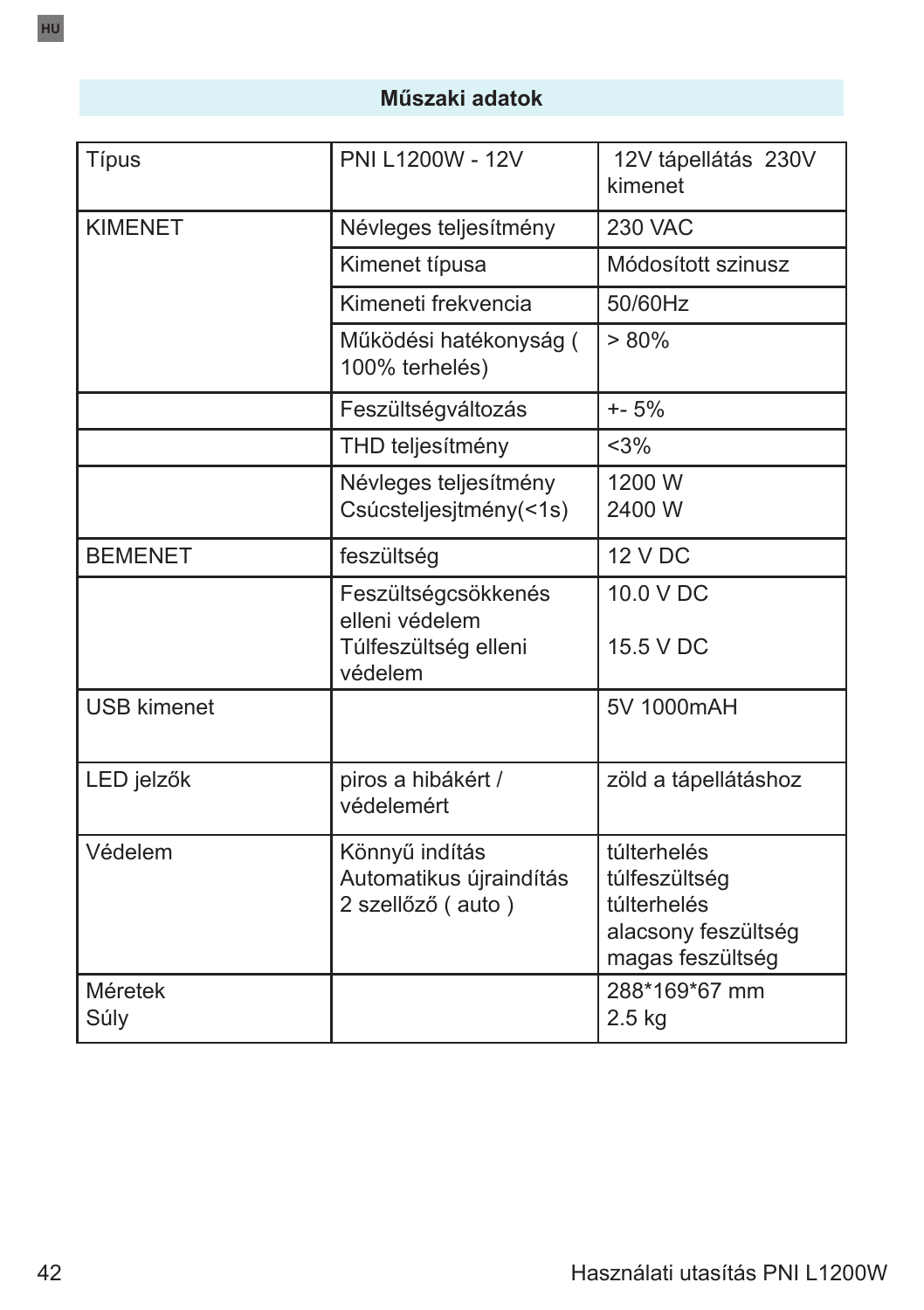# **PREMESSA**

#### **Informazioni sull'uso**

Grazie per aver scelto uno dei nostri prodotti. Questo manuale è dedicato agli invertitori di potenza sinusoidali modificati. Questi prodotti sono utilizzati per convertire la tensione CC da 12V a CA 230V 50Hz. Si consiglia di leggere e seguire le istruzioni in questo manuale prima dell'installazione e dell'uso del prodotto.

1. Non conservare o installare il prodotto in spazi con gas corrosivi, spazi umidi, surriscaldati, polverosi, o con scosse elettromagnetiche..

2. Non svitare o tentare di riparare il prodotto.

3. Conservare tutti i documenti che accompagnano il prodotto per la garanzia e la manutenzione e il corretto uso.

#### **Spiegazione dei simboli**

La spiegazione dei simboli usati nel seguente manuale è presentata nella tabella sottostante.

| <b>SIGN</b> | <b>INTRODUCTION</b>                                                                                                                                                             |
|-------------|---------------------------------------------------------------------------------------------------------------------------------------------------------------------------------|
|             | Il simbolo rappresenta un pericolo potenzialmente grave,<br>che può causare gravi lesioni.                                                                                      |
|             | Il simbolo rappresenta un potenziale pericolo medio, che<br>può causare lesioni medie.                                                                                          |
|             | Il simbolo rappresenta un potenziale pericolo che può<br>causare danni alle apparecchiature circostanti, perdita di<br>dati, abbassamento delle prestazioni o malfunzionamenti. |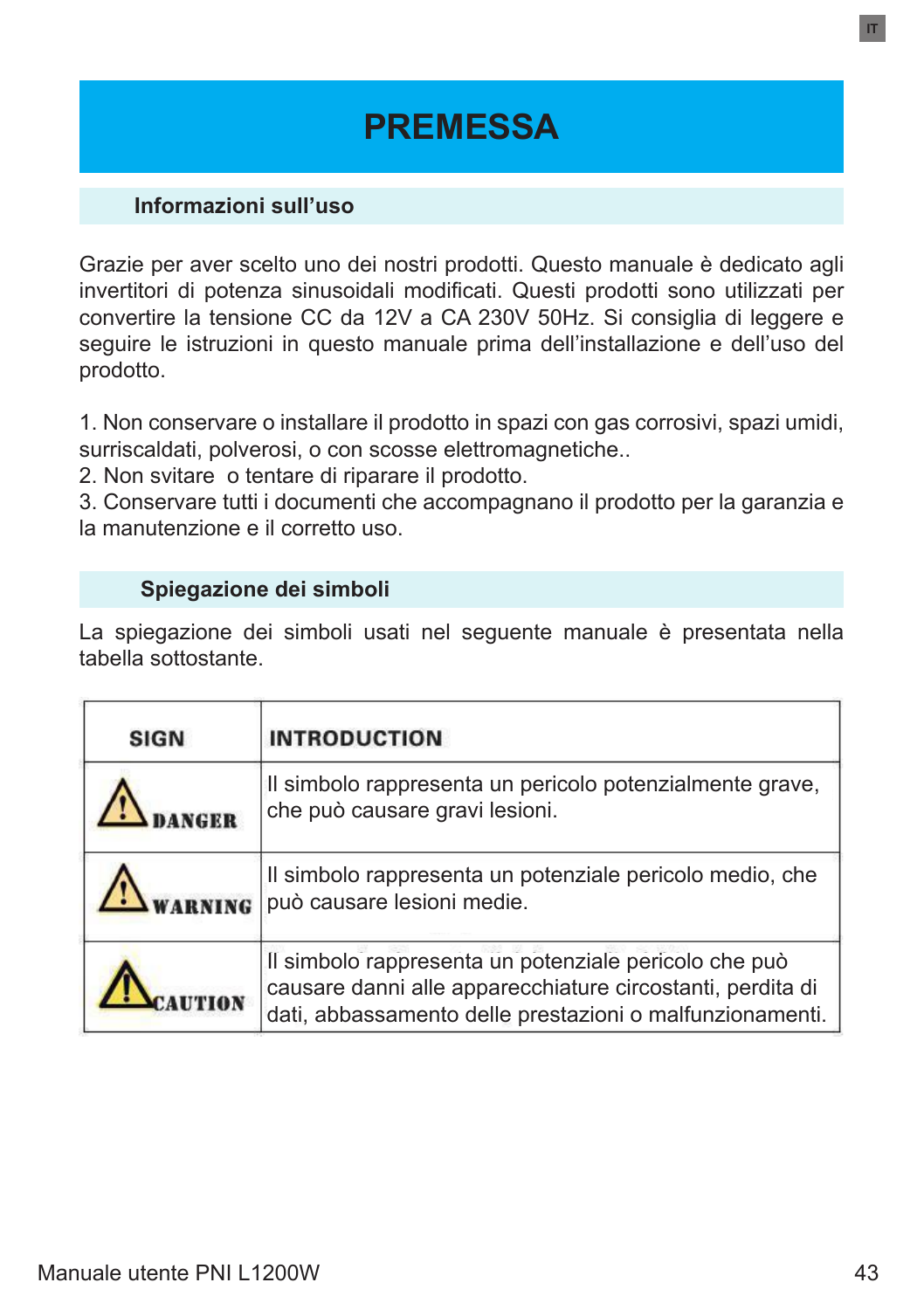# **CAPITOLO 1 - MISURE DI SICUREZZA**

Si consiglia di leggere attentamente questo capitolo prima dell'uso, per motivi di sicurezza personale e per non danneggiare il prodotto.

### **Descrizione simboli**

Si consiglia di osservare le istruzioni nelle tabelle sottostanti quando si utilizza il prodotto.



#### **Misure di sicurezza**

L'invertitore utilizza temperature e pressione elevate.

Leggere attentamente le istruzioni di installazione e funzionamento per evitare lesioni o danni all'apparecchiatura.

#### **Attenzione:**

Non ci assumiamo la responsabilità per la mancata osservanza delle misure di sicurezza.

Batterie di dimensioni diverse e da produttori diversi possono avere una tensione CC diversa. Assicurarsi che la tensione dell'inverter corrisponda alla tensione della batteria. Contattare il venditore per maggiori dettagli. Eventuali modifiche alla configurazione o alla struttura del sistema possono influire sul corretto funzionamento.

## **APERICOLO TENSIONE ALTA**

Toccando l'invertitore con un oggetto umido o bagnato può metterla in una situazione pericolosa.

1. Non svitare il prodotto in nessun caso. L'ingresso e l'uscita dell'inverter sono soggetti a rischi di alta tensione. Toccare può metterla in una situazione di pericolo.

2. Prima della manutenzione, è necessario scollegare completamente l'inverter. Si consiglia di verificare con un voltmetro sia l'ingresso che l'uscita per assicurarsi che sia scollegato.

3. Anche se l'alimentazione è completamente scollegata, l'energia residua potrebbe rimanere nell'inverter. Lasciare l'inverter scollegato per 10 minuti per assicurarsi che il sistema sia completamente scarico.

4. Conservare l'inverter imballato prima dell'installazione e dell'uso.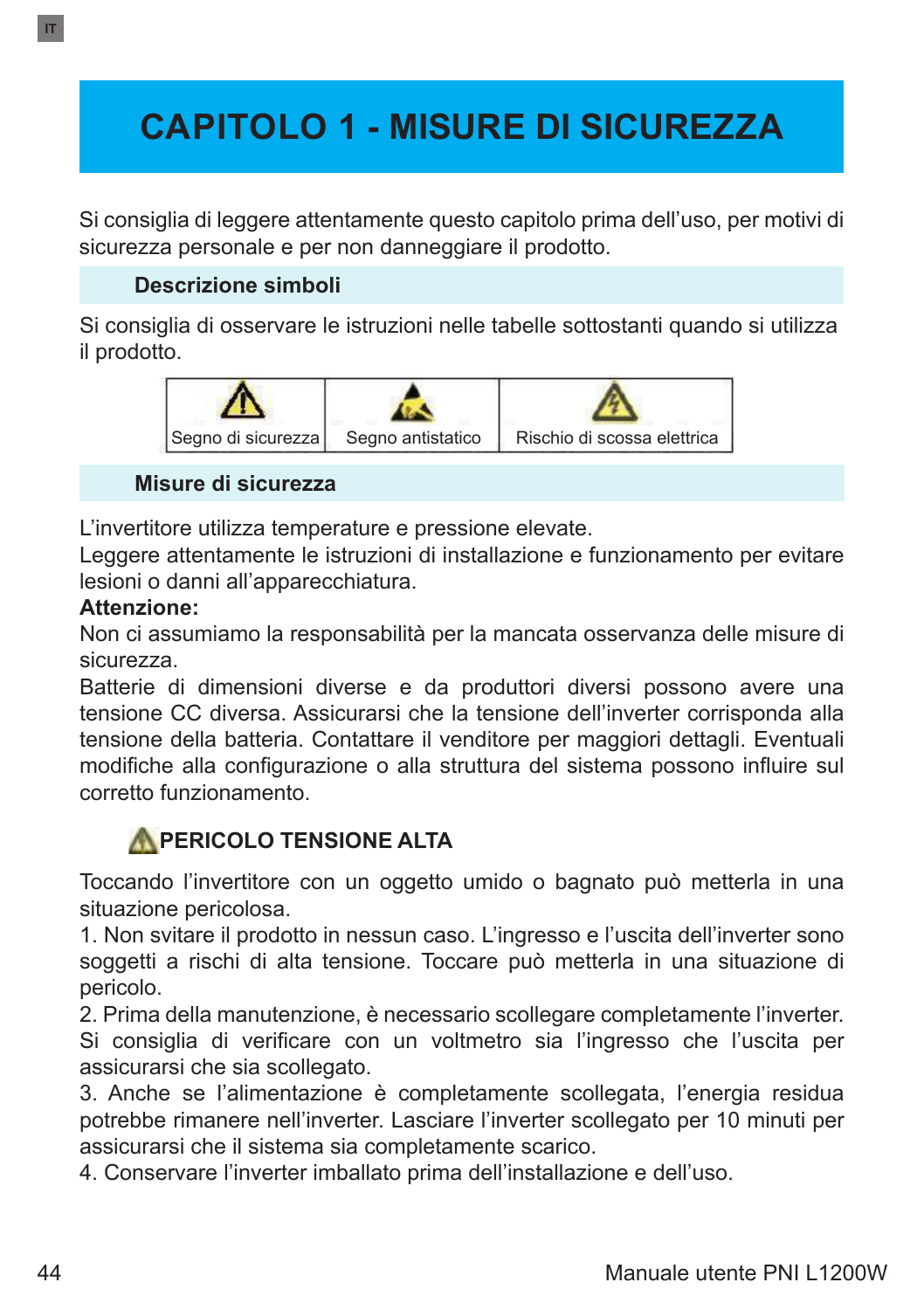5. Non utilizzare l'inverter in presenza di conduttori elettrici: orologi in metallo, braccialetti, anelli.

6. L'inverter deve essere riparato, installato e manutenuto solo da personale qualificato.

**Attenzione ai carichi induttivi e alla raddrizzamento a semionda** Si consiglia di scegliere un inverter con una potenza di 2-3 volte la potenza del del consumatore di tipo induttivo o semionda modificata.

## **Evitare il rischio di elettricità statica**

Si consiglia di indossare un cinturino da polso antistatico montato a terra per proteggere dalle scariche statiche le parti sensibili delle apparecchiature.

### **Non scollegare il prodotto collegato all'alimentazione e acceso**

Non installare o scollegare l'apparecchio mentre è acceso. Prestare molta attenzione al collegamento dei cavi di alimentazione.

## **Utilizzare solo batterie regolate**

Utilizzare solo batterie regolate. L'uso di batterie non regolamentate può causare il malfunzionamento del prodotto.

#### **Utilizzare la batteria secondo le regole del produttore**

Utilizzare la batteria secondo le regole di connessione del produttore. Un funzionamento errato potrebbe metterla in pericolo.

1. Non cortocircuitare i fili. I collegamenti devono essere eseguiti molto strettamente.

Non toccare contemporaneamente i terminali della batteria o i cavi collegati.

2. Evitare l'estinzione dell'elettrolito in eccesso. L'elettrolita è corrosivo per il metallo ed è un pericolo di cortocircuito.

3. Conservare la batteria al sicuro, lontano da fiamme o scintille.

### **Presta attenzione al ventilatore**

Evitare il blocco accidentale delle ventole. Non usare strumenti o dita per fermarle.

### **Assemblare l'apparecchio in un'area areata**

Assicurarsi che le aree di ventilazione e l'uscita dell'aria non siano ostruite in alcun modo. Inoltre, non montare il radiatore con il ventilatore vicino a una parete, a un soffitto o al pavimento, bensi a una distanza che consenta il passaggio dell'area.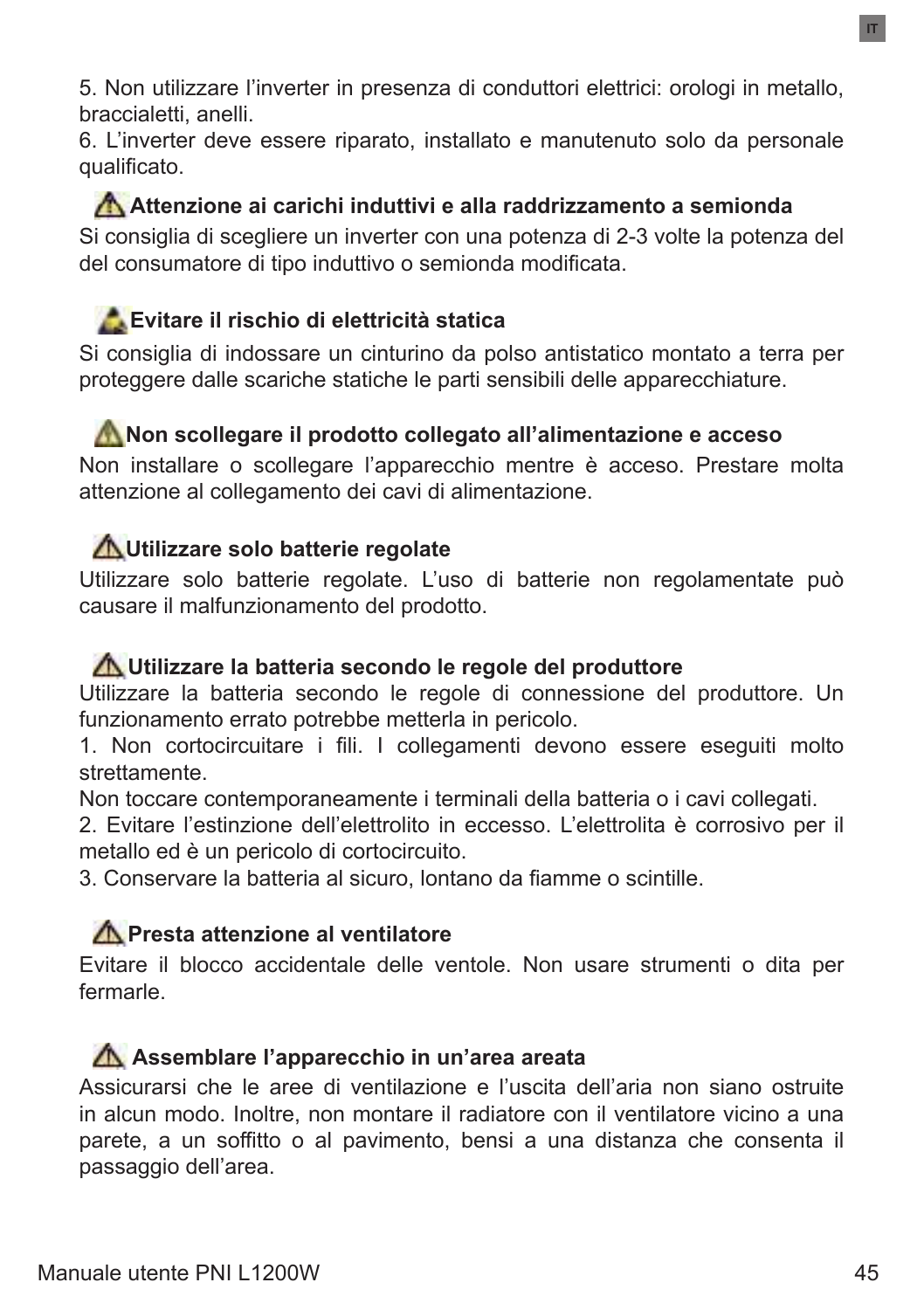# **CAPITOLO 2 - INSTALLAZIONE DELL'NVERTITORE**

### **Controlla i contenuti del pacchetto**

Controllare i seguenti aspetti quando apre il pacco:

Controllare l'inverter esternamente in caso di urti o incoerenze. Se c'è traccia di colpi sulla carcassa, contattare immediatamente il venditore.

Controllare la presenza di tutti gli accessori. Se non riesce a trovare tutti gli accessori, contattare immediatamente il venditore.

### **Condizioni di installazione - l'ambiente**

Mantenere l'inverter asciutto e ventilato. Tenere l'inverter lontano da umidità, polvere, calore, luce solare, gas volatile o salato.

## **Precauzioni**

La temperatura operativa del prodotto è compresa tra -26 $^{\circ}$ C ~ + 60 $^{\circ}$ C. Non sottoporre l'inverter al massimo, a temperature superiori a 40°C. Se si utilizza l'inverter eccessivamente a temperature superiori a 40°C, ridurre il consumo del 10% per ogni grado superiore a 40°C.

La temperatura operativa ottimale dell'inverter è compresa tra 20 $^{\circ}$ C ~ + 30 $^{\circ}$ C. Se viene utilizzato a temperature superiori a 30°C, la durata della batteria diminuirà notevolmente. Meno di 20˚C ridurranno il tempo di accumulo elettrico.

#### **Utilizzo - distanza di sicurezza**

L'inverter deve essere installato a una distanza di almeno 60 mm dalle pareti circostanti, con il radiatore di raffreddamento sulla parte superiore e laterale. Non coprire i pannelli laterali dell'inverter per garantire un raffreddamento efficiente ed evitare il surriscaldamento.

### **Connessione cavi elettrici**

# **Precauzioni**

Assicurarsi che l'interruttore di alimentazione dell'inverter sia spento.

Osservare la polarità dei fili e non collegarli all'indietro per evitare cortocircuiti sull'inverter.

Seguire i passaggi seguenti per collegare i cavi dell'inverter:

- 1. Spegnere l'inverter dal pulsante ON / OFF.
- 2. Collegare i fili ai terminali della batteria rispettando la polarità

3.Assicurarsi che i due cavi siano collegati saldamente per evitare il surriscaldamento.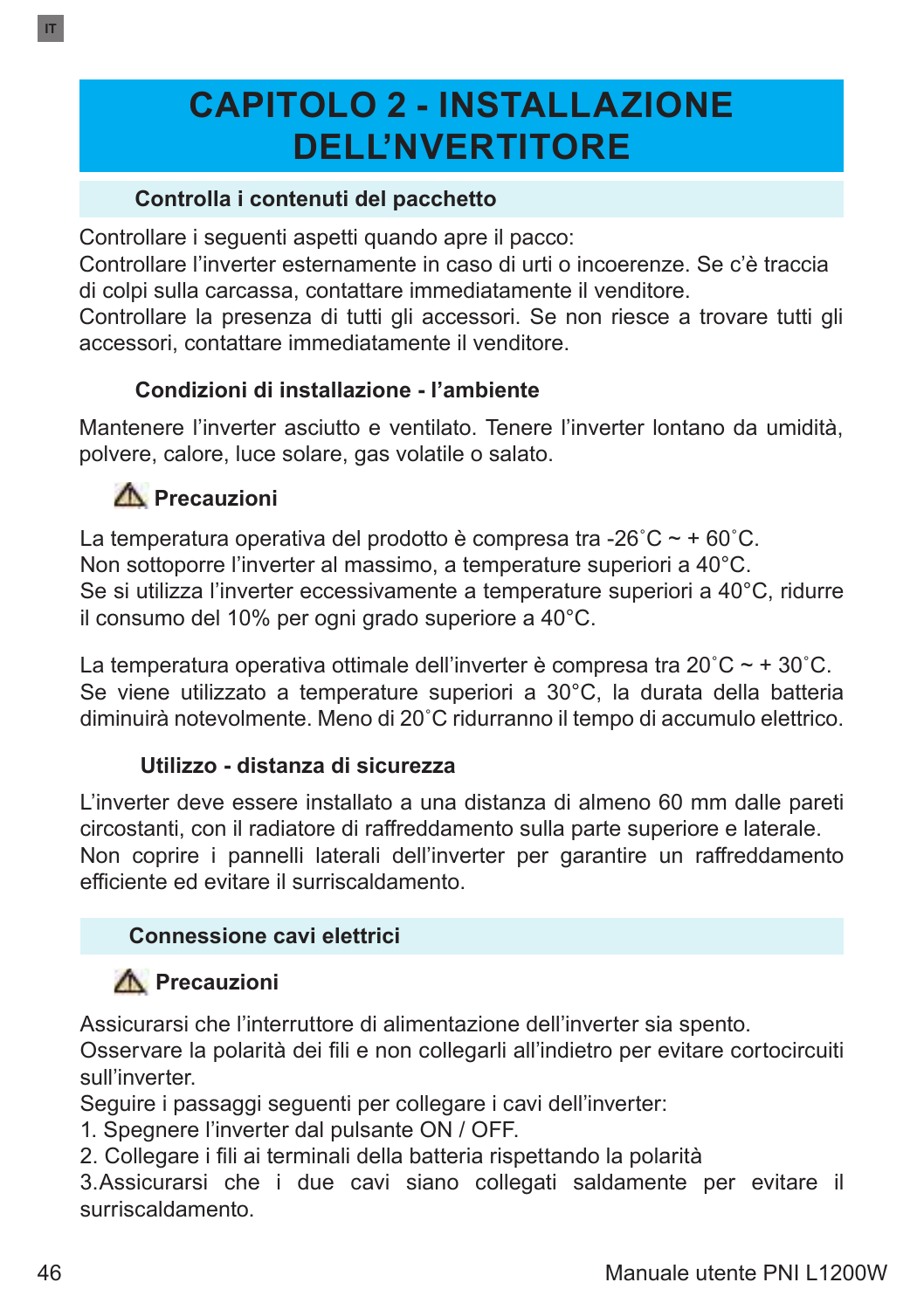4. Collegare i consumatori all'uscita Schuko sul pannello laterale dell'inverter.

5. Dopo aver verificato che tutti i collegamenti siano eseguiti correttamente, accendere l'inverter. Se il LED verde si accende, significa che la tensione di uscita è corretta e che l'inverter funziona correttamente.

La connessione corretta dell'inverter è mostrata nello schema seguente.



#### **Precauzioni**

- 1. Non utilizzare l'uscita CA dell'inverter per collegarsi alla rete 230 V per evitare di bruciare l'inverter.
- A 2. Collegare i consumatori a turno e non superare la potenza massima dichiarata dell'inverter.
- **A.** 3. Per carichi induttivi, scegliere un inverter con una potenza massima <sup>'</sup>di 2-3 volte maggiore.
- A 4. Si consiglia di avviare l'auto solo con l'inverter spento, in quanto questa procedura consuma molta energia e può influire sull'inverter.
- **A.** 5. L'inverter deve essere installato in un luogo ventilato, non coperto e protetto dall'accesso delle persone.
- ★ 6. Non collegare l'inverter a batterie scariche, danneggiate o vecchie in quanto potrebbe brucciare l'inverter.

#### **Condizioni di installazione - l'ambiente**

- 1. Conservare l'inverter in un luogo pulito e aerato.
- 2. Evitare il contatto dell'inverter con sole, acqua, umidità, fango o nebbia.
- 3. La temperatura di funzionamento è compresa tra -26˚C ~ +60˚C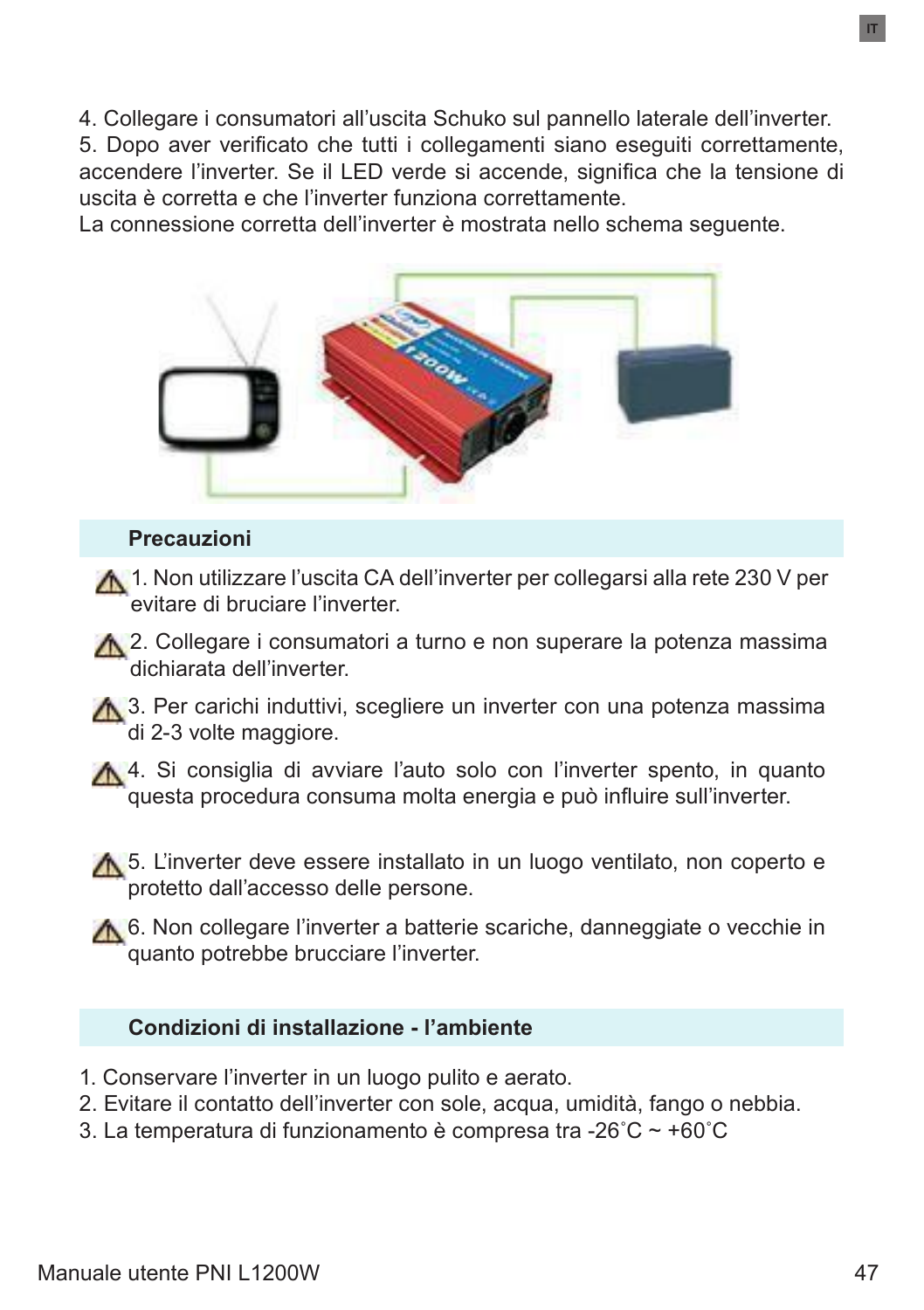# **CAPITOLO 3 - RIGUARDO LA BATTERIA**

#### **Inserire la batteria**

La batteria o l'acumulatore è un dispositivo che genera energia da un processo chimico. Assicurarsi di aver scelto una batteria adatta per questo inverter per garantire prestazioni corrette e ottimali.

### **Indice di prestazione della batteria**

1. Capacità: rappresenta la quantità di energia alla massima potenza che è composta dalla corrente di scarica per il tempo di scarica.

Capacità = corrente di scarica (I) x tempo di scarica (H)

2. Velocità di download: rappresenta la velocità di ciascuna corrente di scarica

3. Corrente di scarica: la corrente di scarica è la corrente di uscita.

Di solito è espresso in Amper o volume moltiplicato per un coefficiente.

4. Tensione di scarica finale: rappresenta la tensione quando la batteria non è scarica. In genere si tratta di: 1,75 V / cella

5. Capacità nominale: rappresenta la capacità dopo 20 ore di scaricamento.

6. Autoscarica: la batteria è scarica anche se non viene utilizzata. L'unità è: C / unità.

#### **Dimensionamento corretto della batteria**

Poiché gli inverter necessitano di una forte corrente durante il funzionamento, la capacità della batteria e la corrente massima sono fattori che determinano l'efficienza dell'inverter (50% - 100%).

Questi fattori possono anche causare danni alla batteria.

La capacità di stocaggio della batteria dipende dalla massima corrente di scarica:

Corrente massima di scarica = Potenza nominale / (tensione di accumulo \* 0,85)

Capacità di accumulo della batteria = corrente di scarica media \* tempo di scarica

#### **Esempio:**

PNI L1200W ha una potenza nominale di 1200 W, tensione di ingresso 12V, quindi:

Corrente media di scarica = 1200 / (12 \* 0,85) = 117 A

Se si tiene 2 ore acceso:

Capacità di memoria della batteria = 117 \* 2 = 235 Ah

Scegliere una batteria con una capacità superiore a 235 Ah.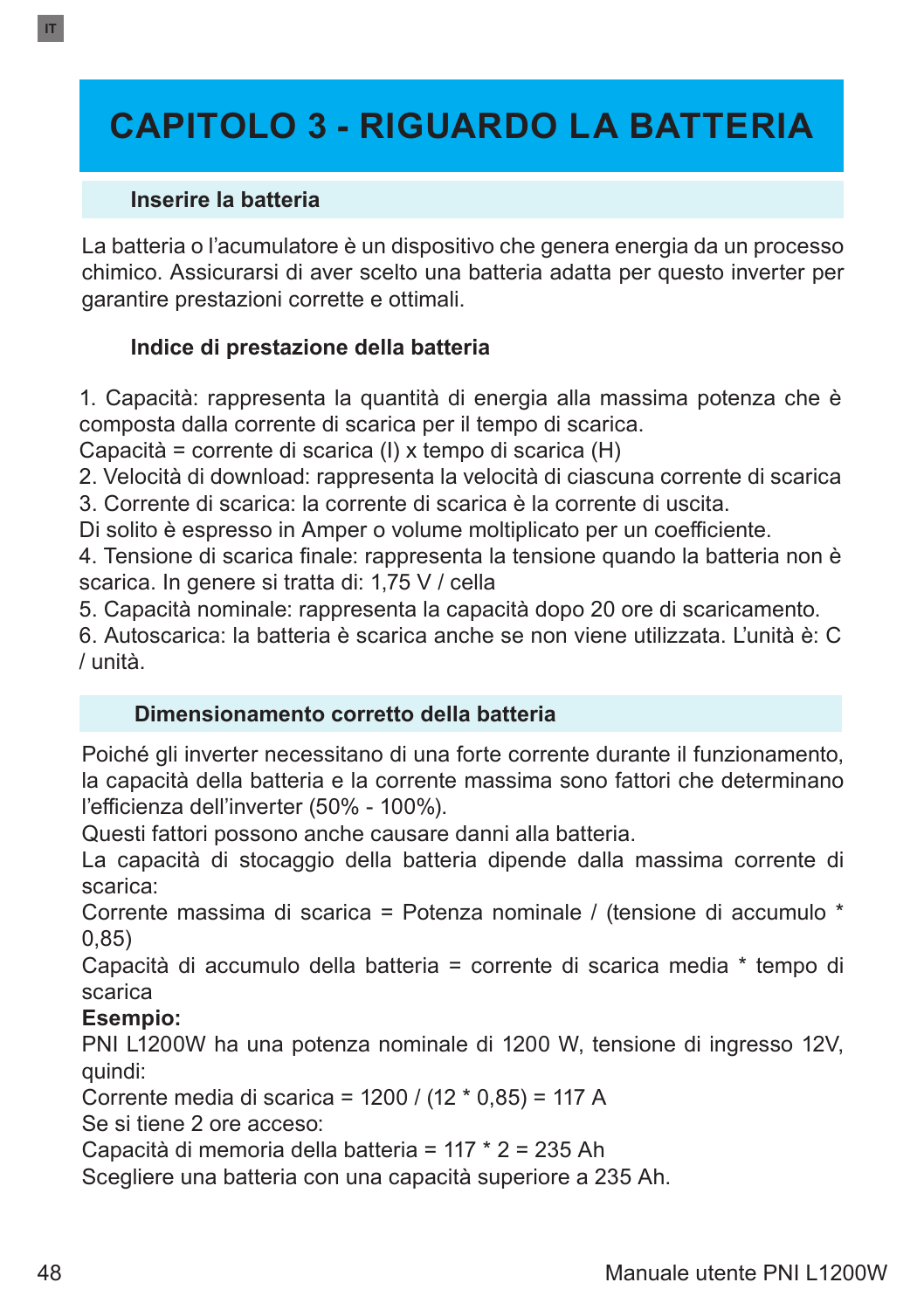# **CAPITOLO 4 - MANUTENZIONE E GESTIONE DEGLI ERRORI**

#### **Gestione degli errori**

| <b>Errore</b>                                                             | <b>Possibiel causa</b>                                                                                                                                                                                                                                                                                                                                                                                                                                                                                                                                                                                                    | <b>Soluzione</b>                                                                                                                                                                                                                                                                                                                                                                                                                                                                                                                                                                                                                                                                                                                                                                       |
|---------------------------------------------------------------------------|---------------------------------------------------------------------------------------------------------------------------------------------------------------------------------------------------------------------------------------------------------------------------------------------------------------------------------------------------------------------------------------------------------------------------------------------------------------------------------------------------------------------------------------------------------------------------------------------------------------------------|----------------------------------------------------------------------------------------------------------------------------------------------------------------------------------------------------------------------------------------------------------------------------------------------------------------------------------------------------------------------------------------------------------------------------------------------------------------------------------------------------------------------------------------------------------------------------------------------------------------------------------------------------------------------------------------------------------------------------------------------------------------------------------------|
| L'inverter non si<br>avvia e il LED di<br>alimentazione non<br>si accende | 1. La batteria è danneggiata<br>2. La connessione della batteria è<br>anormale<br>3 Il fusibile è bruciata                                                                                                                                                                                                                                                                                                                                                                                                                                                                                                                | 1. Sostituire la batteria<br>2. Collegare la batteria<br>attentamente<br>3. Cambiare il fusibile                                                                                                                                                                                                                                                                                                                                                                                                                                                                                                                                                                                                                                                                                       |
| L'inverter è protetto<br>e il LED rosso<br>(Fault) si illumina            | L'inverter è nella protezione e la<br>spia rossa è accesa.<br>1. L'inverter entra in protezione<br>quando il totale dei consumatori<br>supera la potenza nominale<br>dell'inverter.<br>2. La potenza di avviamento dei<br>consumatori è superiore alla<br>potenza di picco dichiarata per<br>l'inverter. L'inverter scatta la<br>protezione.<br>3. La tensione della batteria è<br>troppo bassa. L'inverter attiva la<br>protezione dalla sottotensione.<br>4. La tensione della batteria è<br>troppo alta. L'inverter attiva la<br>protezione dal surriscaldamento.<br>5. La temperatura dell'inverter è<br>troppo alta. | 1. Diminuire il numero di<br>consumatori collegati e riavviare<br>l'inverter.<br>2. I consumatori induttivi (motori,<br>pompe) hanno un consumo di<br>avvio molto elevato. Scegliere un<br>inverter con una potenza nominale<br>di 4-5 volte superiore in questi casi.<br>3. Se la tensione della batteria<br>supera il livello minimo di<br>protezione, l'inverter si riavvia<br>automaticamente. (o cambiare la<br>batteria).<br>4. Se la tensione della batteria<br>scende al di sotto del livello di<br>protezione massimo, l'inverter<br>si riavvia automaticamente (o<br>cambiare la batteria).<br>5. Chiudere l'inverter per 15 minuti,<br>controllare e pulire i ventilatori e le<br>prese d'aria laterali e mantenere<br>lo spazio di ventilazione attorno al<br>dispositivo. |
| L'inverter non<br>funziona al 100%                                        | 1. I cavi tra la batteria e l'inverter<br>sono troppo lunghi.<br>2. La connessione batteria /<br>inverter è debole.                                                                                                                                                                                                                                                                                                                                                                                                                                                                                                       | 1. Accorciare i cavi o utilizzare filati<br>più spessi. Raccomandiamo di<br>utilizzare i cavi inclusi nel pacco.<br>2. Controllare e serrare i connettori<br>sull'inverter e sulla batteria.                                                                                                                                                                                                                                                                                                                                                                                                                                                                                                                                                                                           |

Se l'inverter non funziona dopo aver applicato le soluzioni di cui sopra, si consiglia di contattare il venditore, consultando il certificato di garanzia.

Non svitare il prodotto in quanto perde la garanzia sul prodotto.

#### **Manutenzione**

Raccomandiamo una manutenzione periodica del prodotto per prolungarne la durata.

- 1. Evitare ambienti ostili: umidità, gas, disordine, surriscaldamento, shock meccanici o fisici
- 2. Controllare regolarmente i cavi e le connessioni.
- 3. Fare pulizia delle ventole e controllare periodicamente la funzionalità.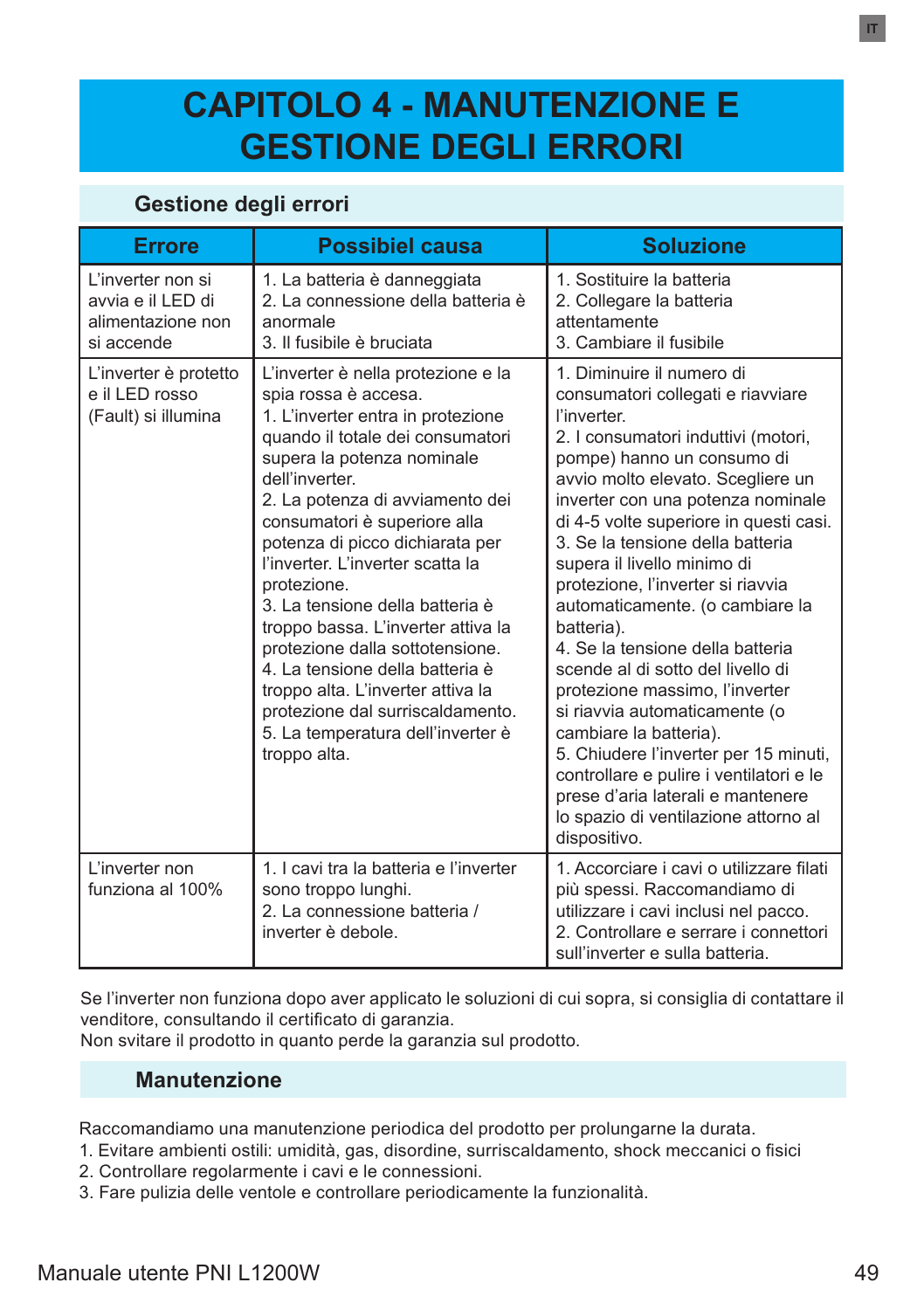## **Specifiche tecniche**

| Modello            | PNI L1200W - 12V                                           | Alimentazione 12V<br>uscita 230V                                                                   |
|--------------------|------------------------------------------------------------|----------------------------------------------------------------------------------------------------|
| <b>IESIRE</b>      | Uscita nominale                                            | <b>230 VAC</b>                                                                                     |
|                    | Tipo di uscita                                             | Sinus modificato                                                                                   |
|                    | Frequenza uscita                                           | 50/60Hz                                                                                            |
|                    | Efficienza funzionale<br>(carica 100%)                     | > 80%                                                                                              |
|                    | Variazione tensione                                        | $+ - 5%$                                                                                           |
|                    | <b>Tensione THD</b>                                        | <3%                                                                                                |
|                    | Potenza nominale<br>Potenza massima (<1s)                  | 1200 W<br>2400 W                                                                                   |
| <b>INGRESSO</b>    | Tensione                                                   | <b>12 V DC</b>                                                                                     |
|                    | Protezione da sottotensione<br>Protezione da sovratensione | 10.0 V DC<br>15.5 V DC                                                                             |
| Uscita USB         |                                                            | 5V 1000mAH                                                                                         |
| <b>LED</b>         | Rosso per errori / protezione                              | Verde per<br>alimentazione                                                                         |
| Protezione         | Avvio facile<br>Riavvio automatico<br>2 ventilatori (auto) | Sovraccarico<br>Sovratensione<br>Surriscaldamento<br>Tensione troppo bassa<br>Tensione troppo alta |
| Dimensione<br>Peso |                                                            | 288*169*67 mm<br>$2.5$ kg                                                                          |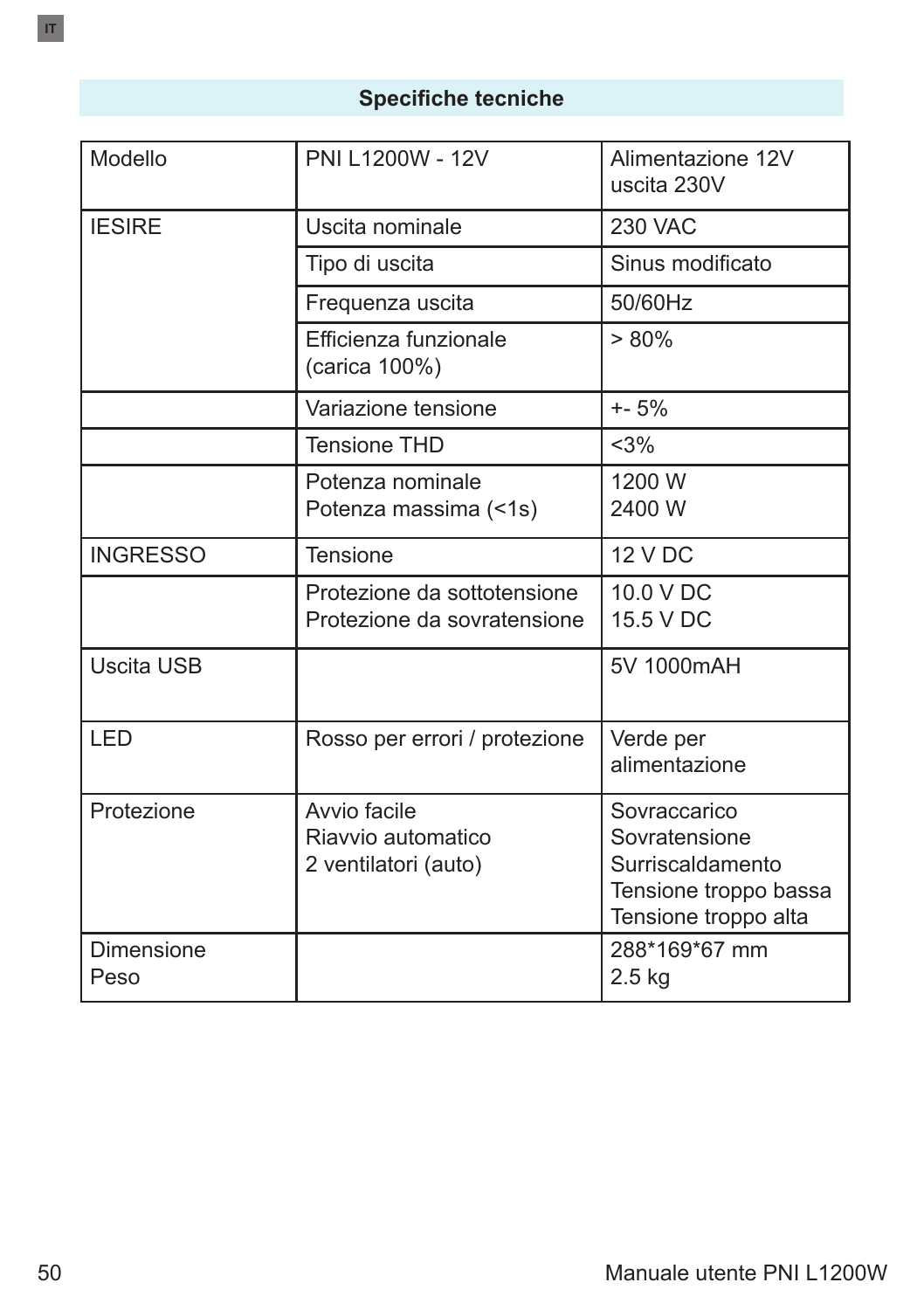# **INVOERING**

#### **Gebruiksoverweging**

Bedankt voor het kopen van onze producten! Deze handleiding is geschikt voor gemodificeerde sinusomvormers. Deze serie producten wordt gebruikt voor DC 12V in AC 230V 50Hz. Va recomandam sa cititi si sa respectati indicatiile din acest manual inainte de instalare si utilizare.

Bewaar het product niet in de omgeving van corrosief gas, vochtig, oververhit, ernstig stof, aardbeving en elektromagnetische interferentie.

- 2. Repareer en demonteer de producten niet zelf.
- 3. Bewaar voor de veiligheid alle informatie die bij de producten wordt geleverd

 **Simbol-verdrag**

.

De betekenis van symbool in het boek laat de volgende grafieken zien

| <b>SIGN</b> | <b>INTRODUCTION</b>                                                                                                          |
|-------------|------------------------------------------------------------------------------------------------------------------------------|
|             | Het betekent een potentieel ernstig gevaar, het kan<br>slachtoffers maken.                                                   |
|             | Dit betekent dat er een mogelijk middelgroot gevaar<br>bestaat, het kan middelgroot letsel veroorzaken.                      |
|             | Het betekent potentieel gevaar hebben; het kan schade<br>aan de machine, gegevensverlies en machineprestaties<br>veroorzaken |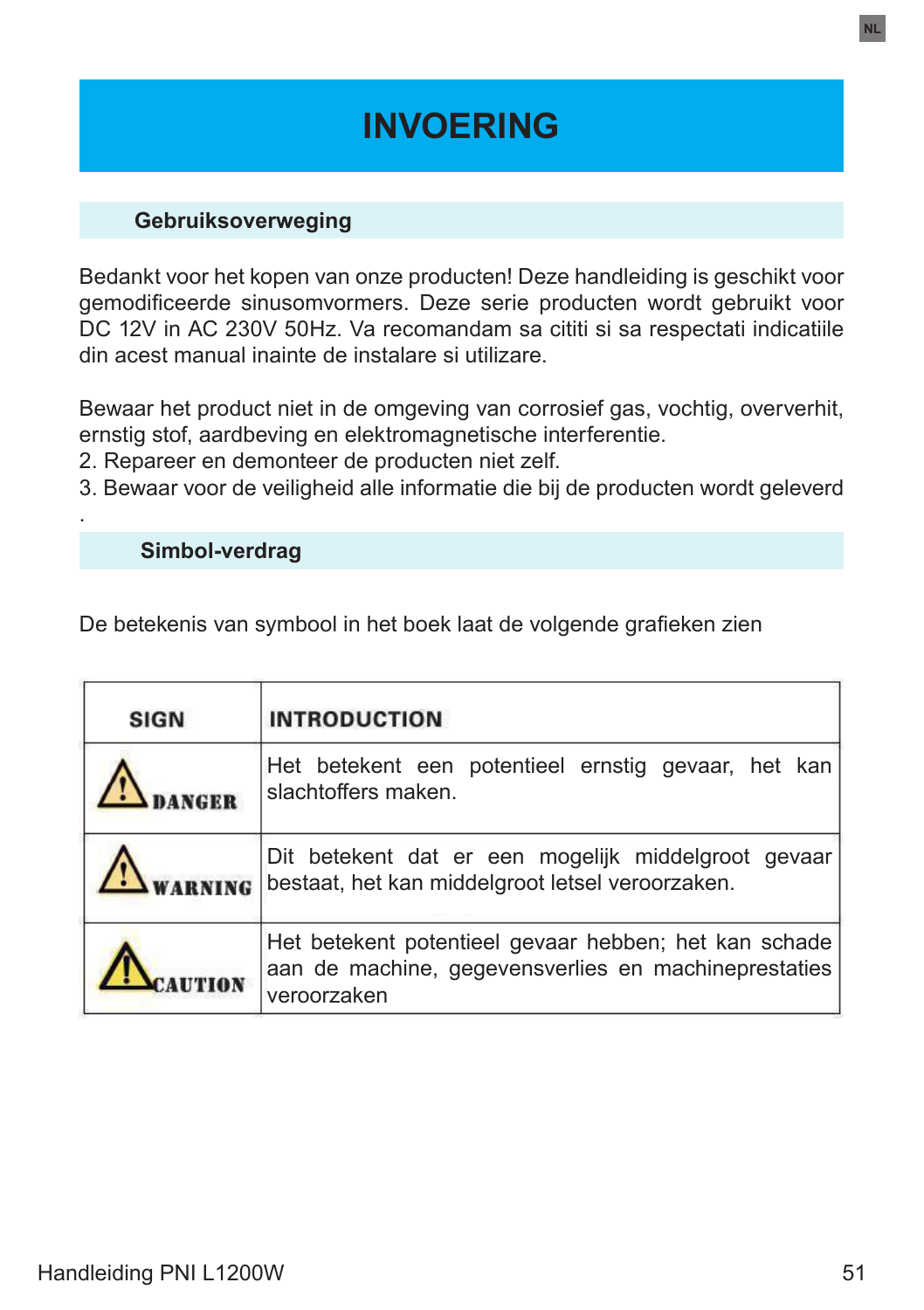# **HOOFDSTUK 1 VEILIGHEIDSMAATREGELEN**

Dit hoofdstuk gaat over veiligheid Voorzorg. Lees dit hoofdstuk zorgvuldig door voordat u onze producten gebruikt om er zeker van te zijn dat uw persoonlijke veiligheid of apparatuur beschadigd is

## **Symboolbeschrijving**

**NL**

Houd u aan de informatie van de volgende grafieken voordat u onze producten als Chartl-1 gebruikt



#### **Veiligheidsmaatregelen**

De omvormer heeft een hoge temperatuur en druk. Lees voordat u omvormers gebruikt de veiligheidsvoorschriften en de bedieningsinstructies om persoonlijk letsel en beschadiging van de apparatuur te voorkomen.

Waarschuwing: ons bedrijf reageert niet op overtredingen van de veiligheidsoperaties of de beveiligingsnormen.

Batterijen van verschillende merken en afmetingen hebben een verschillende gelijkspanning. Zorg ervoor dat de ingangsspanning overeenkomt met de batterij. Neem contact op met de fabrikant voor meer informatie. Vanwege het veranderen van de configuratie, structuur en subeenheid van het systeem zou dit gevolgen hebben voor het eigendom. Neem contact op met de fabrikant voordat u dit uitvoert .

#### **Gevaar! Hoge spanning**

Direct aanraken of vochtige dingen die indirect worden aangeraakt, kunnen u in gevaar brengen.

1. Haal de gastmachine niet uit elkaar zonder toestemming! De ingangs- en uitgangsspanning van de gastmachine is een spanning met hoog gevaar. Het zal je in gevaar brengen bij aanraking.

2. Moet de elektriciteit uitschakelen alvorens onderhoud uit te voeren. Het is beter om een voltmeter te gebruiken om het uitgangsuiteinde van de gastmachine te controleren voordat u onderhoud uitvoert om er zeker van te zijn dat de elektriciteit is uitgeschakeld.

3. Ook al is alle externe elektriciteit uitgeschakeld, de restlading is nog steeds aan de binnenkant van de omvormer. Laat de omvormers langer dan 10 minuten staan om er zeker van te zijn dat de batterij leeg is, voordat u de behuizing van de gastmachine opent.

4.Houd de machine isoleren voordat u deze installeert en gebruikt .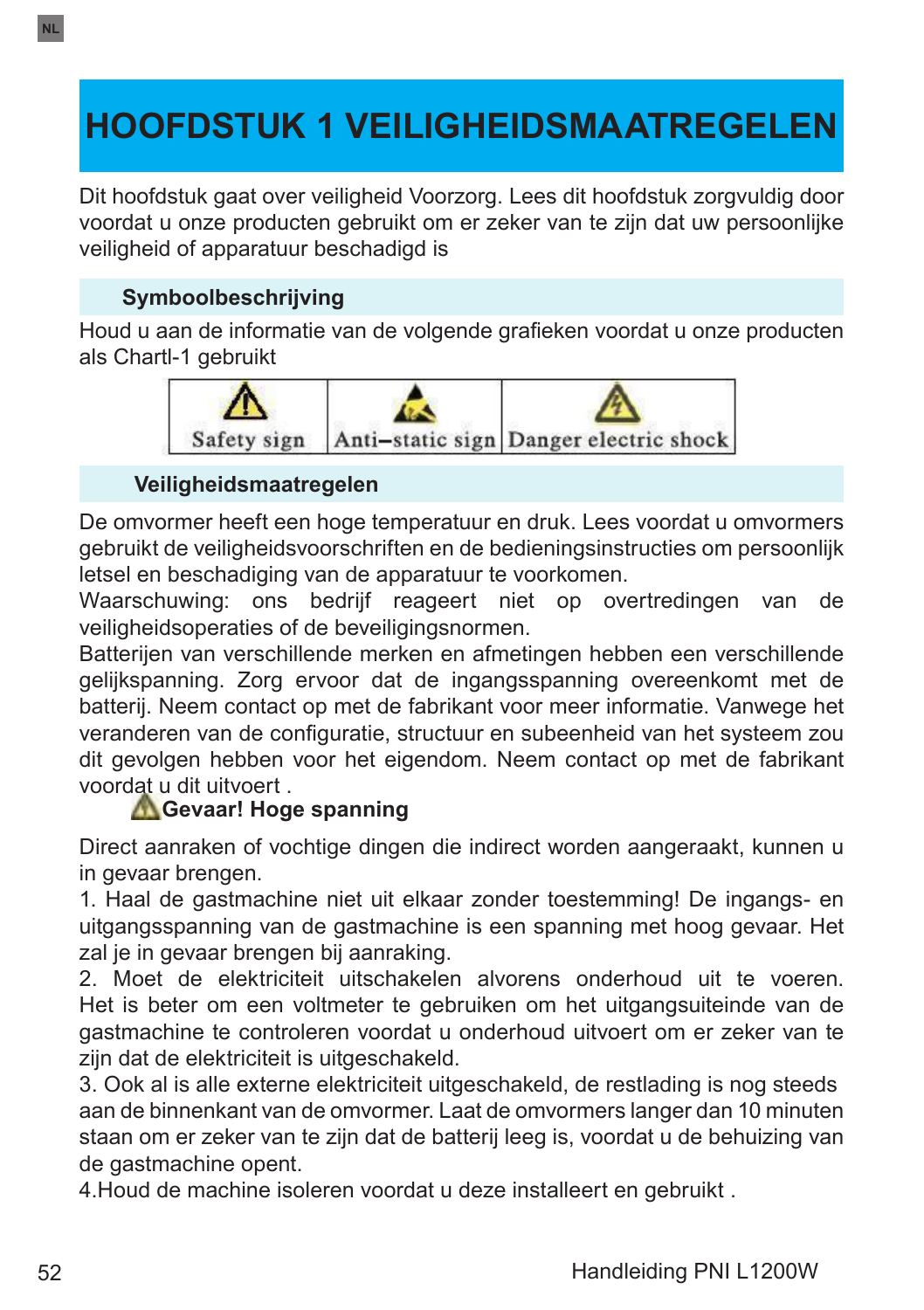5.Niet bij elektrische geleidingsprocessen bijvoorbeeld horloges, armbanden of ringen gebruiken.

6. reparatie en onderhoud van de omvormer alleen door professionele servicemonteurs .

**A** Aandacht voor inductieve belasting en rectificatie van halve golf Kies omvormers als 2 tot 3 keer belastingsvermogen bij het aankoppelen van halfgolf gelijkrichting of inductieve belasting.

## Static avoiding

Draag de antistatische polsband en gebruik de andere kant om aarde te verbinden om gevoelige delen van de machine te beschermen tegen statische personen voordat u deze aanraakt .

**A** Haal de machine niet uit elkaar terwijl deze is ingeschakeld Installeer en verwijder de stroomkabel niet wanneer de stroom is ingeschakeld. Sluit de draden aan zoals de teller laat zien.

## **Gebruik alleen een regelbatterij**

Het product zou defect zijn met een niet-gereguleerde batterij.

#### **Gebruik de batterij volgens de instructies**

De batterij moet worden geïnstalleerd zoals aangegeven in de installatieinstructies van de omvormer.

1. sluit de draden niet in kortsluiting. Moet de connector strak houden. Raak de connectoren van de batterij en de blootliggende zijden van de draden niet tegelijkertijd aan.

2. voorkomen dat de elektrolyt van de accu overloopt. De elektrolyt zou metaalcorrosie, machinefouten en kortsluiting veroorzaken.

3.Houd de batterij uit de buurt van vuur of andere gemakkelijk te veroorzaken vonkenmachines

#### **Voorzichtigheid! Ventilator!**

Wacht tot de ventilatoren volledig zijn gestopt. Gebruik niet uw vingers of andere voorwerpen om de ventilatoren te stoppen.

#### **Monteer het apparaat in een goed geventileerde ruimte**

Zorg ervoor dat de luchtinlaat en -uitlaat op geen enkele manier worden geblokkeerd. Monteer de bovenzijde van de passieve koelradiator ook niet te dicht bij een muur of paneel, zodat de lucht vrij kan stromen .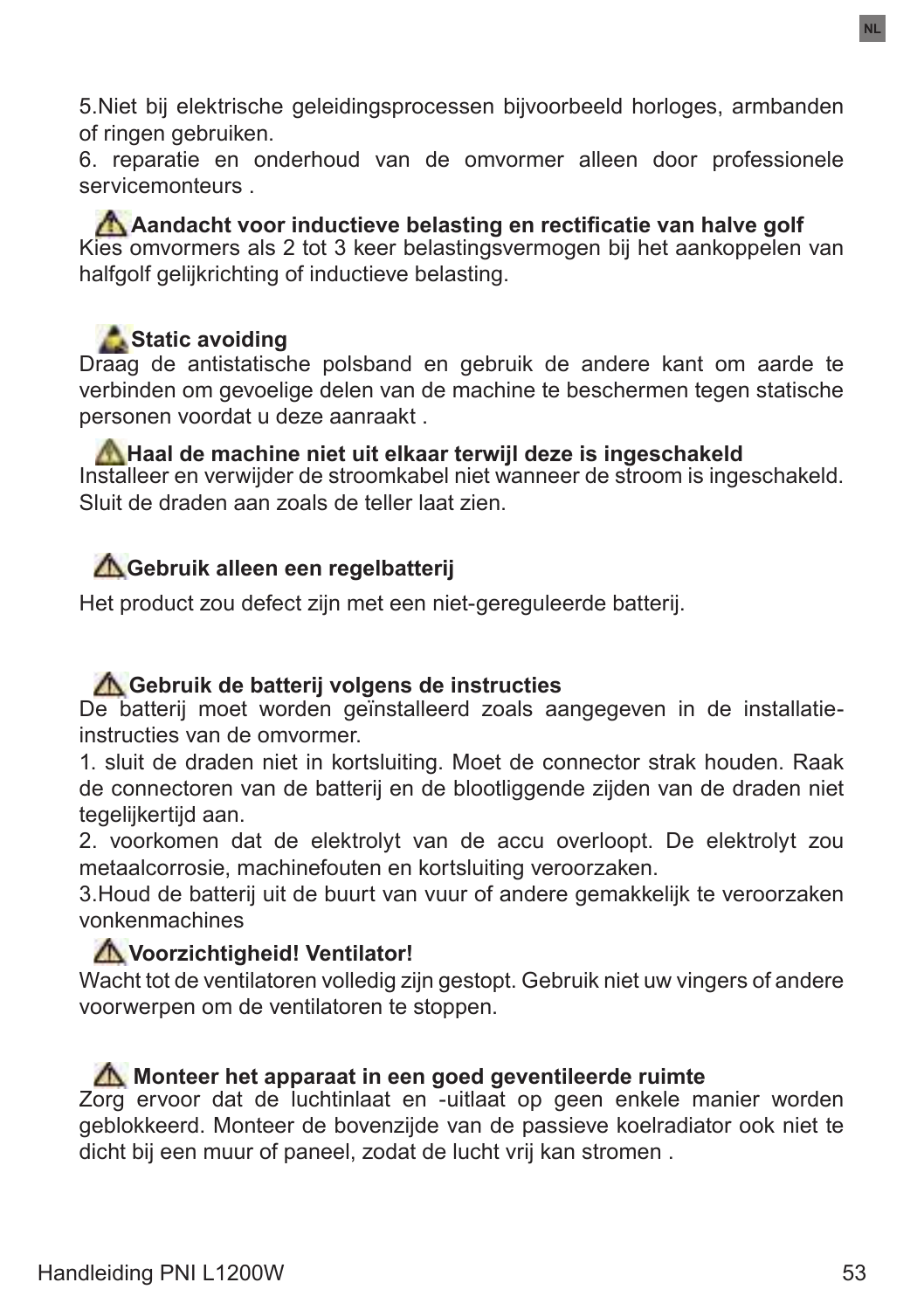# **HOOFDSTUK 2 INSTALLEREN VAN DE OMVORMER**

#### **Controleer de inhoud van de doos**

Controleer de volgende zaken na het openen van het pakket:

Controleer de omvormer buiten als hij beschadigd is. Als er een machine is beschadigd, neem dan onmiddellijk contact op met een gemeenschappelijke transporteur.

Controleer of de standaardaccessoires compleet zijn. Als u een verkeerd tekenaccessoire of een verkeerd model ontdekt, neem dan onmiddellijk contact op met uw leverancier .

Bewaar omvormers op goed geventileerde plaatsen. Houd omvormers uit de buurt van water, oververhitting, explosieven, direct zonlicht, vluchtige gassen en zoutgehalte.

## **A** Voorzichtigheid

Het bedrijfstemperatuurbereik van de omvormer is -26 • 60˚C. Overbelast de omvormer niet, en het wordt niet aanbevolen om meer dan 40°C te gebruiken. Als de temperatuur van de omvormer hoger is dan 40°C, verlaagt u het verbruik met 10% voor elke 1°C boven 40°C.

Het beste temperatuurbereik voor de batterij is -20°C • 30°C. Als de temperatuur hoger is dan 30°C, zal de levensduur van de batterij afnemen. Onder de 20˚C daalt de elektrische opslagtijd .

### **Veiligheid met afstand**

De omvormer moet ten minste 60 mm van het voor- en achterpaneel tot iets in de buurt worden gemonteerd. Dek de twee paneelzijden van de omvormer niet af om oververhitting te voorkomen en de levensduur te verkorten.

### **Elektrische kabelaansluiting**

## **A** Voorzichtigheid

Zorg ervoor dat de aan / uit-knop van de omvormer uit staat voordat u de kabel aansluit. Pas de polariteit niet verkeerd aan, anders zou er kortsluiting in de omvormer ontstaan. Ga als volgt te werk als u de omvormerkabel aansluit:

1. Draai de aan / uit-knop naar "OFF".

2. Sluit de ingangskabel voor gelijkstroom aan op de polariteit van de batterij.

3. Zorg ervoor dat de stekkers van de omvormer en de batterij stevig zijn aangesloten, anders kan de kabel oververhit raken.

**NL**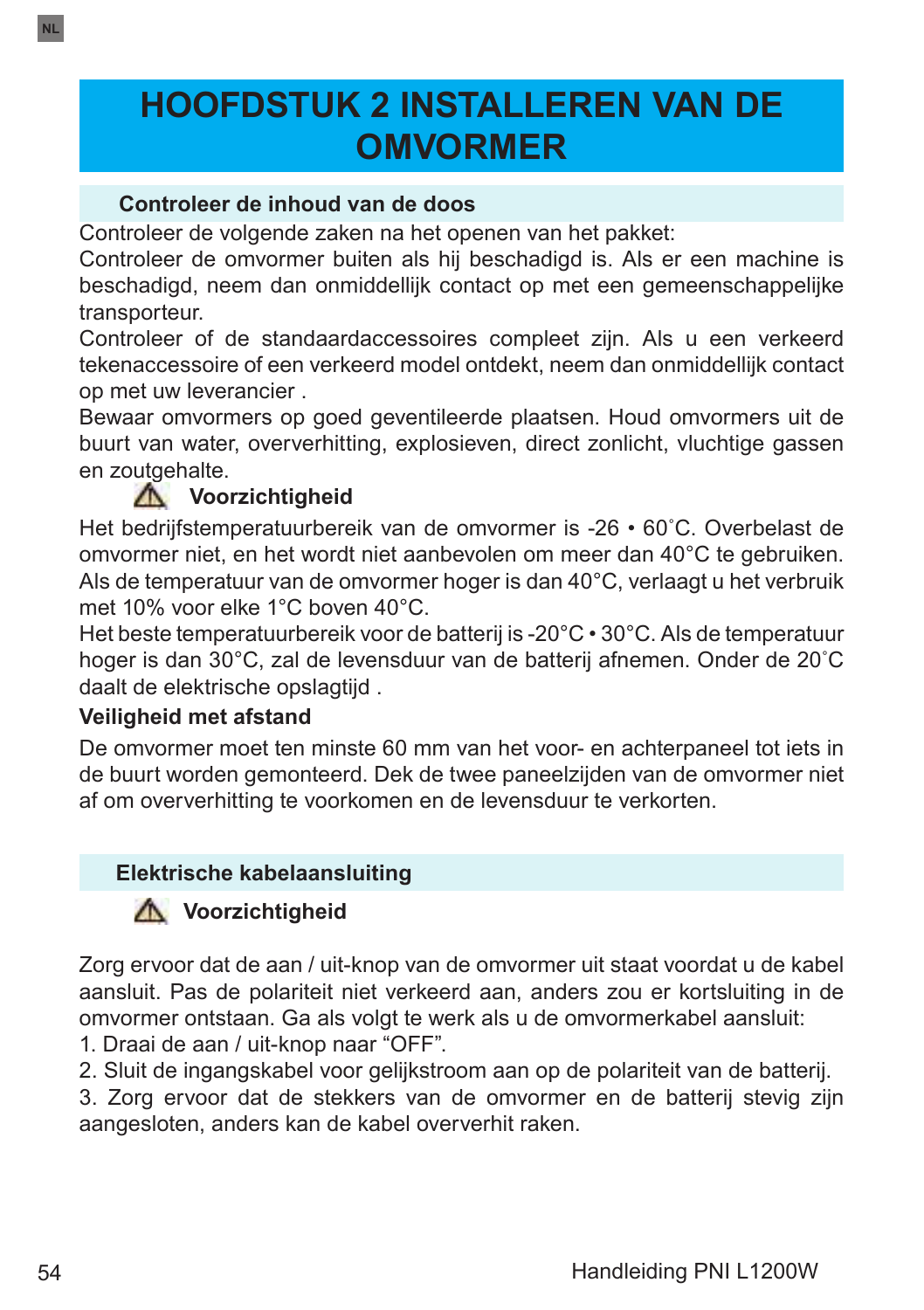4. Sluit een belasting aan op het stopcontact van de omvormer op het zijpaneel.

5. Zorg ervoor dat alle aansluitingen correct zijn gemaakt, schakel de omvormer in. Brandt de groene LED, dan is de uitgangsspanning correct en is het apparaat klaar voor gebruik.

De juiste aansluiting wordt getoond in de onderstaande afbeelding .



#### **Waarschuwingen**

A 1. Gebruik geen wisselstroomuitgang om het elektriciteitsnet aan te sluiten, anders zou de omvormer frituren.

A 2. Zorg ervoor dat de vermogensbelasting geleidelijk toeneemt en het nominale vermogen van de omvormer niet overschrijdt.

**A** 3. Gebruik voor inductieve belastingen een omvormer 2-3 keer zijn vermogen.

A 4. Omdat de startstroom van de vacuümpomp en de elektrische motor te sterk is, moet de omvormer worden uitgeschakeld wanneer u de auto start.

A 5. De omvormer moet op goed geventileerde plaatsen worden bewaard, nergens door afgedekt en uit de buurt van aanraking.

A 6. Sluit de omvormer niet aan op ontladen of oude batterijen, anders zal de omvormer frituren.

#### **Installatie-omgeving**

- 1. Bewaar de omvormer op een goed geventileerde en schone plaats.
- 2. Houd omvormers uit de buurt van water, direct zonlicht, vuil en mist.
- 3. De bedrijfstemperatuur is -26˚C 60˚C .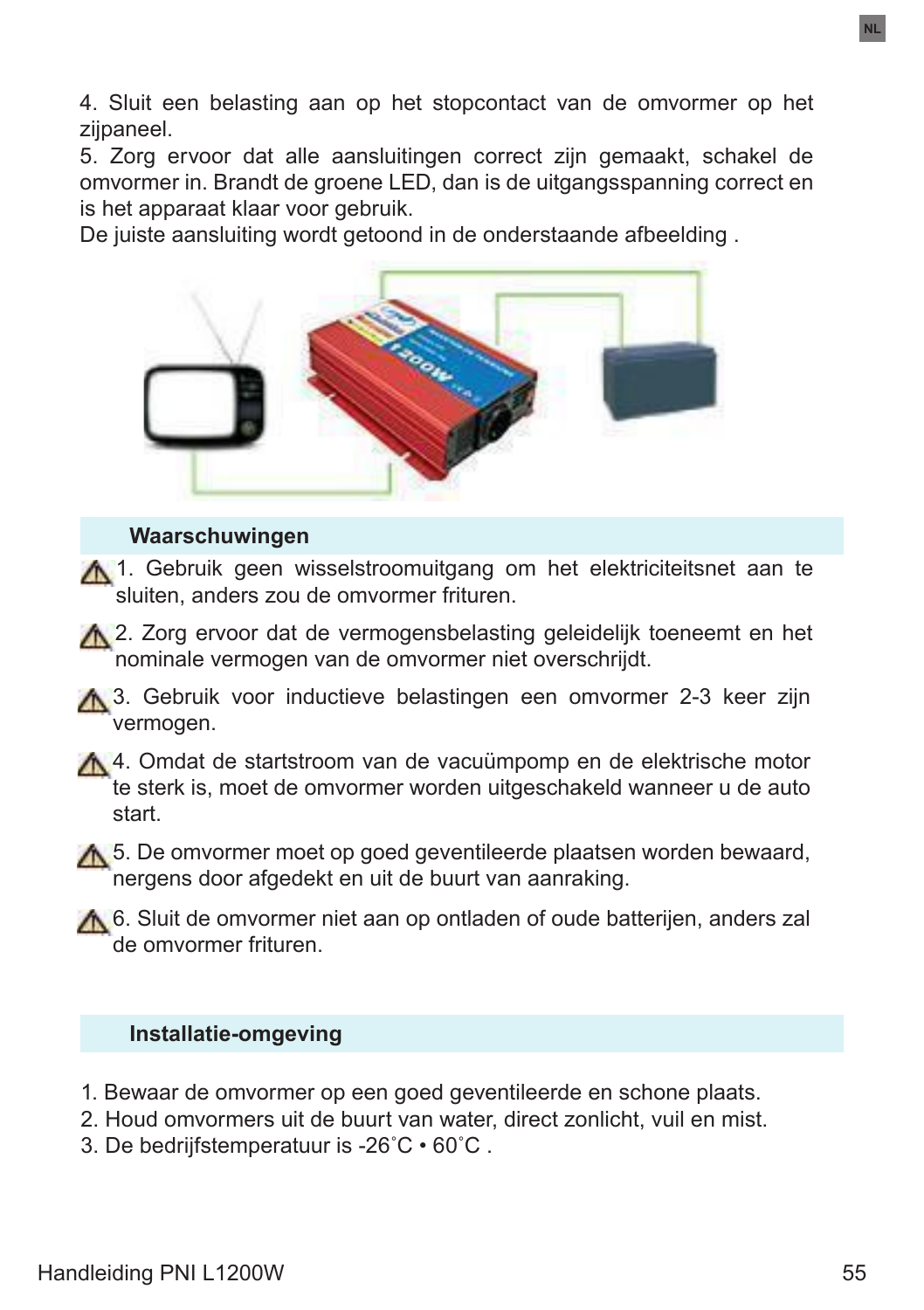# **HOOFDSTUK 3 OVER DE BATTERIJ**

#### **Introductie van de accu**

Opslagbatterij is een apparaat van chemische energie die verandert in elektrische energie en het apparaat van invoer van de omvormer. Kies een geschikte batterij die overeenkomt met het omvormermodel om een optimale werking te garanderen.

#### **Prestatie-index van de accu**

1. Capaciteit: geeft aan hoeveel energie op vol vermogen gelijk is aan de ontladingsstroom vermenigvuldigd met de ontlaadtijd.

Capaciteit = ontlaadstroom (I) x ontlaadtijd (H)

2. Afvoersnelheid: De snelheid van elke ontlaadstroom.

3. Ontlaadstroom: Ontlaadstroom is uitgangsstroom. Het wordt meestal uitgedrukt in ampère of volume vermenigvuldigd met een coëfficiënt.

4. Laatste ontlaadspanning: het betekent de spanning wanneer de battry niet gaat ontladen; het is gewoonlijk I. 75V / eenheidscel

5. Nominale capaciteit: Het betekent de capaciteit na 20 uur ontlading.

6. Zelfontlading: de batterij zou ontladen zonder gebruik.

De eenheid is C / eenheid.

#### **De juiste batterij kiezen**

Omdat omvormers een sterke stroom nodig hebben wanneer het werkt, capaciteit als de capaciteit van de batterij en het maximale uitgangsvermogen niet voldoende zijn, zou ervoor zorgen dat de omvormer niet volledig geladen kan worden. Het zou ook de batterij beschadigen.

De opslagcapaciteit is afhankelijk van de maximale ontlaadstroom:

Max. Ontlaadstroom = nominaal vermogen / (opslagspanning \* 0,85)

Capaciteit accu = meeste ontlaadstroom \* ontlaadtijd

Voorbeeld:

Het nominale vermogen van de PNI L1200W-omvormer is 1200W, de ingangsspanning is 12V, dus:

Meeste ontlaadstroom = l200 / (12 \* 0,85) = 117 A;

Indien 2 uur blijven werken:

Capaciteit accu =  $117 * 2 = 235AH$ 

Kies een batterij met een capaciteit hoger dan 235AH.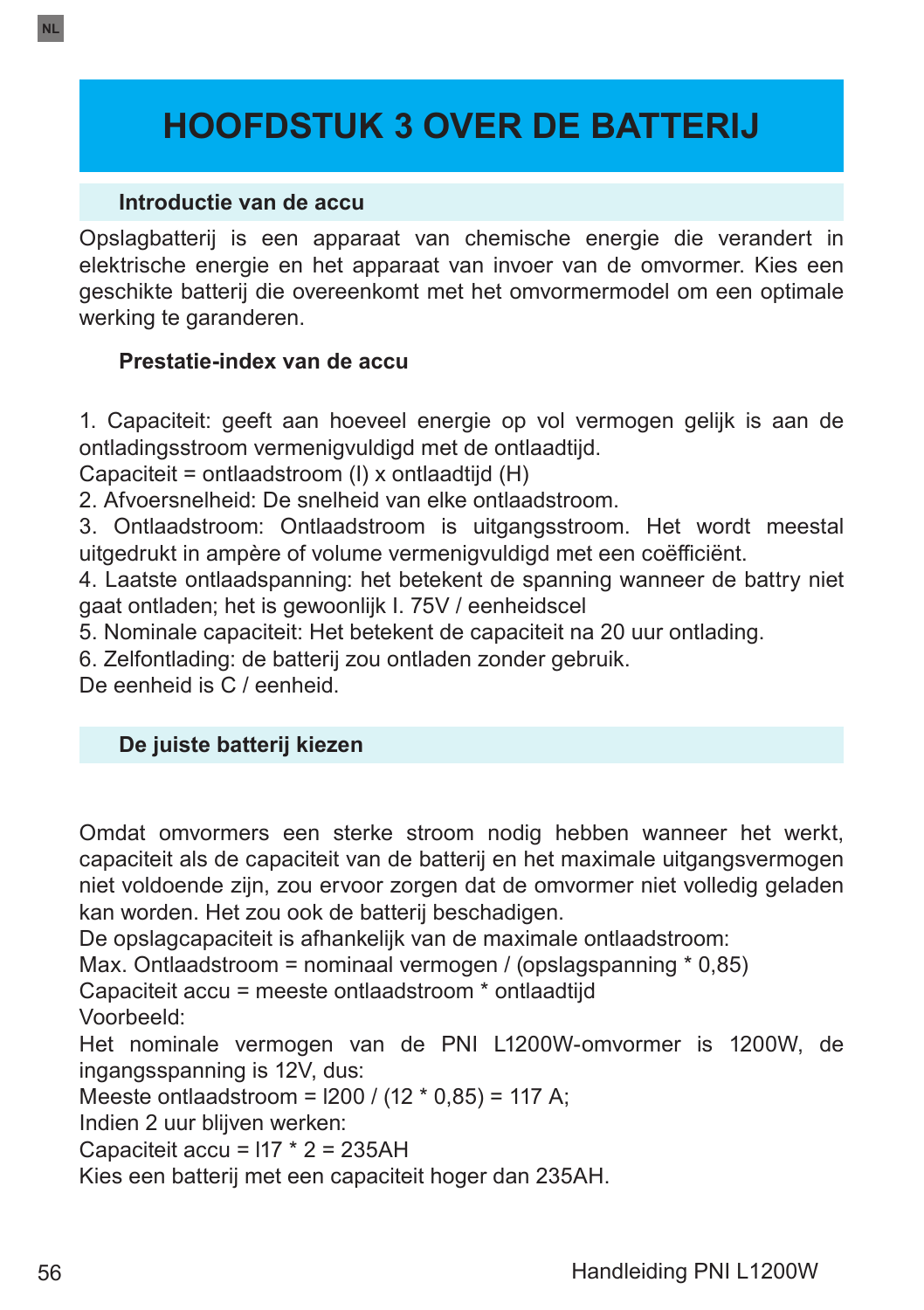# **HOOFDSTUK 4 ONDERHOUD EN STORINGSANALYSE**

### **Storingsanalyse**

| <b>Fout</b>                                                | <b>Oorzaak</b>                                                                                                                                                                                                                                                                                                                                                                                                                                                                                       | <b>Oplossing</b>                                                                                                                                                                                                                                                                                                                                                                                                                                                                                                                                                                                                          |
|------------------------------------------------------------|------------------------------------------------------------------------------------------------------------------------------------------------------------------------------------------------------------------------------------------------------------------------------------------------------------------------------------------------------------------------------------------------------------------------------------------------------------------------------------------------------|---------------------------------------------------------------------------------------------------------------------------------------------------------------------------------------------------------------------------------------------------------------------------------------------------------------------------------------------------------------------------------------------------------------------------------------------------------------------------------------------------------------------------------------------------------------------------------------------------------------------------|
| Omvormer en LED<br>gaan niet aan                           | 1. De batterij is beschadigd of<br>versleten.<br>2. De batterijverbinding is<br>abnormaal.<br>3. Zekering is defect.                                                                                                                                                                                                                                                                                                                                                                                 | 1. Vervang de batterij.<br>2. Sluit de batterij weer correct<br>aan.<br>3. Vervangen                                                                                                                                                                                                                                                                                                                                                                                                                                                                                                                                      |
| De omvormer is in<br>bescherming en de<br>FAULT-led brandt | De omvormer bevindt zich in de<br>beschermingsmodus en de faut-led<br>brandt<br>1. De omvormer gaat in<br>bescherming wanneer de belasting<br>het omvormervermogen overlapt.<br>2. Laad lauch vermogen is hoger<br>dan het piekvermogen van de<br>omvormer.<br>Omvormer komt in bescherming.<br>3. Lage accuspanning.<br>Omvormer komt in<br>laagspanningsbeveiliging.<br>4. Hoge accuspanning.<br>Omvormer gaat in<br>hoogspanningsbeveiliging.<br>5. De temperatuur van de<br>omvormer is te hoog. | 1. Verminder de belasting.<br>2. Inductieve belasting (motoren,<br>pompen) hebben een hoog<br>verbruik bij de lancering. Kies in<br>deze gevallen een omvormer die<br>4-5 keer krachtiger is.<br>3. Ii de accuspanning het<br>minimum beschermingsniveau<br>overschrijdt, herstart de omvormer<br>automatisch (of vervang de accu).<br>4. Daca voltajul bateriei scade<br>sub nivelul maxim de protectie,<br>invertorul reporneste automat (sau<br>schimbati bateria).<br>5 Schakel de omvormer 15<br>minuten uit. Controleer en reinig<br>de ventilatoren en luchtinlaten<br>en zorg voor een ventilatieruimte<br>rondom |
| Omvormer werkt<br>niet bij volledige<br>belasting          | 1. The cables between battery and<br>inverter are too long<br>2. Cable connection is loose.                                                                                                                                                                                                                                                                                                                                                                                                          | 1. Shorten the cables or use<br>thicker.<br>It's recomended to use the cables<br>in the box<br>2. Check the cable connection and<br>tighten them up.                                                                                                                                                                                                                                                                                                                                                                                                                                                                      |

Als de omvormer naast deze problemen niet kan werken, neem dan onmiddellijk contact op met het agentschap of de fabriek. Demonteer de omvormer niet zelf, anders vervalt de garantie.

#### **Onderhoud**

Voor een lange levensduur wordt een periodiek onderhoud aanbevolen.

1. Vermijden van de hoge bijtende werking, hoge vervuiling, oververhitting, hoge vochtigheid en

metalen val in gastmachine.

- 2. Controleer regelmatig de veroudering van de draden, stevig vast en veilig.
- 3. Ventilatoren schoonmaken en regelmatig controleren of ze draaien.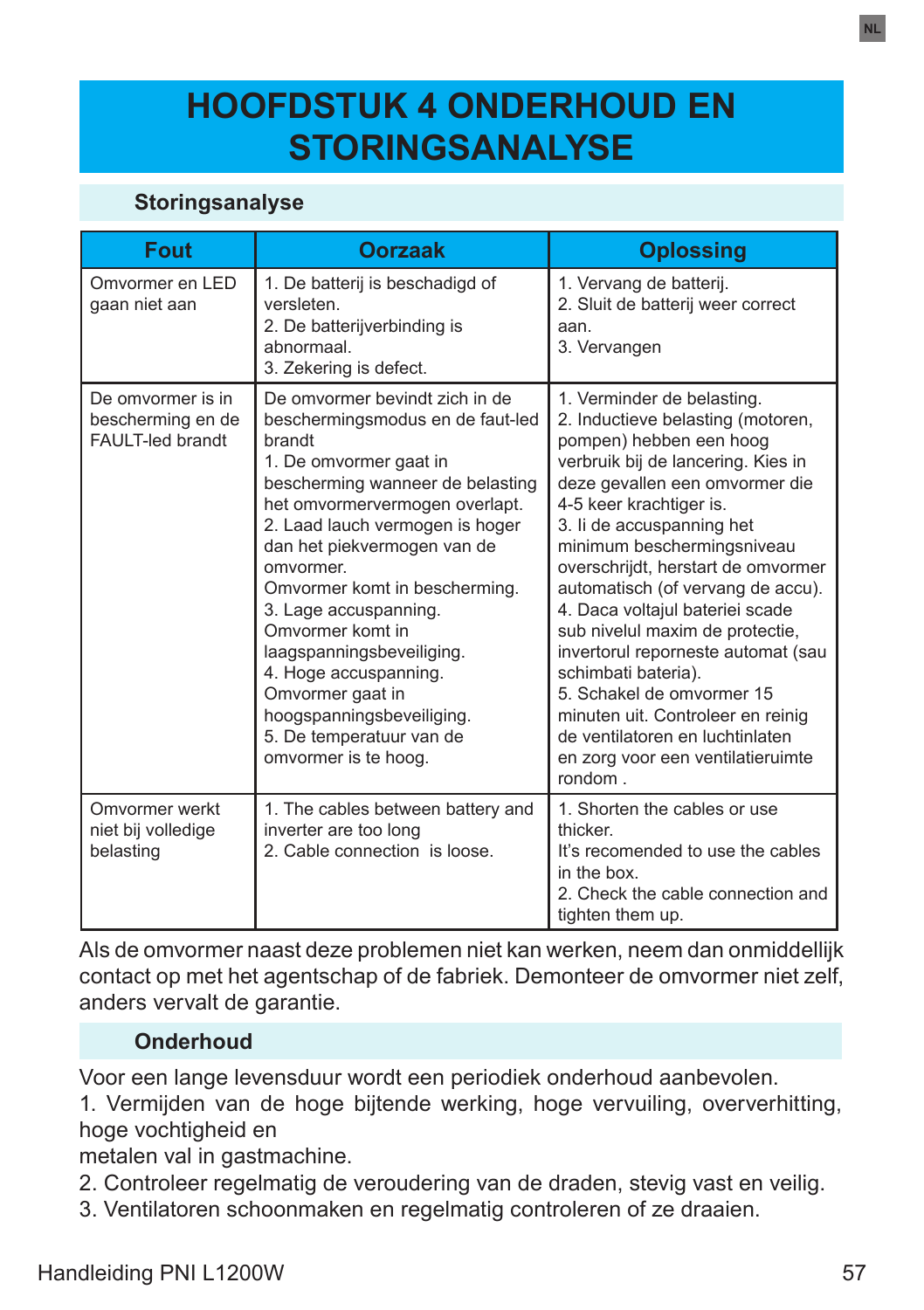# **Technische specificaties**

| Model           | PNI L1200W - 12V                                                | ingang 12V<br>uitgang 230V                                                      |
|-----------------|-----------------------------------------------------------------|---------------------------------------------------------------------------------|
| <b>Uitvoer</b>  | Nominaal vermogen                                               | <b>230 VAC</b>                                                                  |
|                 | Uitgangsgolf                                                    | gemodificeerde<br>sinusgolf                                                     |
|                 | Uitgangsfrequentie                                              | 50/60Hz                                                                         |
|                 | Operationele efficiëntie<br>(volledige belasting)               | $> 80\%$                                                                        |
|                 | Spanningsvariatie                                               | $+ - 5%$                                                                        |
|                 | Spanning THD                                                    | <3%                                                                             |
|                 | Nominale kracht<br>Piekvermogen (<1s)                           | 1200 W<br>2400 W                                                                |
| Invoer          | Spanning                                                        | <b>12 V DC</b>                                                                  |
|                 | Bereik ingangsspanning                                          | 10.0 V DC<br>15.5 V DC                                                          |
| USB-uitgang     |                                                                 | 5V 1000mAH                                                                      |
| Indicator-LED's | rood voor fouten /<br>bescherming                               | groen voor opladen                                                              |
| Bescherming     | Zacht begin<br>Automatisch herstel<br>2 koelventilatoren (auto) | overbelasten<br>overspanning<br>oververhitting<br>lage spanning<br>hoog voltage |
| Grootte         |                                                                 | 288*169*67 mm<br>$2.5$ kg                                                       |
| Gewicht         |                                                                 |                                                                                 |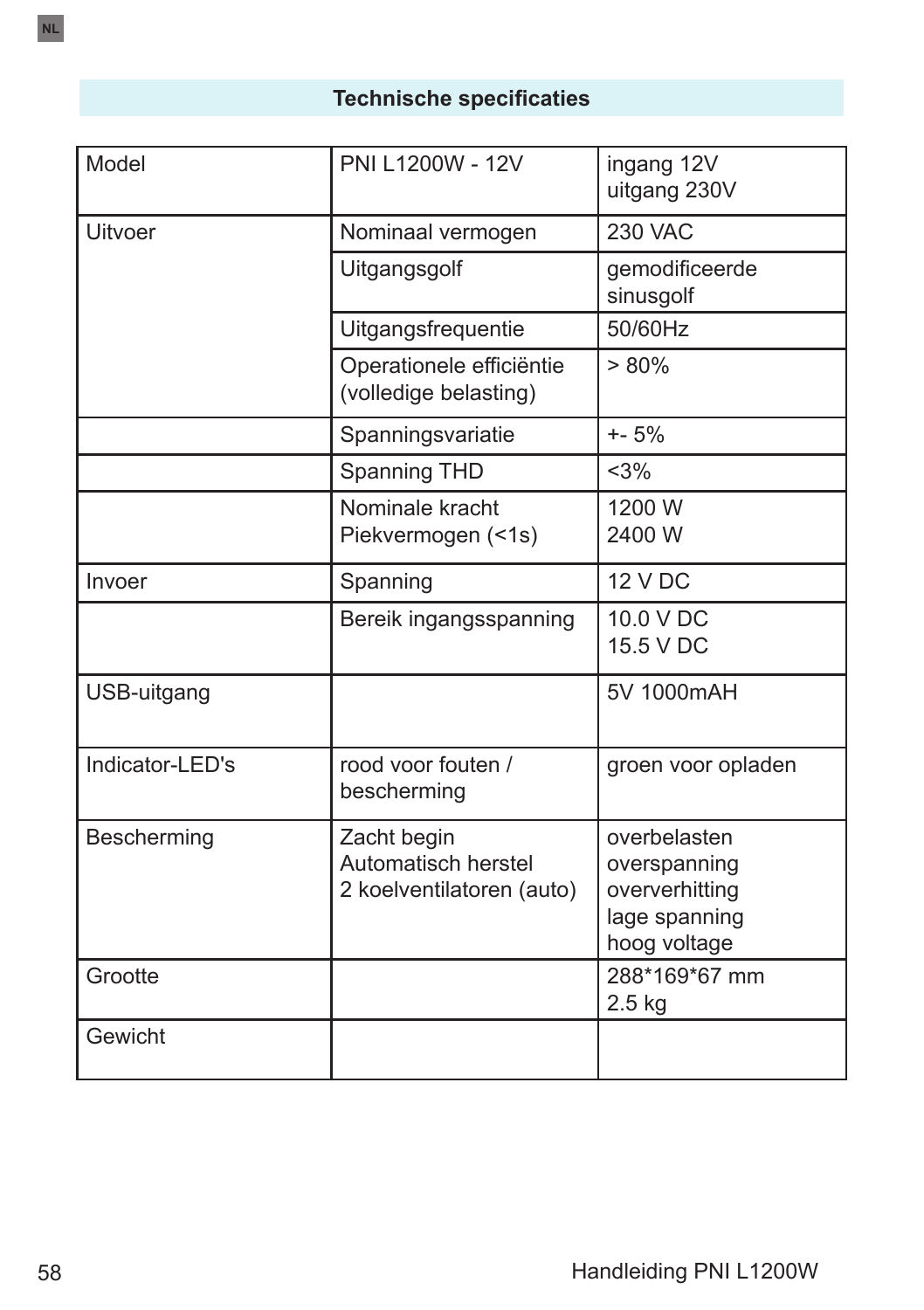# **WPROWADZENIE**

#### **Informacje na temat użytkowania**

Dziękujemy za wybranie jednego z naszych produktów. Niniejsza instrukcja przeznaczona jest dla inwerterów zmodyfikowanych sinusoidalnie. Produkty te służą do przekształcenia napięcia stałego 12 V w prąd przemienny 230 V 50 Hz. Zalecamy przeczytanie i postępowanie zgodnie z instrukcjami zawartymi w tym podręczniku przed instalacją i użytkowaniem.

1. Nie przechowuj ani nie instaluj produktu w środowisku korozyjnym, wilgotnym, przegrzanym, zakurzonym, narazonym na interwencje mechaniczne lub elektromagnetyczne.

2. Nie należy otwierać ani próbować naprawiać produktu.

3.Wszystkie dokumenty dołączone do produktu przechowuj w celu zagwarantowania gwarancji i właściwej konserwacji

#### **Konwencja symboliczna**

Objaśnienie symboli z instrukcji przedstawiono w poniższej tabeli.

| <b>SIGN</b> | <b>INTRODUCTION</b>                                                                                                                                              |
|-------------|------------------------------------------------------------------------------------------------------------------------------------------------------------------|
|             | Symbol oznacza potencjalnie poważne zagrożenie, które<br>może spowodować poważne wypadki.                                                                        |
|             | Symbol oznacza potencjalnie średnie zagrożenie, które<br>może powodować średnie obrażenia.                                                                       |
|             | Symbol oznacza potencjalne zagrożenie, które może<br>spowodować uszkodzenie pobliskich urządzeń, utratę<br>danych, utratę wydajności lub nieprzewidziane awarie. |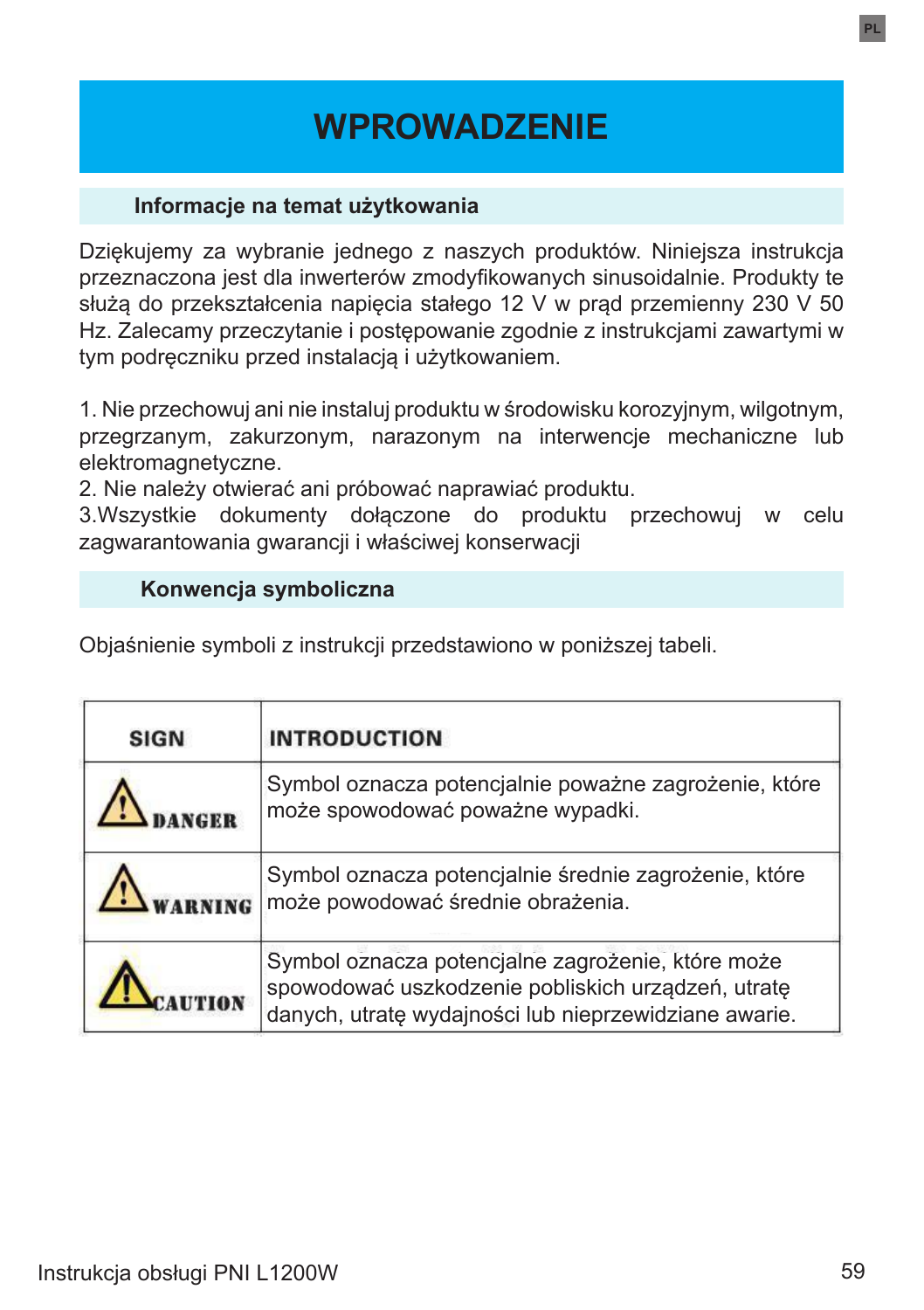# **ROZDZIAŁ 1 - ŚRODKI BEZPIECZEŃSTWA**

Zalecamy uważne przeczytanie tego rozdziału przed użyciem, dla własnego bezpieczeństwa i bez uszkodzenia produktu.

### **Opis symboli**

Przed użyciem produktu zalecamy przestrzeganie wytycznych podanych w poniższych tabelach.



#### **Środki bezpieczeństwa**

Inwerter wykorzystuje wysokie temperatury i ciśnienie.

Uważnie przeczytaj instrukcję montażu i użytkowania, aby uniknąć obrażeń lub uszkodzeń sprzętu.

#### **Uwaga:**

Nie ponosimy odpowiedzialności za nieprzestrzeganie środków bezpieczeństwa.

Baterie różnych rozmiarów i różnych producentów mogą mieć różne napięcia DC. Upewnij się, że napięcie inwertera odpowiada napięciu akumulatora. Aby uzyskać więcej informacji, skontaktuj się ze sprzedawcą / importerem. Wszelkie zmiany w konfiguracji lub strukturze systemu mogą wpływać na poprawność działania; skontaktuj się ze sprzedawcą / importerem w tym przypadku.

# **NIEBEZPIECZEŃSTWO WYSOKIEGO NAPIĘCIA**

Dotknięcie mokrego lub w wilgotnym otoczeniu inwertera może doprowadzić do niebezpiecznej sytuacji...

1. Nie rozkręcaj produktu. Wejście i wyjście falownika narażone jest na wysokie napięcie. Łamanie i dotykanie mogą doprowadzić do niebezpiecznej sytuacji.

2.Przed przystąpieniem do konserwacji należy całkowicie odłączyć zasilanie inwertera. Zaleca się sprawdzenie za pomocą woltomierza zarówno strony wejściowej, jak i wyjściowej, aby upewnić się, że jest odłączone.

3.Nawet jeśli zasilanie zostanie całkowicie odłączone, energia resztkowa może pozostać w inwerterze. Pozostaw falownik odłączony na 10 minut, aby upewnić się, że system jest całkowicie rozładowany.

4.Pozostaw inwerter w opakowaniu przed instalacją i użyciem.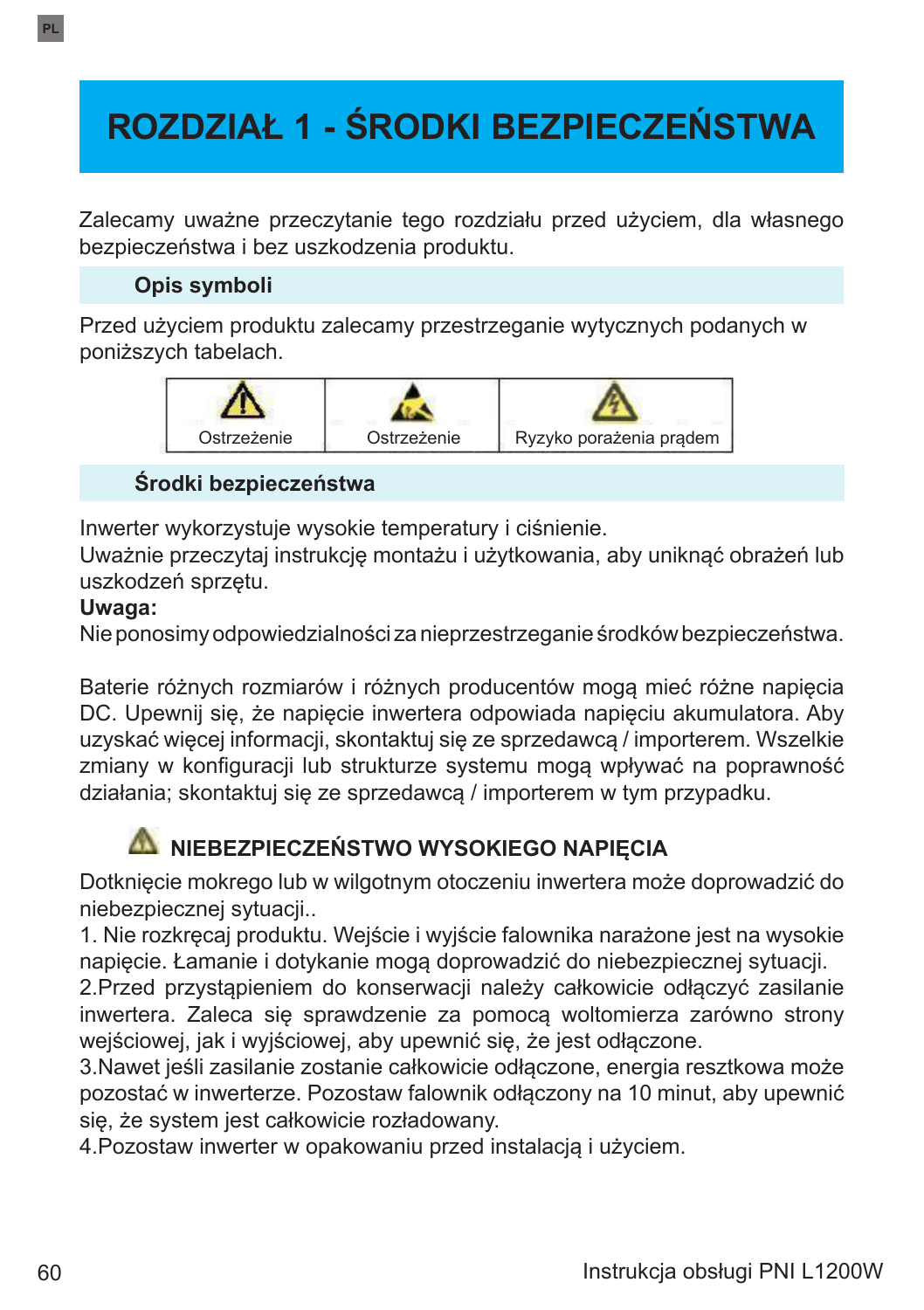5. Nie używaj inwertera w obecności przewodów elektrycznych: metalowy zegarek, bransoletki, pierścionki.

6. Inwerter może być mocowany, instalowany i konserwowany wyłącznie przez wykwalifikowany personel.

## **Uwaga na obciążenia indukcyjne i prostowanie półfalowe**

Zalecamy wybrać inwerter o mocy 2-3 razy większej niż moc typu indukcyjnego lub półfalowego.

## **Unikaj zagrożenia statycznego**

Zalecamy stosowanie uziemionej, antystatycznej bransoletki, aby chronić wrażliwe części statycznych urządzeń wyładowczych.

#### **Nie odłączaj produktu podłączonego do zasilania i włączonego**

Nie należy instalować ani odłączać urządzenia, gdy jest ono włączone. Zwróć szczególną uwagę na podłączanie przewodów zasilających.

## **Używaj tylko prawidłowych baterii**

Używaj tylko prawidłowych baterii. Używanie nieprawidłowych baterii może spowodować nieprawidłowe działanie produktu.

#### **Używaj baterii zgodnie z zasadami producenta**

Używaj baterii zgodnie z zasadami połączeń dostarczonymi przez producenta. Nieprawidłowa obsługa może stanowić zagrożenie dla użytkownika.

1. Nie skracaj przewodów. Połączenia muszą być wykonywane bardzo ściśle. Nie dotykaj jednocześnie obu zacisków akumulatora lub przewodów.

2. Unikać wylewania / gotowania nadmiaru elektrolitu. Elektrolit jest korozyjny dla metalu i stanowi zagrożenie zwarciowe.

3. Akumulator należy trzymać w bezpiecznym miejscu, z dala od ognia lub źródła iskier

## **Zwróć uwagę na wentylatory**

Unikaj przypadkowego zablokowania wentylatorów. Nie używaj narzędzi ani palców, aby go zatrzymać.

### **Zamontuj sprzęt w przewiewnym miejscu**

Upewnij się, że obszary wlotu / wentylatora i wylot powietrza nie są w żaden sposób zasłonięte. Nie należy również montować pasywnej części grzejnika obudowy przymocowanej do ściany, sufitu lub podłogi, ale w odległości umożliwiającej przepływ powietrza.

.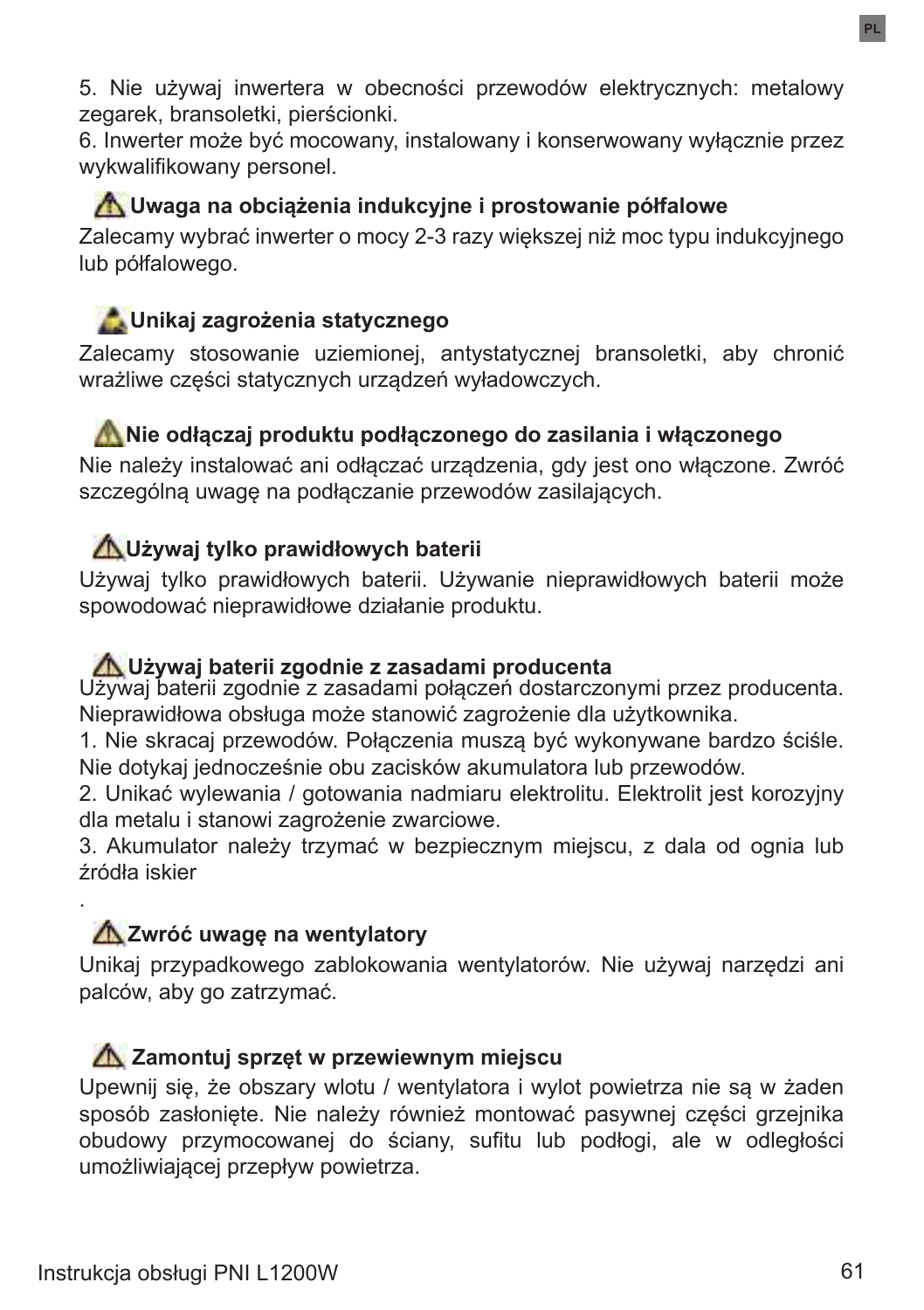# **ROZDZIAŁ 2 INSTALACJA INWERTERA**

#### **Weryfikacja zawartości opakowania**

Podczas otwierania opakowania sprawdź następujące elementy: Sprawdź inwerter pod kątem występowania wgnieceń lub niespójności.

W przypadku wgniecenia lub uszkodzenia obudowy natychmiast skontaktuj się ze sprzedawcą. Sprawdź akcesoria pokazane na opakowaniu.

Jeśli nie możesz znaleźć wszystkich akcesoriów z opisu, natychmiast skontaktuj się ze sprzedawcą

### **Warunki instalacji – środowisko**

Inwerter należy przechowywać w suchym i wentylowanym otoczeniu. Inwerter należy trzymać z dala od wilgoci, kurzu, ciepła, światła słonecznego, lotnych lub słonych gazów.

## **Środki ostrożności**

Temperatura robocza produktu wynosi od -26 °C • 60 °C. Nie wysilaj inwertera maksymalnie, w temperaturach powyżej 40˚C.

W przypadku nadmiernego użycia inwertera w temperaturach powyżej 40˚C i zmniejszenia zużycia o 10% dla każdego stopnia powyżej 40˚C.

Optymalna temperatura robocza falownika wynosi od 20˚C do 30˚C. Jeśli jest używany w temperaturach powyżej 30˚C, żywotność baterii znacznie się zmniejszy. Mniej niż 20˚C skróci czas akumulacji energii elektrycznej

#### **Używanie – bezpieczna odległość**

Inwerter musi być zamontowany w odległości co najmniej 60 mm od otaczających ścian, z wentylatorem chłodzącym na górze i na boku.

Nie zakrywaj bocznych paneli falownika, aby zapewnić skuteczne chłodzenie i uniknąć przegrzania.

### **Podłączenie przewodów**

## **Środki ostrożności**

Upewnij się, że przycisk zasilania inwertera jest WYŁĄCZONY.

Zwróć uwagę na polaryzację przewodów i nie podłączaj ich odwrotnie, aby uniknąć zwarcia w falowniku.

Wykonaj kolejne kroki, aby podłączyć kable falownika:

- 1. Wyłącz falownik przyciskiem ON / OFF.
- 2. Podłącz przewody do zacisków akumulatora przestrzegając biegunowość
- 3. Upewnij się, że oba kable są dobrze połączone, aby uniknąć przegrzania.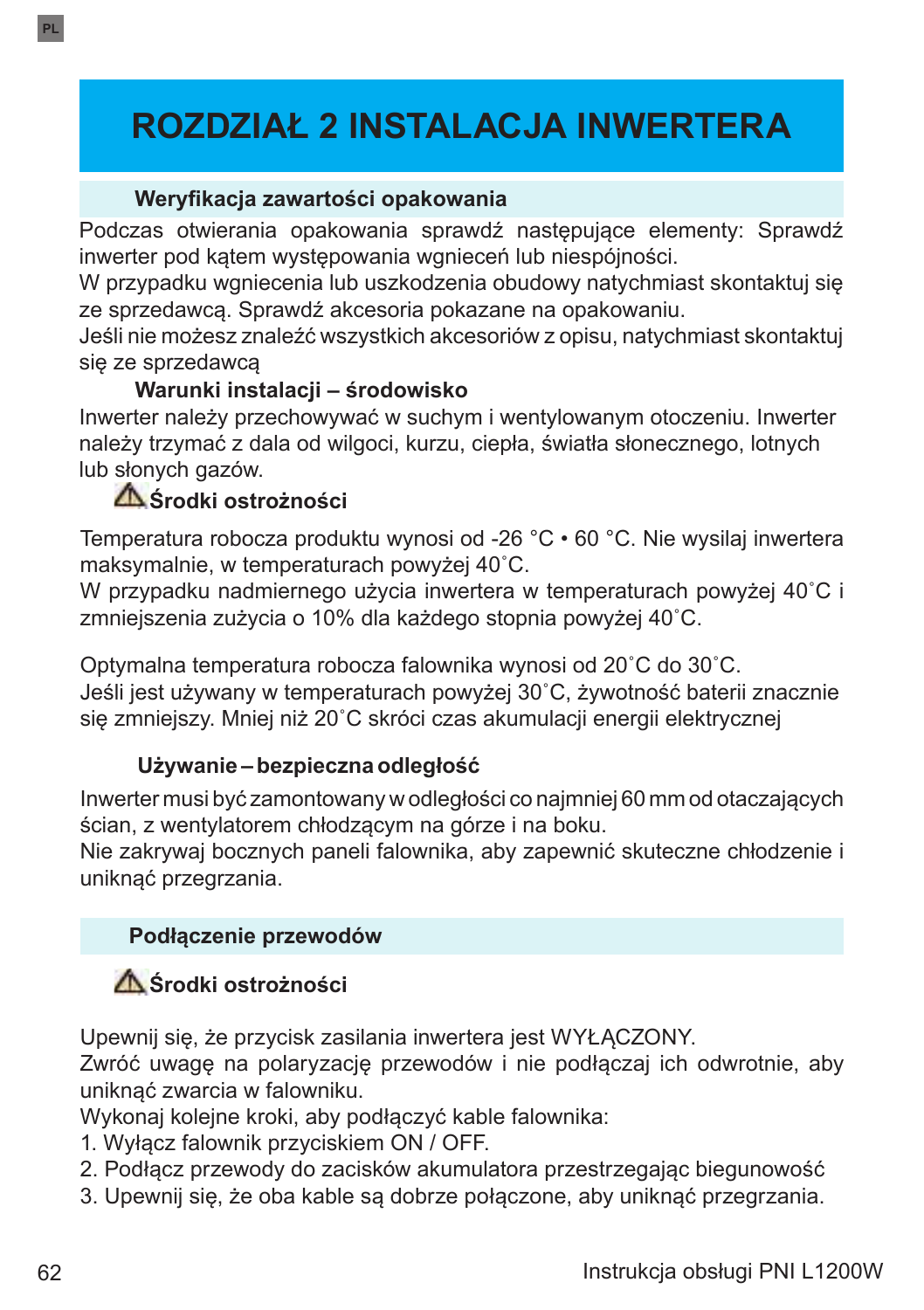4. Podłącz odbiorniki do gniazda Schuko na bocznym panelu falownika. 5.Po upewnieniu się, że wszystkie połączenia są wykonane prawidłowo i dobrze, włącz falownik. Jeśli zaświeci się zielona dioda LED, oznacza to, że napięcie wyjściowe jest prawidłowe, a falownik działa prawidłowo. Prawidłowe połączenie falownika pokazano na poniższym schemacie.



### **Środki ostrożności**

A. 1. Nie używaj wyjścia AC falownika do podłączenia do krajowej sieci 230V, aby zapobiec spaleniu inwertera.

A 2. Podłączaj stopniowo odbiorniki i nie przekraczaj maksymalnej mocy znamionowej inwertera.

**A** 3. W przypadku obciążeń indukcyjnych wybierz / wymień inwerter na o maksymalnej mocy 2-3 razy większej.

4. Zaleca się uruchamianie samochodu tylko przy wyłączonym falowniku, ponieważ process ten zużywa dużo energii i może wpływać na inwerter.

**A** 5. Inwerter musi być zamontowany w wentylowanym miejscu, nie zakryty i zabezpieczony przed dostępem ludzi.

6. Nie podłączaj inwertera do rozładowanych, uszkodzonych lub starzejących się akumulatorów, ponieważ może to spowodować spalenie inwertera.

#### **Warunki instalacji - środowisko**

1. Trzymaj falownik w czystym i przewiewnym miejscu.

2. Należy unikać kontaktu falownika ze słońcem, wodą, wilgocią, błotem lub mgłą.

3. Temperatura pracy wynosi od -26 °C • 60 °C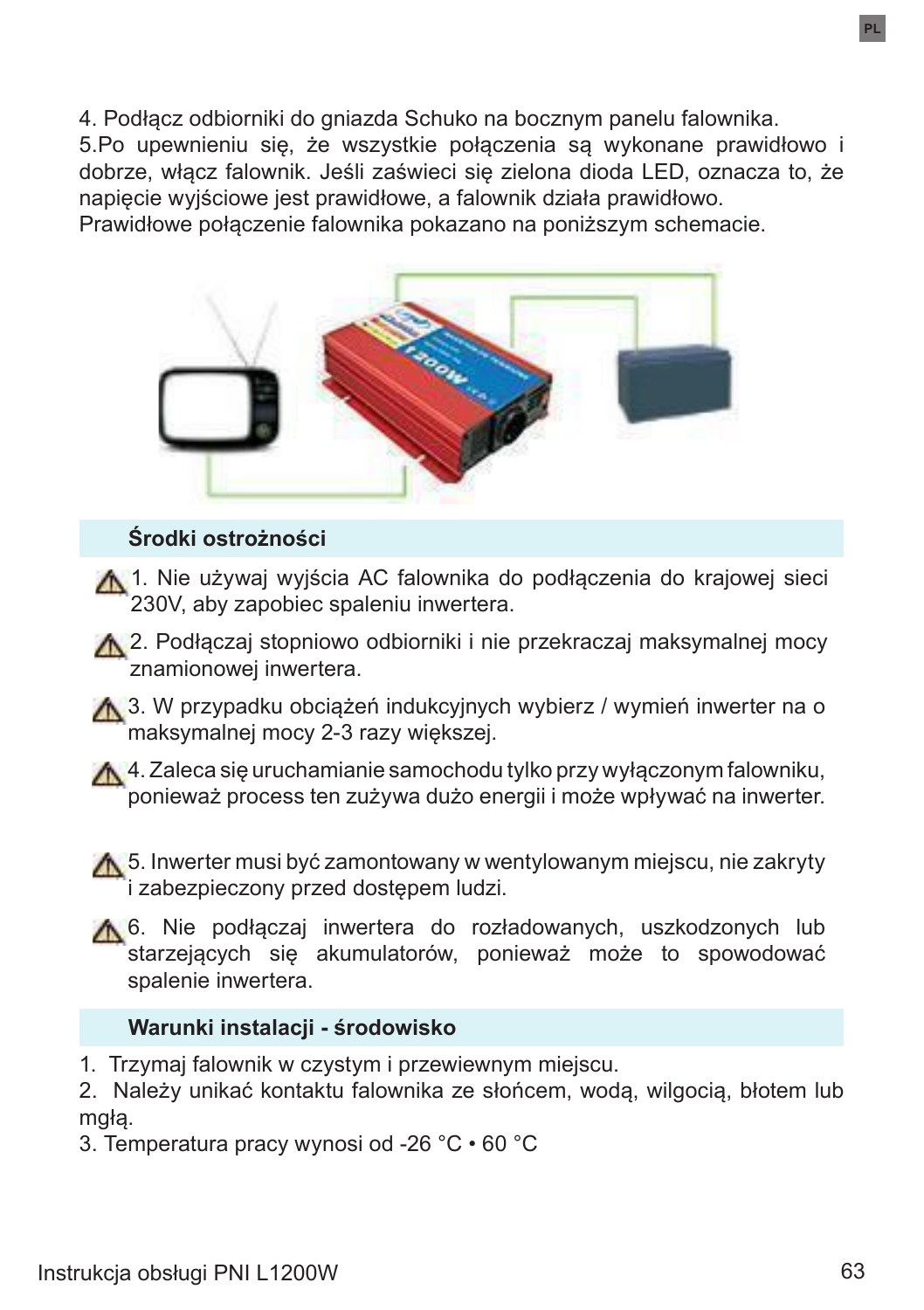# **ROZDZIAŁ 3 - O AKUMULATORZE**

#### **Włóż akumulator**

**PL**

Bateria lub akumulator to urządzenie, które wytwarza energię z procesu chemicznego. Upewnij się, że wybrałeś odpowiednią baterię dla tego inwertera, aby zapewnić właściwą i optymalną wydajność.

### **Wskaźnik wydajności baterii**

1. Pojemność: Przedstawia on ilość energii o maksymalnej mocy złożonej z prądu mnożenia z czasem rozładowania.

Pojemność = energia rozładowania ( I) x Czas rozładowania (H)

2. Prędkość rozładowania: Reprezentuje prędkość każdej energii rozładowania

3. Prąd rozładowania: Prąd rozładowania to prąd wyjściowy. Zwykle wyraża się ją w amperach lub objętościach pomnożonych przez współczynnik.

4. Ostateczne napięcie rozładowania: Reprezentuje napięcie, gdy akumulator nie jest rozładowany. Zazwyczaj jest to około: 1,75 V / ogniwo

5.Nominalna pojemność: reprezentuje wydajność po 20 godzinach rozładowywania.

6. Szybkość samorozładowania: Akumulator rozładowuje się, nawet gdy nie jest używany. Jednostką jest: C / jednostka.

#### **Prawidłowe dobieranie baterii**

Ponieważ inwertery potrzebują silnego prądu, podczas pracy, pojemność akumulatora i maksymalny prąd są czynnikami, które określają wydajność falownika (50% - 100%).

Czynniki te mogą również spowodować uszkodzenie baterii.

Pojemność akumulatorów zależy od maksymalnego prądu rozładowania: Maksymalny prąd rozładowania = Moc znamionowa / (Napięcie magazynowania \* 0,85) Pojemność akumulatora = Prąd rozładowania \* Czas rozładowania

### **Przykład:**

PNI L1200W ma moc znamionową 1200W, napięcie wejściowe 12V, więc: Średni prąd rozładowania = 1200 / (12 \* 0,85) = 117 A

Jeśli 2 godziny na:

Pojemność akumulatora = 117 \* 2 = 235 Ah

Wybierz akumulator o pojemności większej niż 235 Ah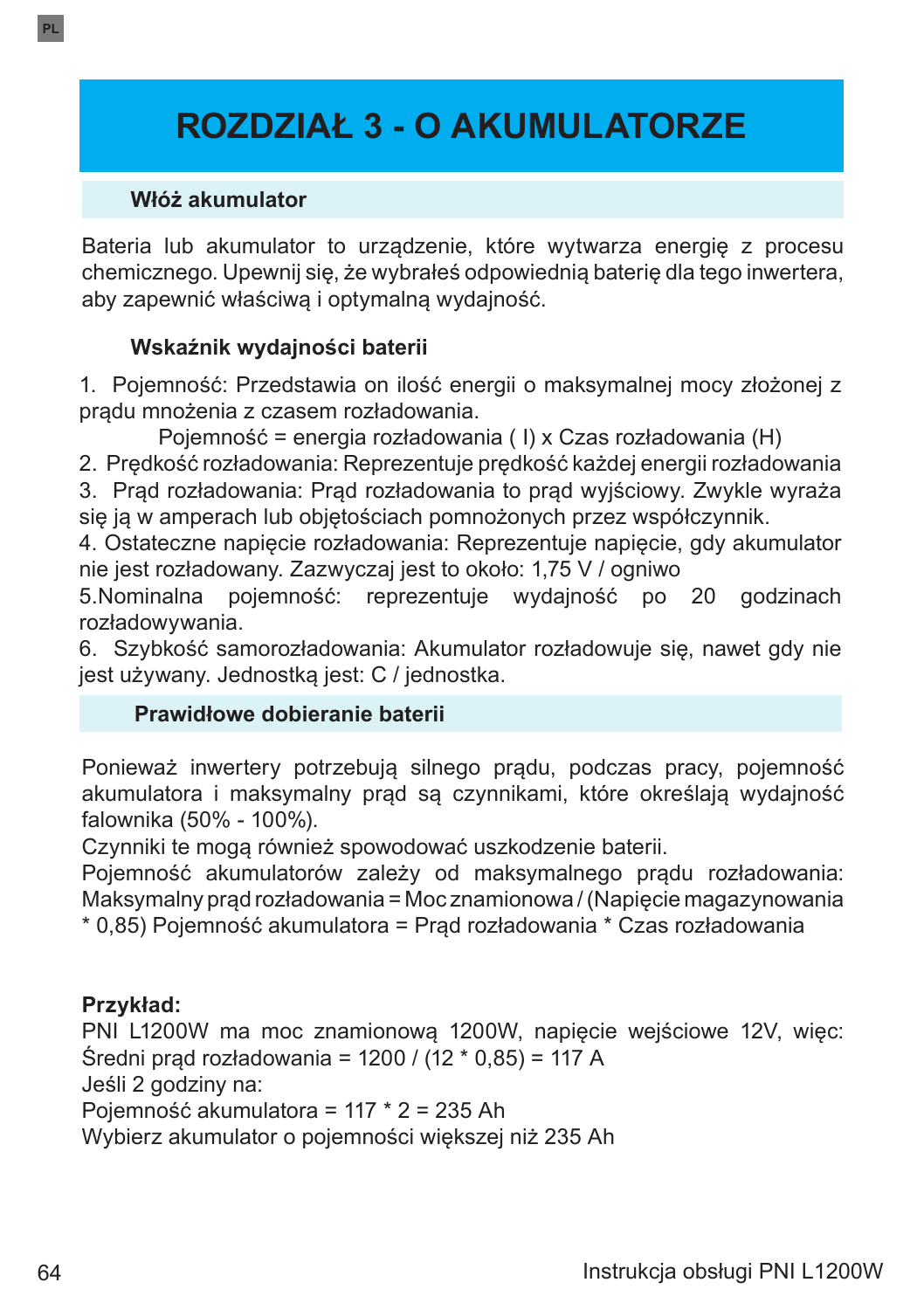# **ROZDZIAŁ 4 – KONSERWACJA I ZARZĄDZANIE BŁĘDAMII**

#### **Zarządzanie błędami**

| <b>Blad</b>                                                                     | Możliwa przyczyna                                                                                                                                                                                                                                                                                                                                                                                                                                                                                                                                                                                       | <b>Rozwiązanie</b>                                                                                                                                                                                                                                                                                                                                                                                                                                                                                                                                                                                     |
|---------------------------------------------------------------------------------|---------------------------------------------------------------------------------------------------------------------------------------------------------------------------------------------------------------------------------------------------------------------------------------------------------------------------------------------------------------------------------------------------------------------------------------------------------------------------------------------------------------------------------------------------------------------------------------------------------|--------------------------------------------------------------------------------------------------------------------------------------------------------------------------------------------------------------------------------------------------------------------------------------------------------------------------------------------------------------------------------------------------------------------------------------------------------------------------------------------------------------------------------------------------------------------------------------------------------|
| Inwerter się nie<br>uruchamia, a dioda<br>LED zasilania nie<br>świeci           | 1. Akumulator jest uszkodzony lub<br>uszkodzony<br>2. Nieprawidłowe połaczenie z<br>akumulatorem<br>3. Bezpieczeństwo jest spalone                                                                                                                                                                                                                                                                                                                                                                                                                                                                      | 1. Wymień baterie<br>2. Ostrożnie podłącz akumulator<br>3. Zmień bezpieczeństwo                                                                                                                                                                                                                                                                                                                                                                                                                                                                                                                        |
| Inwerter jest w<br>trybie ochronnym<br>i świeci czerwona<br>dioda LED (usterka) | Inwerter znajduje się w osłonie,<br>a czerwona lampka usterki jest<br>właczona.<br>1. Inwerter wchodzi w<br>zabezpieczenie, gdy suma<br>odbiorników przekracza moc<br>znamionowa falownika.<br>2. Moc początkowa odbiorników<br>jest wyższa od deklarowanej mocy<br>szczytowej falownika. Inwerter<br>wchodzi w zabezpieczenie.<br>3. Napięcie akumulatora jest zbyt<br>niskie. Inwerter uruchamia ochrone<br>przed zbyt niskim napięciem.<br>4. Napięcie akumulatora<br>jest zbyt wysokie. Inwerter<br>uruchamia zabezpieczenie<br>przeciwprzepięciowe.<br>5. Zbyt wysoka temperatura<br>przetwornicy. | 1. Zmniejszyć liczbę podłączonych<br>odbiorników i ponownie uruchomić<br>Inwerter.<br>2. Indukcyjni odbiorcy (silniki,<br>pompy) mają bardzo wysokie<br>zużycie rozruchowe. Wybierz<br>Inwerter za pomoca<br>nominalna moc 4-5 razy<br>wyższe w tych przypadkach.<br>3. Jeśli napiecie akumulatora<br>wzrośnie powyżej minimalnego<br>poziomu zabezpieczenia, Inwerter<br>automatycznie uruchomi się<br>ponownie. (lub zmień baterię).<br>4. Jeśli napięcie akumulatora<br>spadnie poniżej maksymalnego<br>poziomu ochrony,<br>Inwerter automatycznie uruchamia<br>się ponownie (lub zmienia baterię). |
| Inwerter nie działa<br>w 100%                                                   | 1. Przewody między akumulatorem<br>a falownikiem są zbyt długie.<br>2. Połaczenie akumulatora /<br>falownika jest słabe.                                                                                                                                                                                                                                                                                                                                                                                                                                                                                | 1. Skróć kable lub użyj grubszych.<br>Zalecamy używanie kalbi z<br>opakowania.<br>2. Sprawdź i dokręć złącza<br>inwertera i akumulatora.                                                                                                                                                                                                                                                                                                                                                                                                                                                               |

Jeśli inwerter nie działa po zastosowaniu powyższych rozwiązań, zalecamy skontaktowanie się ze sprzedawcą, importerem lub przedstawicielem serwisu, korzystając z certyfikatu gwarancyjnego. Nie rozkręcaj produktu, ponieważ utracisz gwarancję na produkt.

#### **Konserwacja**

Zalecamy regularną konserwację produktu w celu przedłużenia jego żywotności.

1. Unikanie wrogich środowisk: wilgoci, gazu, brudu, przegrzania, mechanicznych / fizycznych wstrząsów

2. Regularnie sprawdzaj kable, połączenia i zużycie.

3. Czyszczenie wentylatorów i okresowe sprawdzanie funkcjonalności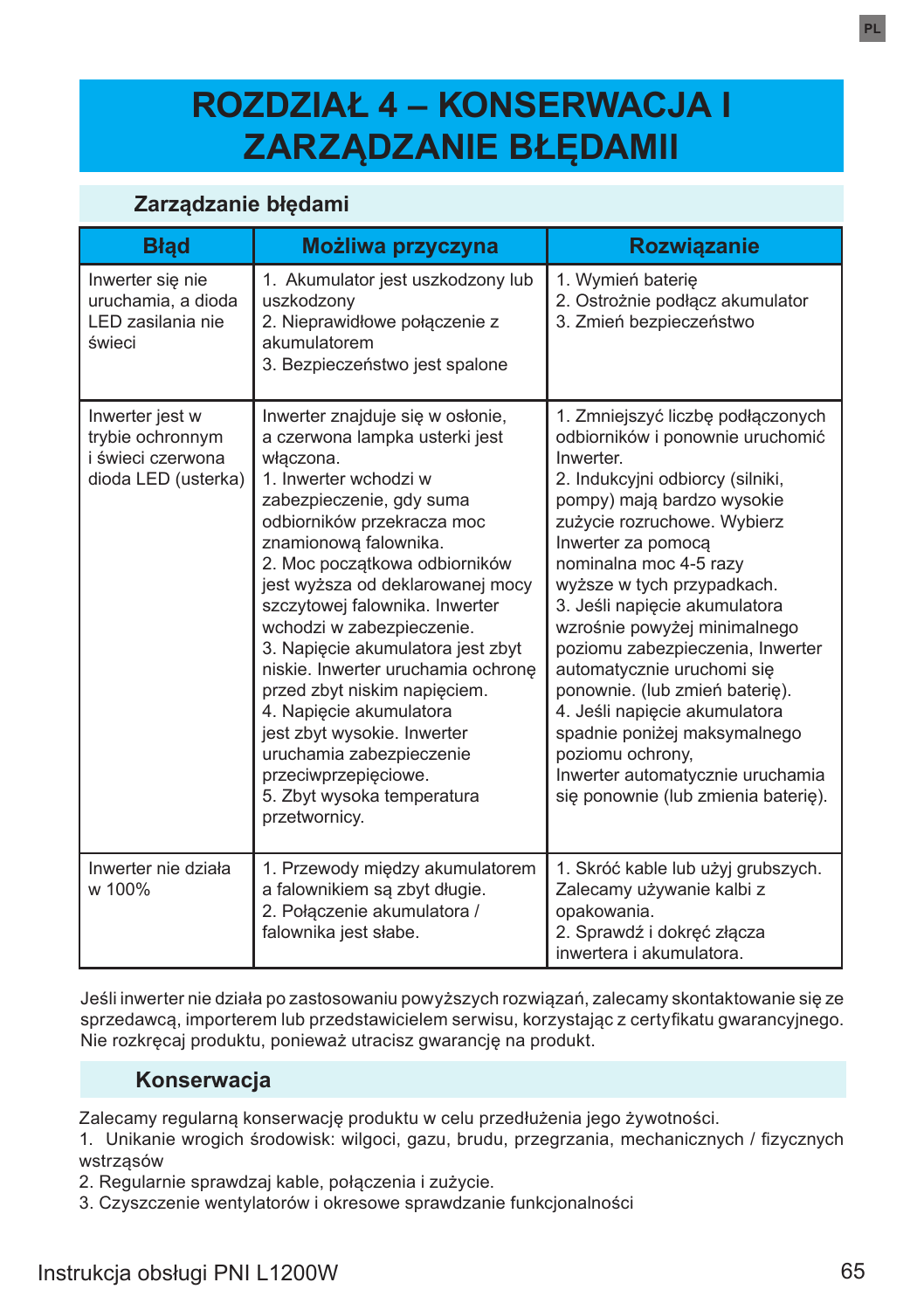## **Detale techniczne**

| Model           | PNI L1200W - 12V                                             | Alimentare 12V iesire<br>230V                                                |
|-----------------|--------------------------------------------------------------|------------------------------------------------------------------------------|
| <b>IESIRE</b>   | Wyjście nominalne                                            | <b>230 VAC</b>                                                               |
|                 | Typ wyjściowy                                                | Sinus modifikowany                                                           |
|                 | Częstotliwość wyjścia                                        | 50/60Hz                                                                      |
|                 | Sprawność funkcjonalna<br>(100% obciążenia)                  | > 80%                                                                        |
|                 | Zmiana napięcia                                              | $+ - 5%$                                                                     |
|                 | Napięcie THD                                                 | $<$ 3%                                                                       |
|                 | Moc nominalna                                                | 1200 W<br>2400 W                                                             |
| <b>WEJŚCIE</b>  | Napięcie                                                     | <b>12 V DC</b>                                                               |
|                 | Ochrona<br>przeciwprzepięciowa<br>Ochrona przepięciowa       | 10.0 V DC<br>15.5 V DC                                                       |
| lesire USB      |                                                              | 5V 1000mAH                                                                   |
| Wskaźniki LED   | Czerwony dla błędów /<br>ochrony                             | Zielony dla ładowania                                                        |
| Ochrona         | Łatwe uruchamianie<br>Auto-włączenie 2<br>wentylatory (auto) | Przeciążenie<br>Przegrzanie Zbyt<br>wysokie napięcie Zbyt<br>niskie napięcie |
| Wymiary<br>Waga |                                                              | 288*169*67 mm<br>$2.5$ kg                                                    |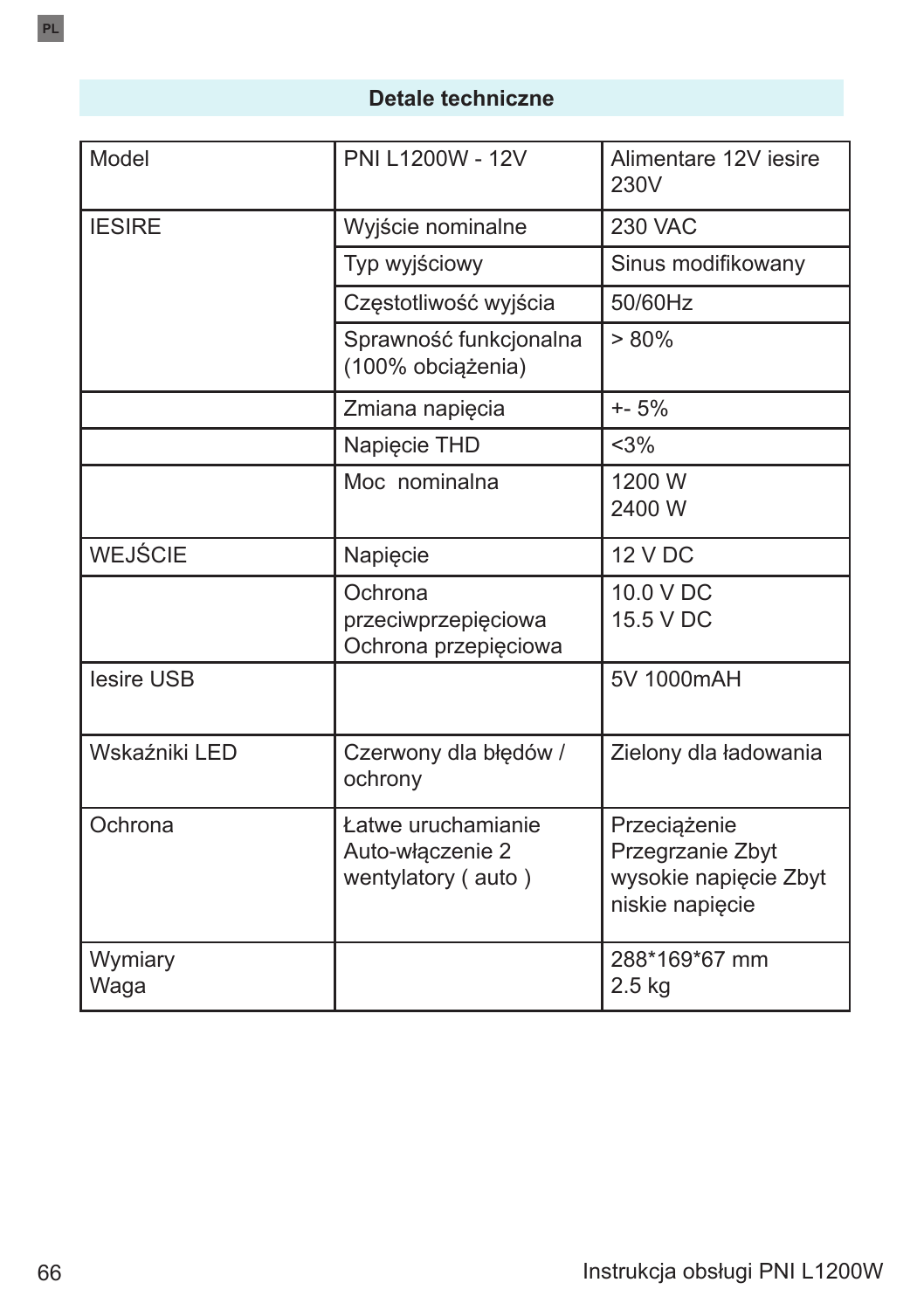# **INTRODUCERE**

#### **Informatii despre utilizare**

Va multumim ca ati ales unul dintre produsele noastre. Acest manual este dedicat invertoarelor de tensiune cu sinus modificat. Aceste produse sunt utilizate pentru transformarea tensiunii DC 12V in AC 230V 50Hz. Va recomandam sa cititi si sa respectati indicatiile din acest manual.

1. Nu depozitati sau instalati produsul in mediu cu gaz coroziv, umed, supraincalzit, cu mult praf, cu socuri mecanice sau cu socuri electromagnetice. 2. Nu desfaceti si nu incercati sa reparati singur produsul.

3. Pastrati toate documentele care vin cu produsul pentru garantie si intretinere corecta.

#### **Conventie de simboluri**

Explicatia simbolurilor din manual este prezentata in urmatorul tabel.

| <b>SIGN</b> | <b>INTRODUCTION</b>                                                                                                                                                   |
|-------------|-----------------------------------------------------------------------------------------------------------------------------------------------------------------------|
|             | Simbolul reprezinta potential pericol grav, ce poate<br>provoca accidentari grave.                                                                                    |
|             | Simbolul reprezinta potential pericol mediu, ce poate<br>provoca accidentari medii.                                                                                   |
|             | Simbolul reprezinta potential pericol, ce poate provoca<br>defectiuni echipamentelor din jur, pierderi de date, scaderi<br>de performanta sau defectiuni neprevazute. |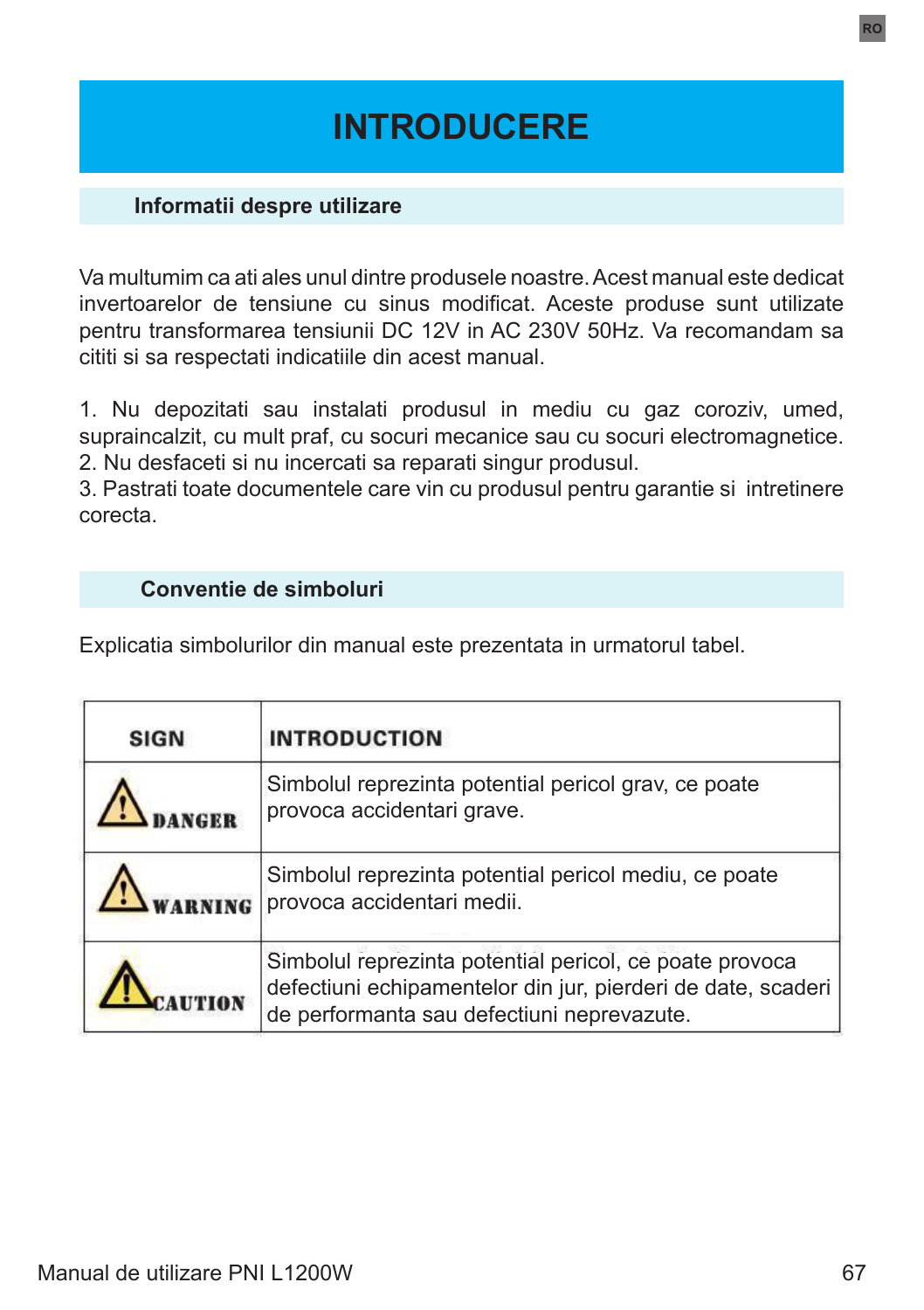# **CAPITOLUL 1 - MASURI DE SIGURANTA**

Va recomandam sa cititi cu atentie acest capitol inainte de utilizare, pentru siguranta personala si nedeteriorarea produsului.

### **Descriere simboluri**

Va recomandam sa va conformati cu indicatiile din tabelele de mai jos inainte de utilizarea produsului.



#### **Masuri de siguranta**

Invertorul utilizeaza temperaturi inalte.

Cititi cu atentie instructiunile de montaj si utilizare, pentru e evita ranirea personala sau deteriorarea echipamentului.

#### **Atentie:**

Nu ne asumam raspunderea pentru nerespectarea masurilor de siguranta.

Baterii de dimensiuni diferite si de la producatori diferiti pot avea voltaj DC diferit. Asigurati-va ca voltajul invertorului corespunde cu voltajul bateriei. Contactati vanzatorul pentru mai multe detalii. Orice modificare a configuratiei sau structurii sistemului poate afecta functionarea corecta.

## **PERICOL TENSIUNE MARE**

Atingerea cu un mediu umed sau ud a invertorului va poate pune intr-o situatie de pericol.

1. Nu desfaceti produsul in nici o situatie. Intrarea si iesirea de curent de pe invertor prezinta pericol de tensiune inalta. Desfacerea si atingerea va pot pune intr-o situatie de pericol.

2. Inainte de mentenanta, trebuie sa deconectati complet alimentarea invertorului. Este recomandat sa verificati cu un voltmetru atat partea de intrare cat si cea de iesire inainte pentru a va asigura ca este deconectat.

3. Chiar daca alimentarea este deconectata complet, poate ramane energie reziduala in invertor. Lasati invertorul deconectat pentru 10 minute pentru a va asigura ca sistemul este descarcat complet.

4. Pastrati invertorul impachetat inainte de instalare si utilizare.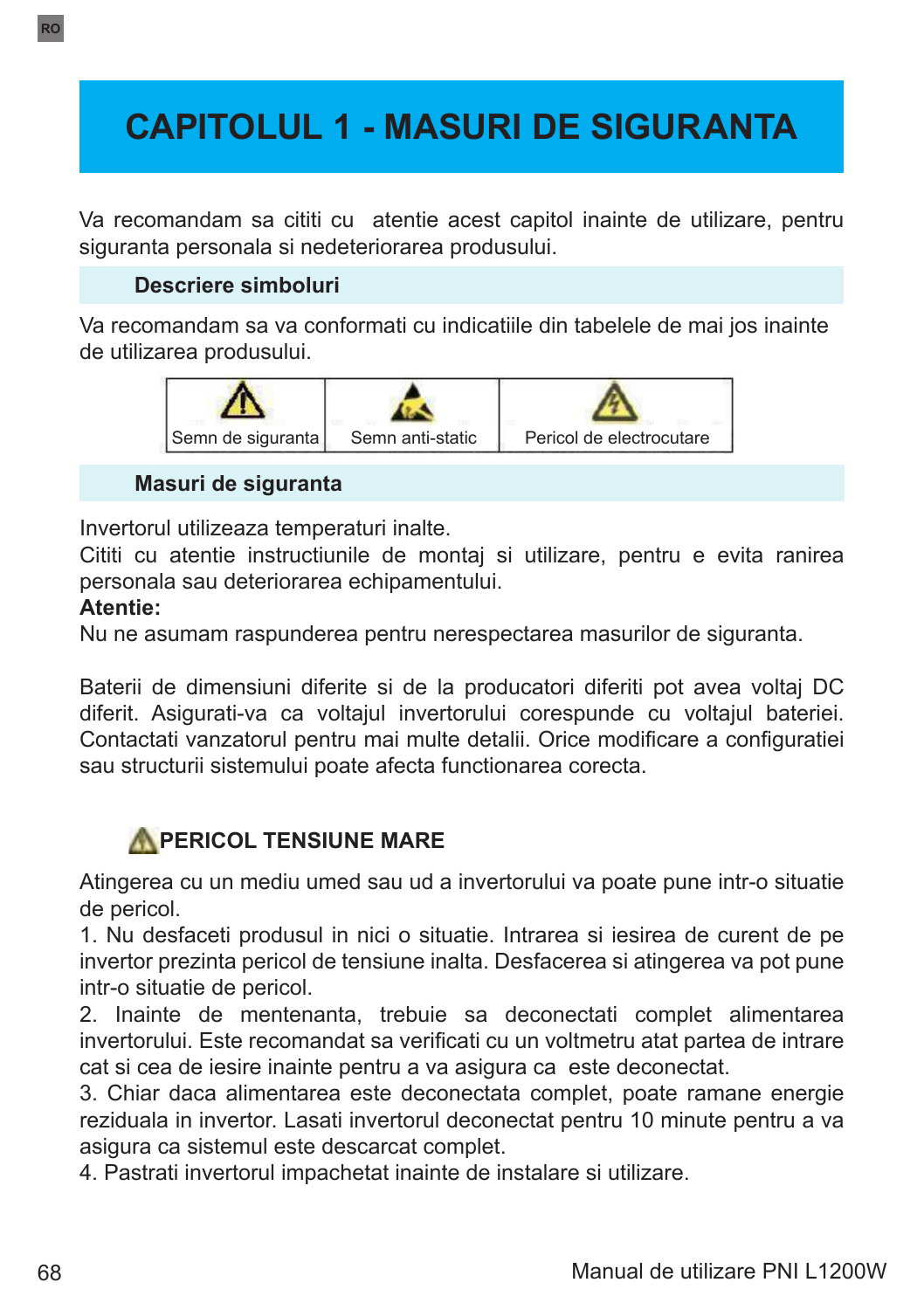5. Nu manipulati invertorul in prezenta unor conductori electrici: ceas metalic, bratari, inele.

6. Invertorul trebuie fixat, instalat si intretinut doar de personal calificat.

## **Atentie la sarcinile inductive si la rectificari de jumatate de unda** Va recomandam sa alegeti un invertor cu o putere de 2-3 ori mai mare decat puterea consumatorilor de tip inductiv sau jumatate de unda modificata.

# **Evitare pericol antistatic**

Va recomandam sa purtati bratara antistatica conectata la impamantare pentru a proteja partile sensibile ale echipamentului de descarcari statice.

## **Nu deconectati produsul conectat la tensiune si pornit**

Nu instalati sau deconectati aparatul cat timp acesta este pornit. Acordati atentie maxima la conectarea firelor de alimentare.

## **Utilizati doar baterii reglementate**

Utilizati doar baterii reglementate. Utilizarea unor baterii nereglementate poate duce la nefunctionalitatea produsului.

## **Utilizati bateria respectand regulile producatorului**

Utilizati bateria respectand regulile de conectare oferite de producatorul acesteia. Operarea incorecta va poate pune in primejdie.

1. Nu scurtcircuitati firele. Legaturile trebuie sa fie executate foarte strans.

Nu atingeti simultan ambele borne ale bateriei sau fire conectate la acestea.

2. Evitati varsarea / fierberea lichidului electrolitic in exces. Electrolitul este coroziv pentru metal, si reprezinta pericol de scurtcircuit.

3. Pastrati bateria in siguranta, departe de foc sau sursa de scantei.

# **Atentie la ventilatoare**

Evitati blocarea accidentala a ventilatoarelor. Nu utilizati unelte sau degetele pentru oprirea aceastora.

## **M** Montati echipamentul intr-o zona aerisita

Asigurati-va ca zonele de ventilatie si de evacuare aer nu sunt obturate in nici un fel. De asemenea, nu montati partea de radiator pasiv a carcasei lipita de un perete, tavan sau podea, ci la o distanta ce permite trecerea aerului.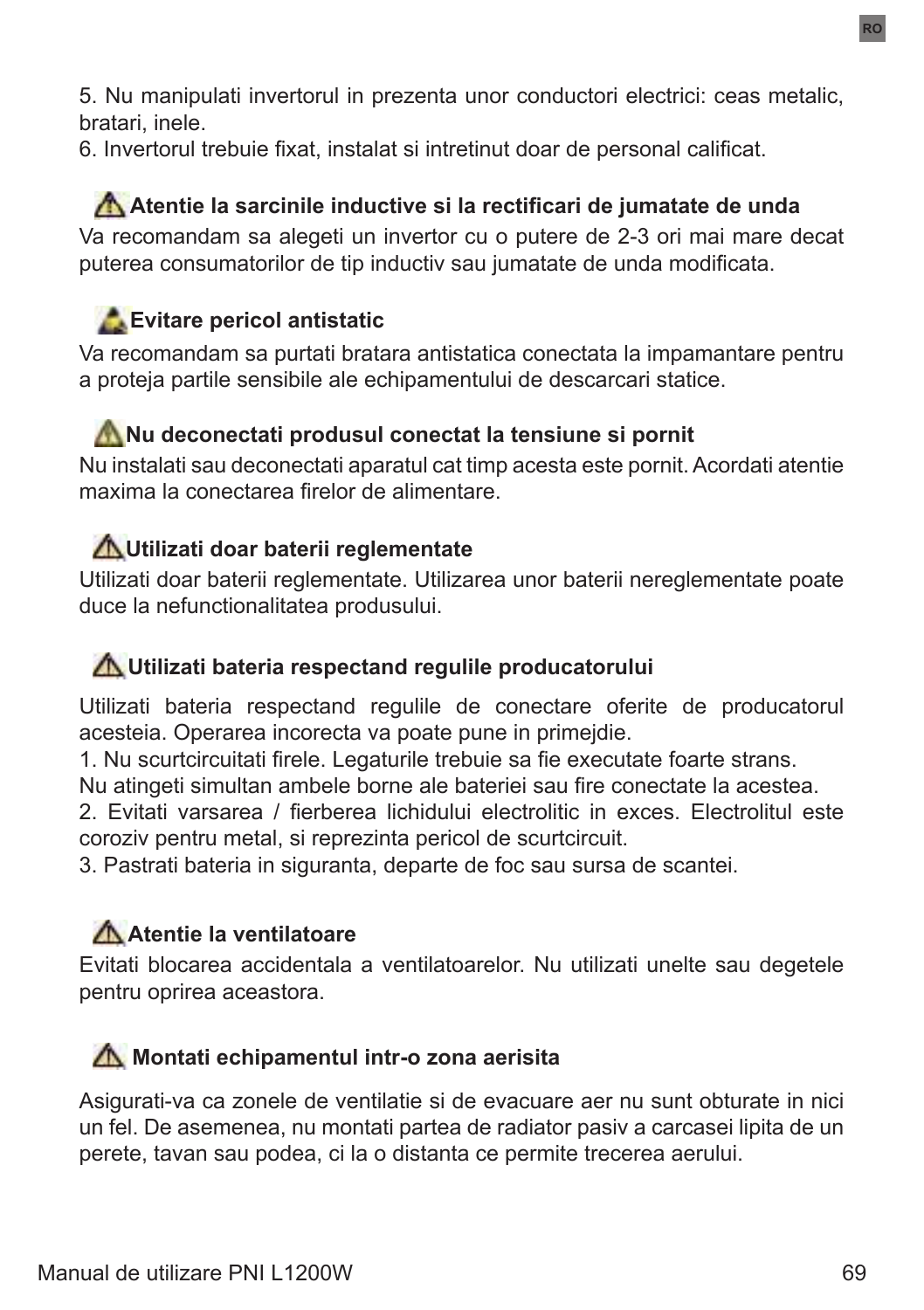# **CAPITOLUL 2 - INSTALARE INVERTOR**

#### **Verificare continut pachet**

Verificati urmatoarele elemente la deschiderea pachetului:

Verificati invertorul la exterior de lovituri sau neconcordante.

Daca exista lovituri sau carcasa deteriorata contactati imediat vanzatorul. Verificati existenta accesoriilor prezentate in colet.

Daca nu gasiti toate accesoriile din descriere, contactati vanzatorul imediat.

### **Conditii de instalare - mediu**

Pastrati invertorul in mediu uscat si ventilat. Pastrati invertorul departe de umezeala, praf, caldura, lumina soarelui, gaz volatil sau sarat.

## **A** Precautii

Temperatura limita de functionare a produsului este intre -26˚C• 60˚C . Nu solicitati invertorul la maxim, la temperaturi de peste 40˚C. Daca utilizati excesiv invertorul la temperaturi de peste 40˚C, scadeti consumul cu 10% pentru fiecare grad peste 40˚C.

Temperatura optima de functionare a invertorului este intre 20˚C•30˚C. Daca se utilizeaza la temperaturi de peste 30˚C, autonomia bateriei va scadea considerabil. Sub 20˚C va scade timpul de acumulare electrica.

### **Utilizare - distante de siguranta**

Invertorul trebuie montat la minim 60mm de peretii inconjuratori, cu radiatorul de racire neobturat de alte obiecte.

Nu acoperiti panourile laterale ale invertorului pentru a asigura o racire eficienta si pentru a evita supraincalzirea acestuia.

### **Conectare cabluri electrice**

# **Precautii**

Asigurati-va ca butonul de power al invertorului este pe OFF (oprit).

Respectati polaritatea firelor si nu le conectati invers, pentru a evita scurtcircuitarea invertorului.

Urmariti urmatorii pasi pentru conectarea cablurilor invertorului:

- 1. Opriti invertorul din butonul ON/OFF (Pornit/Oprit).
- 2. Conectati firele la bornele bateriei respectand polaritatea

3. Asigurati-va ca cele 2 cabluri sunt conectate strans, pentru a evita supraincalzirea acestora.

**RO**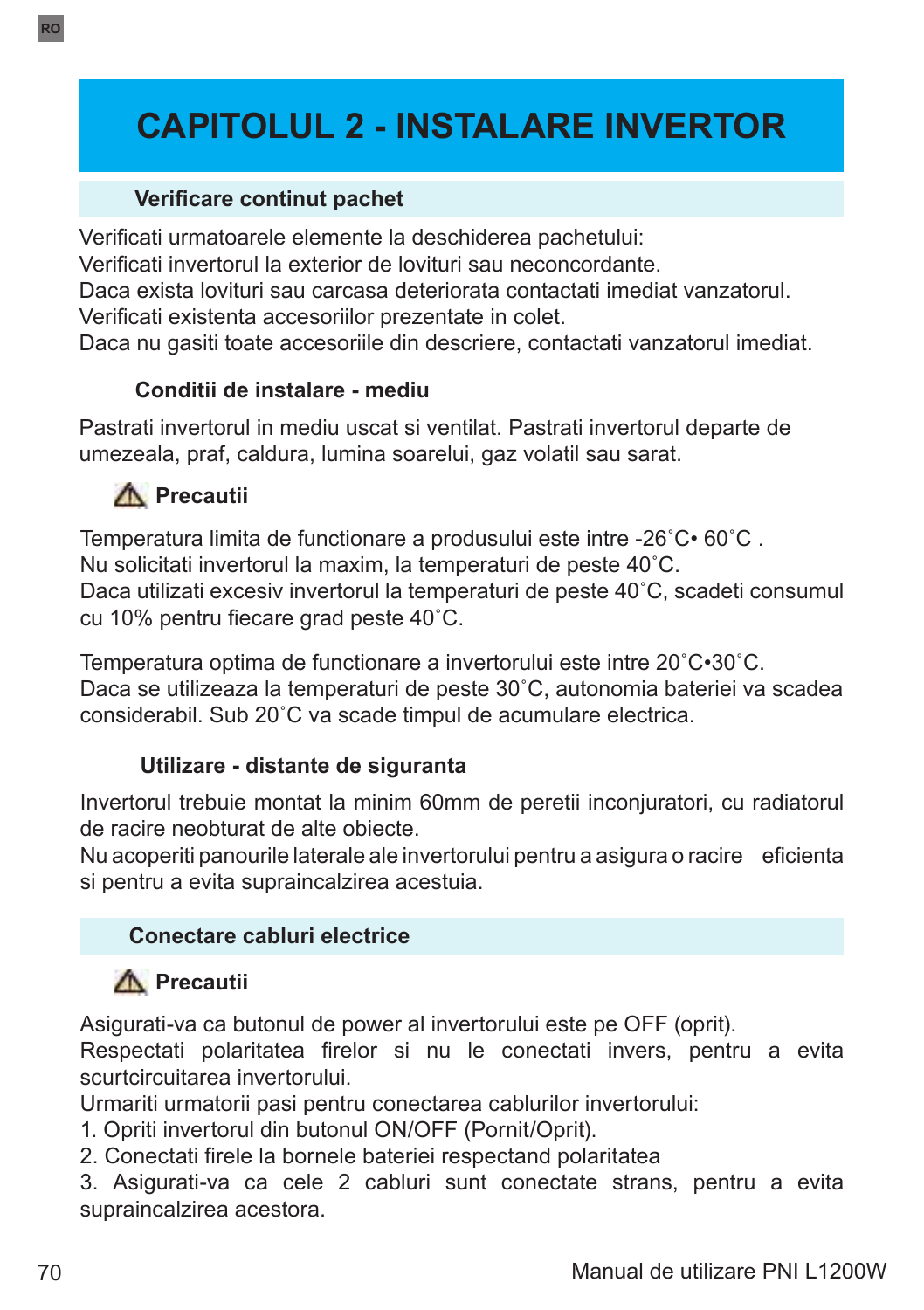4. Conectati consumatorii la priza Schuko de iesire, de pe panoul lateral al invertorului.

5. Dupa ce va asigurati ca toate conexiunile sunt facute corect si bine, porniti invertorul. Daca indicatorul LED verde se aprinde, inseamna ca voltajul de iesire este corect, si invertorul functioneaza corect.

Conectarea corecta a invertorului este prezentata in urmatoarea schema.



#### **Precautii**

A 1. Nu utilizati iesirea de curent altarnativ a invertorului pentru conectarea la reteaua nationala de 230V, ca sa nu ardeti invertorul.

A 2. Conectati consumatorii gradual / pe rand, si nu depasiti puterea maxima declarata a invertorului.

A 3. Pentru sarcini inductive alegeti / dimensionati un invertor cu putere maxima de 2-3 ori mai mare.

A 4. Este recomandat sa porniti autoturismul doar cu invertorul oprit, deoarece aceasta procedura va consuma foarte mult curent, si poate afecta invertorul.

**A.** 5. Invertorul trebuie montat intr-un loc aerisit, nu trebuie acoperit, si ferit de accesul persoanelor.

A 6. Nu conectati invertorul la baterii descarcate sau deteriorate, imbatranite, deoarece poate determina arderea invertorului.

#### **Conditii de instalare - mediu**

- 1. Pastrati invertorul intr-un loc aerisit si curat.
- 2. Evitati contactul invertorului cu soarele, apa, umiditate, noroi sau ceata.
- 3. Temperatura limita de utilizare este intre -26˚C• 60˚C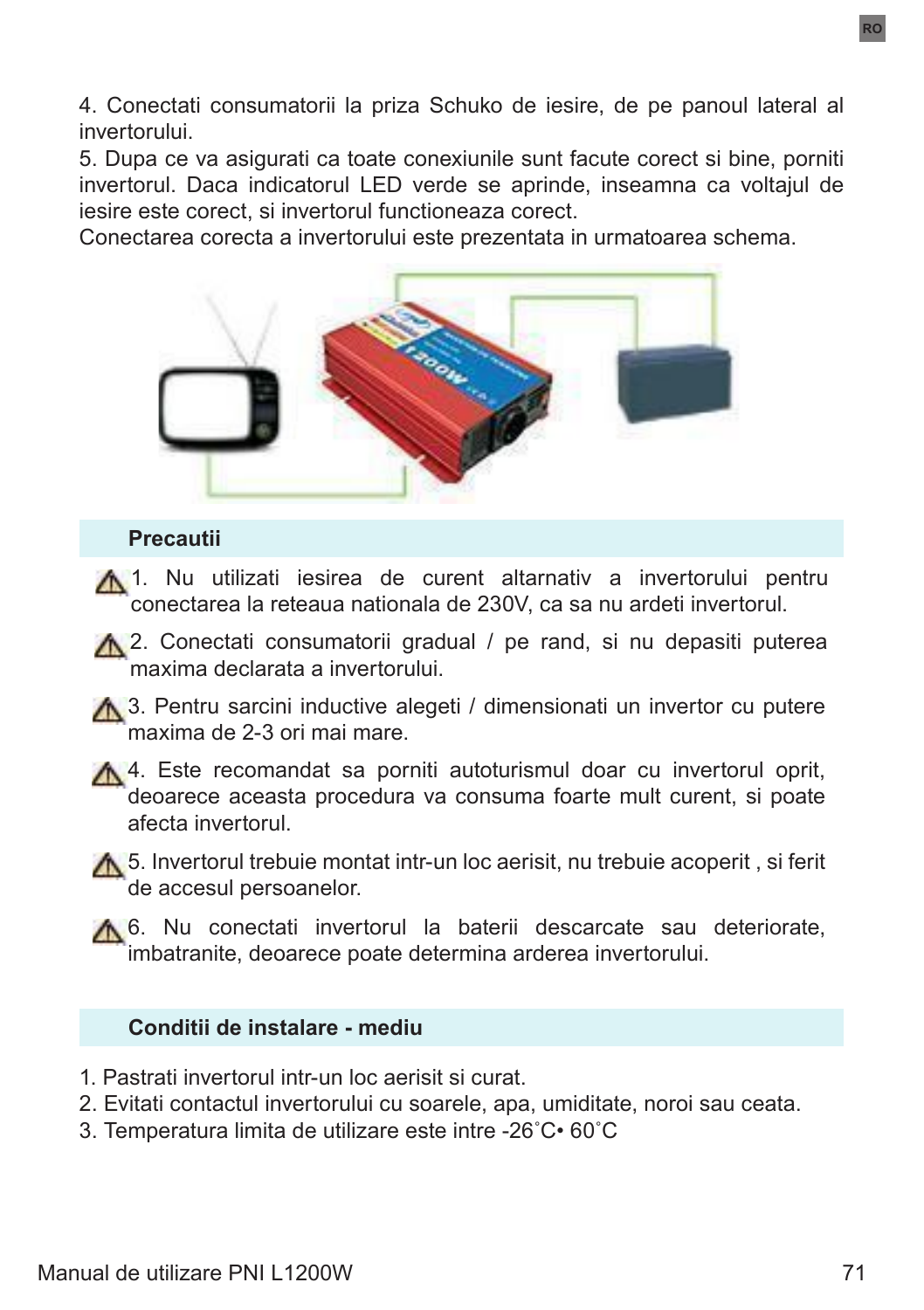# **CAPITOLUL 3 - DESPRE BATERIE**

#### **Introducere baterie de stocare**

Bateria de stocare sau acumulatorul este un dispozitiv ce genereaza energie in urma unui proces chimic. Asigurati-va ca ati ales un acumulator potrivit pentru acest invertor, pentru a asigura o functionare corecta si optima.

#### **Index performanta baterie**

1. Capacitate: Reprezinta cantitatea de energie la putere maxima compusa din curentul de descarcare multiplicat cu timpul de descarcare.

Capacitate = Curent descarcare ( I) x Timp descarcare (H)

2. Rata de descarcare: Reprezinta viteza fiecarui curent de descarcare

3. Curent de descarcare: Curentul de descarcare este curentul de iesire.

Este exprimat de obicei in Amperi sau volum multiplicat cu un coeficient.

4. Voltaj descarcare finala: Reprezinta voltajul cand bateria nu se descarca. In mod usual este aproximativ: 1.75V / celula

5. Capacitate nominala: Reprezinta capacitatea dupa 20 ore de descarcare.

6. Rata de autodescarcare: Bateria se descarca, chiar daca nu este utilizata. Unitatea este: C / unitate.

#### **Dimensionare corecta baterie**

Deoarece invertoarele au nevoie de un curent puternic, atunci cand functioneaza, capacitatea si curentul maxim al bateriei sunt niste factori care determina eficienta la care functioneaza invertorul (50% - 100%).

Acesti factori pot determina si deteriorarea bateriei.

Capacitatea de stocare a bateriei depinde de curentul maxim de descarcare:

Curent maxim de descarcare=Putere nominala/(voltaj stocare\*0.85)

Capacitate de stocare baterie = curent mediu de descarcare\*discharging time

#### **Exemplu:**

PNI L1200W are o putere nominala de 1200W, voltaj de intrare 12V, deci: Curent mediu de descarcare = 1200/(12\*0.85)= 117 A Daca se mentine 2 ore pornit: Capacitate de stocare baterie = 117\*2=235 Ah Alegeti o baterie cu o capacitate mai mare de 235 Ah.

**RO**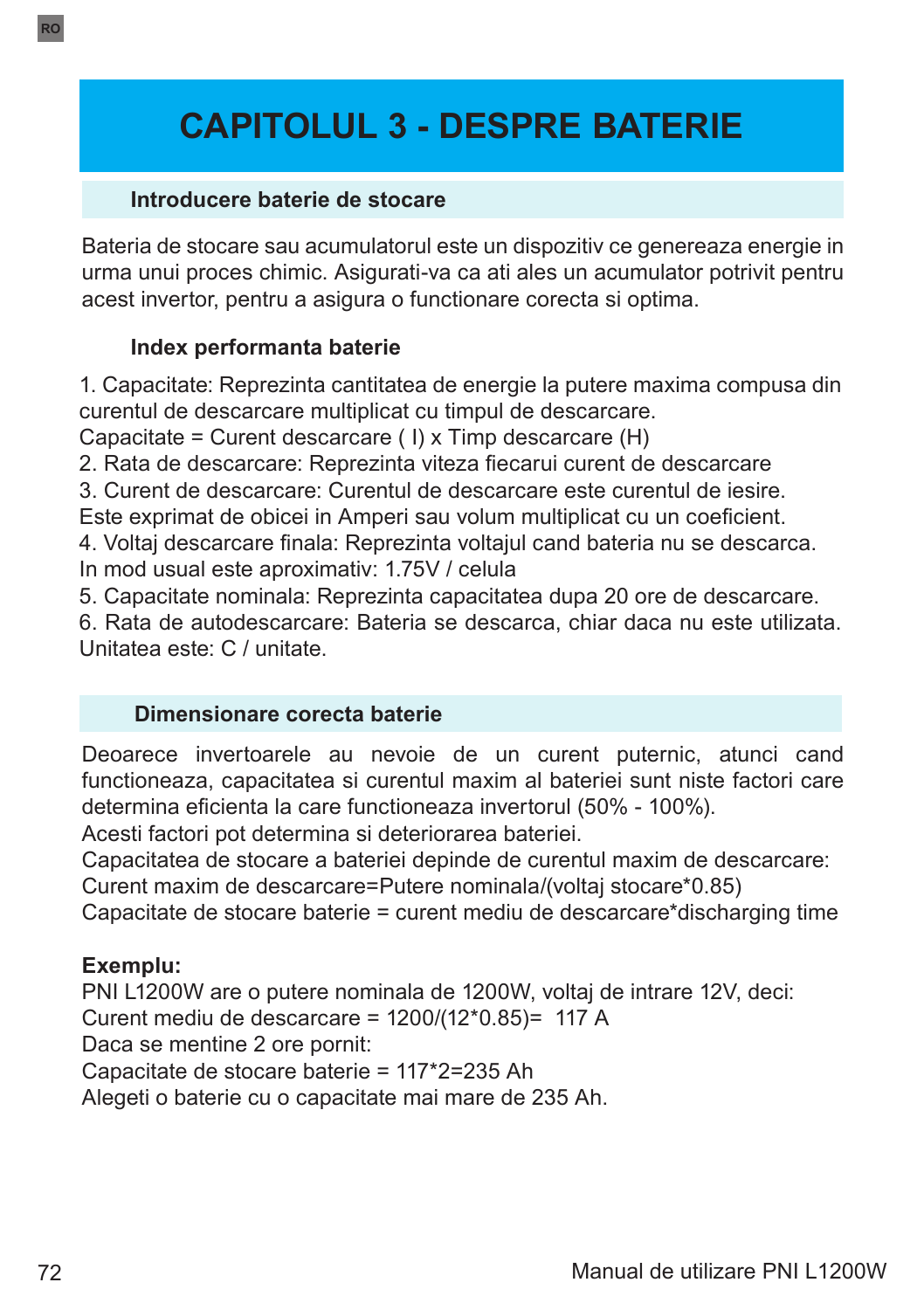# **CAPITOLUL 4 - MENTENANTA SI GESTIUNE ERORI**

### **Gestiune erori**

| <b>Eroare</b>                                                                     | Posibila cauza                                                                                                                                                                                                                                                                                                                                                                                                                                                                                                                                                                                  | <b>Solutie</b>                                                                                                                                                                                                                                                                                                                                                                                                                                                                                                                                                                                                                                                                                                        |
|-----------------------------------------------------------------------------------|-------------------------------------------------------------------------------------------------------------------------------------------------------------------------------------------------------------------------------------------------------------------------------------------------------------------------------------------------------------------------------------------------------------------------------------------------------------------------------------------------------------------------------------------------------------------------------------------------|-----------------------------------------------------------------------------------------------------------------------------------------------------------------------------------------------------------------------------------------------------------------------------------------------------------------------------------------------------------------------------------------------------------------------------------------------------------------------------------------------------------------------------------------------------------------------------------------------------------------------------------------------------------------------------------------------------------------------|
| Invertorul nu<br>porneste si LED-<br>ul Power nu se<br>aprinde                    | 1 Bateria este deteriorata sau<br>defecta<br>2. Conexiunea la baterie este<br>anormala<br>3. Siguranta este arsa                                                                                                                                                                                                                                                                                                                                                                                                                                                                                | 1 Schimbati bateria<br>2. Conectati bateria cu grija<br>3. Schimbati siguranta                                                                                                                                                                                                                                                                                                                                                                                                                                                                                                                                                                                                                                        |
| Invertorul este in<br>protectie si LED-ul<br>rosu de eroare(<br>Fault) se aprinde | Invertorul este in protectie si ledul<br>rosu Fault este aprins.<br>1. Invertorul intra in protectie cand<br>totalul consumatorilor depaseste<br>puterea nominala a invertorului.<br>2. Puterea de pornire a<br>consumatorilor este mai mare,<br>decat puterea de varf declarata<br>pentur invertor. Invertorul intra in<br>protectie.<br>3. Voltajul bateriei este prea<br>scazut. Invertorul declanseaza<br>protectie la subtensiune.<br>4. Voltajul bateriei este prea ridicat.<br>Invertorul declanseaza protectia la<br>supravoltaj.<br>5. Temperatura invertorului este<br>prea ridicata. | 1 Micsorati numarul<br>consumatorilor conectati si<br>reporniti invertorul.<br>2. Consumatorii inductivi (motoare,<br>pompe) au un consum de pornire<br>foarte mare. Alegeti un invertor cu<br>o putere nominala de de 4-5 ori<br>mai mare in aceste cazuri.<br>3. Daca voltajul bateriei creste<br>peste nivelul minim de protectie,<br>invertorul reporneste automat. (<br>sau schimbati bateria).<br>4. Daca voltajul bateriei scade<br>sub nivelul maxim de protectie,<br>invertorul reporneste automat (sau<br>schimbati bateria).<br>5. Inchideti invertorul pentru<br>15 min, verificati si curatati<br>ventilatoarele si gurile laterale<br>de aerisire si pastrati spatiu de<br>ventilare in jurul carcasei. |
| Invertorul nu<br>functioneaza in<br>sarcina 100%                                  | 1. Firele intre baterie si invertor<br>sunt prea lungi.<br>2. Conectarea la baterie / invertor<br>este slabita                                                                                                                                                                                                                                                                                                                                                                                                                                                                                  | 1. Scurtati firele sau folositi fire mai<br>groase. Recomandam utilizarea<br>firelor din colet.<br>2. Verificati si strangeti conectorii<br>pe invertor si baterie.                                                                                                                                                                                                                                                                                                                                                                                                                                                                                                                                                   |

Daca invertorul nu functioneaza dupa aplicarea solutiilor de mai sus, va recomandam sa contactati Vanzatorul, Importatorul sau Reprezentantul service, consultand certificatul de garantie. Nu desfaceti produsul, deoarece pierdeti garantia produsului.

#### **Mentenanta**

Recomandam o intretinere periodica a produsului pentru prelungirea duratei de viata.

1. Evitarea mediilor ostile in care este montat: umiditate, gaz, mizerie, supraincalzire, socuri mecanice/fizice

2. Verificarea periodica a cablurilor, a conexiunilor si imbatranirea acestora.

3. Curatarea ventilatoarelor si verificarea periodica a functionalitatii.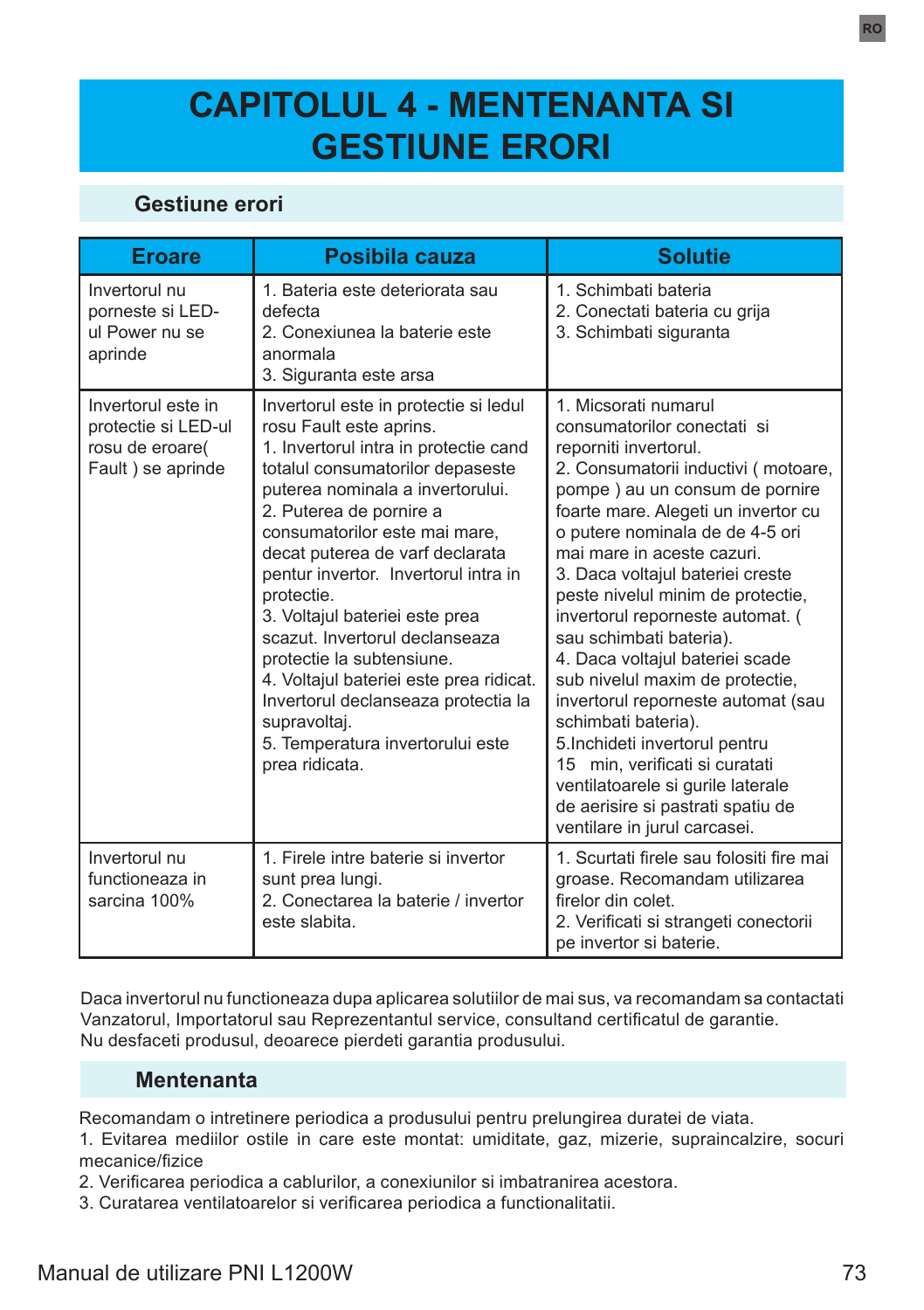## **Detalii tehnice**

| Model                         | PNI L1200W - 12V                                              | Alimentare 12V iesire<br>230V                                                                 |
|-------------------------------|---------------------------------------------------------------|-----------------------------------------------------------------------------------------------|
| <b>IESIRE</b>                 | lesire nominala                                               | <b>230 VAC</b>                                                                                |
|                               | Tip unda iesire                                               | Sinus modificat                                                                               |
|                               | Frecventa jesire                                              | 50/60Hz                                                                                       |
|                               | Eficienta functionare<br>(sarcina 100%)                       | $> 80\%$                                                                                      |
|                               | Variatie voltaj                                               | $+ - 5%$                                                                                      |
|                               | Voltaj THD                                                    | <3%                                                                                           |
|                               | Putere nominala<br>Putere de varf (<1s)                       | 1200 W<br>2400 W                                                                              |
| <b>INTRARE</b>                | <b>Tensiune</b>                                               | <b>12 V DC</b>                                                                                |
|                               | Protectie subtensiune<br>Protectie supratensiune              | 10.0 V DC<br>15.5 V DC                                                                        |
| lesire USB                    |                                                               | 5V 1000mAH                                                                                    |
| LED-uri indicatoare           | Rosu pentru erori /<br>protectie                              | Verde pentru<br>alimentare                                                                    |
| Protectie                     | Pornire usoara<br>Repornire automata<br>2 ventilatoare (auto) | Supraincarcare<br>Supratensiune<br>Supraincalzire<br>Tensiune prea mica<br>Tensiune prea mare |
| <b>Dimensiune</b><br>Greutate |                                                               | 288*169*67 mm<br>$2.5$ kg                                                                     |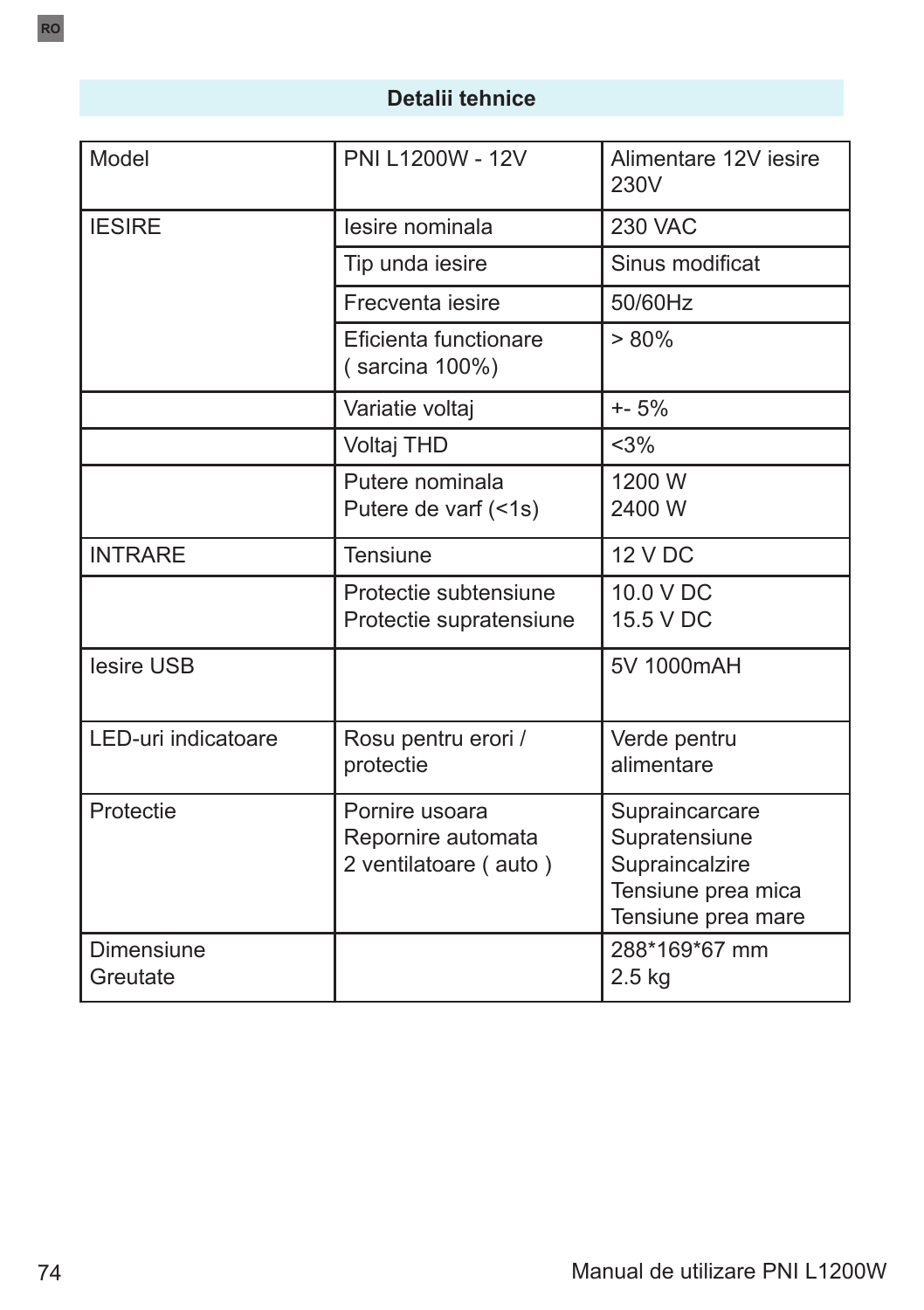#### **EN:**

#### **EU Simplified Declaration of Conformity**

SC ONLINESHOP SRL declares that **Power inverter PNI L1200W** complies with the Directive EMC 2014/30/EU and ROHS 2011/65/EU. The full text of the EU declaration of conformity is available at the following Internet address:

https://www.mypni.eu/products/5646/download/certifications

#### **DE:**

#### **Vereinfachte EU- Konformitätserklärung**

SC ONLINESHOP SRL erklärt, dass das **Wechselrichter PNI L1200W** der Richtlinie EMC 2014/30/ EU und ROHS 2011/65/EU entspricht. Sie finden den ganzen Text der EU-Konformitätserklärung an der folgenden Internetadresse:

https://www.mypni.eu/products/5646/download/certifications

#### **ES:**

#### **Declaración UE de conformidad simplificada**

SC ONLINESHOP SRL declara que el **Inversor de energia PNI L1200W** cumple con la Directiva EMC 2014/30/EU y la Directiva ROHS 2011/65/EU. El texto completo de la declaración de conformidad de la UE está disponible en la siguiente dirección de Internet:

https://www.mypni.eu/products/5646/download/certifications

#### **FR**

#### **Déclaration de conformité simplifiée de l'UE**

SC ONLINESHOP SRL déclare que **Convertisseur de energia PNI L1200W** est conforme à la directive EMC 2014/30/EU et ROHS 2011/65/EU. Le texte complet de la déclaration de conformité UE est disponible à l'adresse Internet suivante:

https://www.mypni.eu/products/5646/download/certifications

#### **HU:**

#### **Egyszerűsített EU Megfelelési Közlemény**

SC ONLINESHOP SRL kijelenti azt, hogy a **áramváltó PNI L1200W** megfelel az EMC 2014/30/ EU és ROHS 2011/65/EU irányelvnek. Az EU-megfelelőségi nyilatkozat teljes szövege a következő internetes címen érhető el:

https://www.mypni.eu/products/5646/download/certifications

#### **IT:**

#### **Dichiarazione UE di conformità semplificata**

SC ONLINESHOP SRL dichiara che il **Invertitore PNI L1200W** è conforme alla direttiva EMC 2014/30/UE e alla direttiva ROHS 2011/65/EU. Il testo completo della dichiarazione di conformità europea è disponibile al seguente indirizzo Internet:

https://www.mypni.eu/products/5646/download/certifications

#### **PL:**

#### **Uproszczona deklaracja zgodności UE**

SC ONLINESHOP SRL oświadcza, że **Falownik PNI L1200W** jest zgodny z dyrektywą EMC 2014/30/EU i ROHS 2011/65/EU. Pełny tekst deklaracji zgodności UE dostępny jest pod następującym adresem internetowym:

https://www.mypni.eu/products/5646/download/certifications

#### **RO:**

#### **Declaratie UE de conformitate simplificata**

SC ONLINESHOP SRL declara ca **Invertor de tensiune PNI L1200W** este in conformitate cu Directiva EMC 2014/30/EU si Directiva ROHS 2011/65/EU. Textul integral al declarației UE de conformitate este disponibil la urmatoarea adresa de internet:

https://www.mypni.eu/products/5646/download/certifications